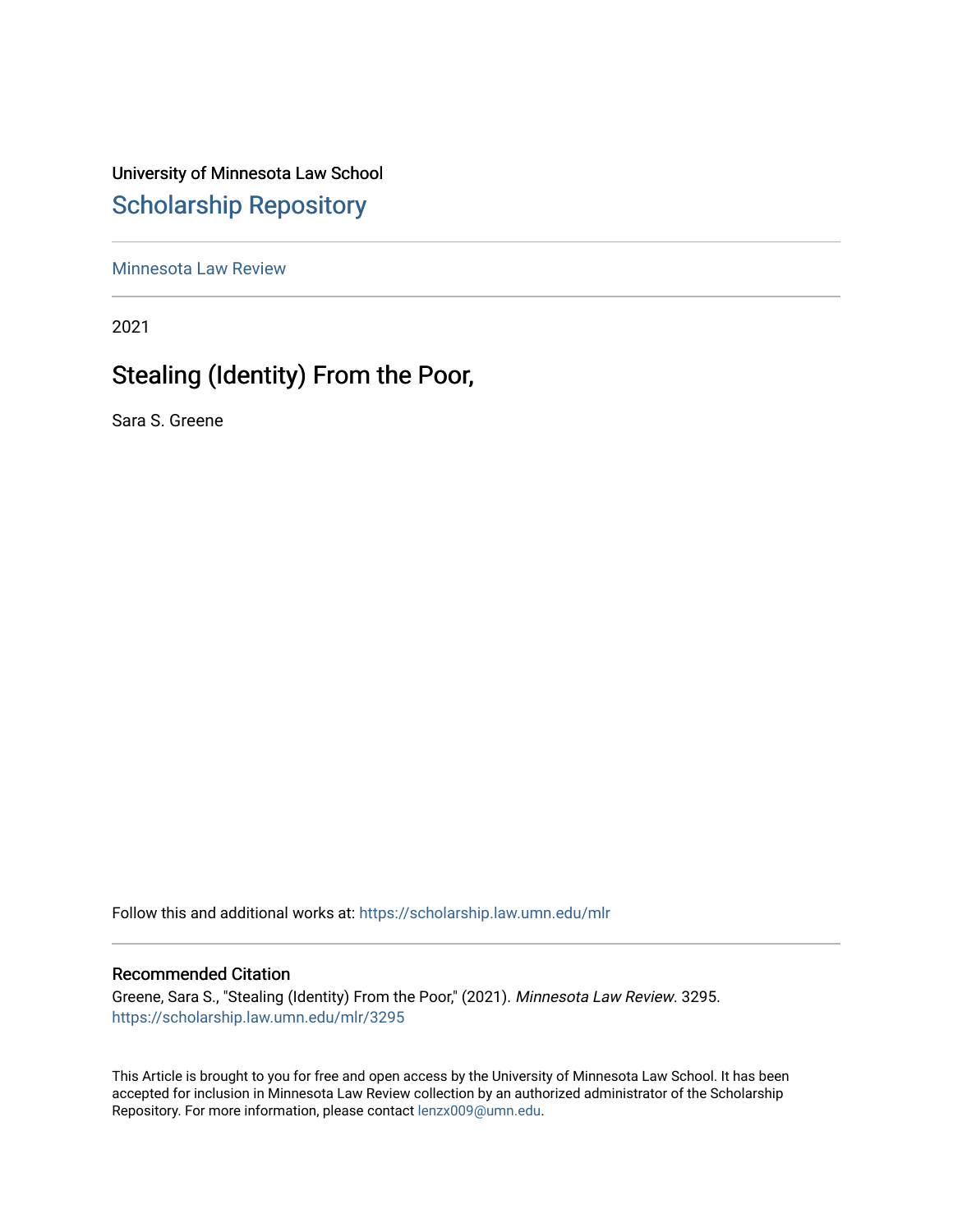# **Article**

# **Stealing (Identity) From the Poor**

# **Sara S. Greene†**

|                                                          | .60 |
|----------------------------------------------------------|-----|
| I. Risk and Perceived Risk of Data Breach Harms for      |     |
|                                                          |     |
| A. Erroneous Assumptions: Bad Credit, Good Protection 73 |     |
| B. Why Do Identity Thieves Target Identities with        |     |
|                                                          |     |
|                                                          |     |
|                                                          |     |
|                                                          |     |
|                                                          |     |
| C.                                                       |     |
|                                                          |     |
| E. Identity Theft Victimization as Catalyst for Downward |     |
|                                                          |     |
|                                                          |     |
|                                                          |     |
|                                                          |     |
|                                                          |     |
|                                                          |     |
|                                                          |     |
|                                                          |     |

† Professor of Law, Duke Law School. For helpful comments and suggestions at various stages of this project, I thank Kerry Abrams, Stuart Benjamin, Jordan Brensinger, Sam Buell, Guy Charles, Nakita Cuttino, Pamela Foohey, Brandon Garrett, Michele Gilman, Andrew Hammond, Eisha Jain, Maggie Lemos, Sarah Bloom Raskin, Steven Schwarcz, and Chi-Chi Wu. I gratefully acknowledge the Bolch Judicial Institute at Duke University and the Duke Law School Dean's office for funding and Andrew Foster, Charles Holton, Jesse McCoy, and Barak Richman for terrific collaboration. For excellent research assistance and data collection help, I thank Mandy Boltax, Sarah Champion, Nanma Okeani, Emma Ritter, Victoria Rose, Anderson Vereyken, and Katarina Weessies. I also thank all of the extraordinary editors of the Minnesota Law Review-particularly Cole Benson, Brandie Burris, Hannah Wiles, Mollie Wagoner, Kerry Gibbons, as well as the MLR staff. Finally, I am profoundly grateful to the respondents in this study for generously sharing their stories. Copyright  $@$  2021 by Sara S. Greene.

59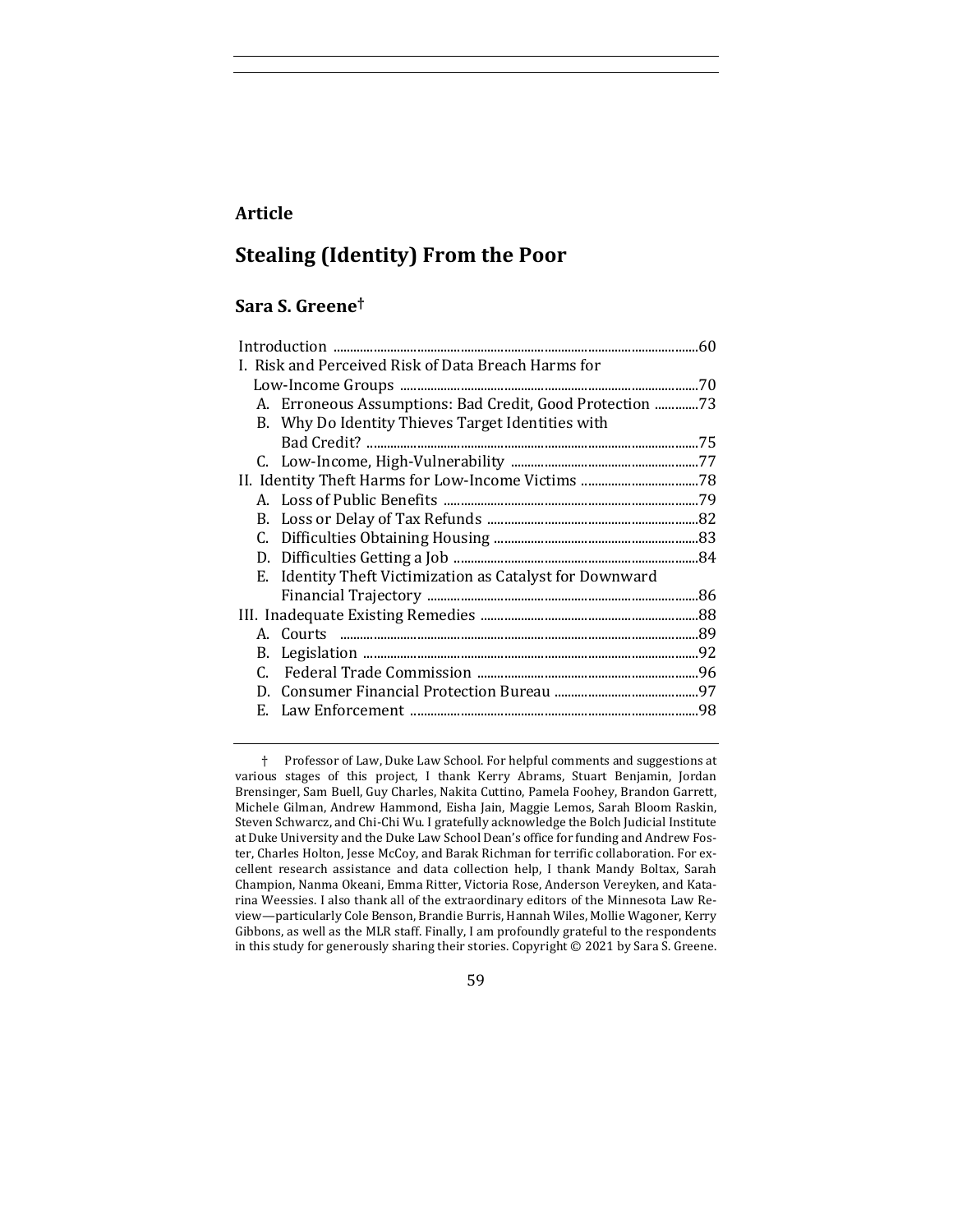# 60 *MINNESOTA LAW REVIEW* [106:59

| F. Bankruptcy, Debt Consolidation, and Debt Settlement  101 |  |
|-------------------------------------------------------------|--|
|                                                             |  |
|                                                             |  |
|                                                             |  |
|                                                             |  |
|                                                             |  |
| A. Equitycentric Identity Theft Regulation—Existing         |  |
|                                                             |  |
| B. Equitycentric Identity Theft Regulation:                 |  |
|                                                             |  |
|                                                             |  |

# INTRODUCTION

In 2017, Equifax announced a major data breach that affected more than half of all Americans.<sup>1</sup> The public and commentators were riveted, and the breach dominated the front page of major newspapers:

"Seriously, Equifax? This Is a Breach No One Should Get Away With"

-*New York Times* (September 8, 2017)<sup>2</sup>

"Theft of Equifax data could lead to years of grief for home buyers and mortgage applicants"

-*Washington Post* (September 13, 2017)<sup>3</sup>

"'We've Been Breached': Inside the Equifax Hack[:] The crisis has sent shock waves through the industry, spooked consumers, and sparked investigations"

-*Wall Street Journal* (September 18, 2017)<sup>4</sup>

Anyone and everyone could be affected. CEOs, Hollywood Stars, politicians—it didn't matter who you were, the chances your data was

1. AnnaMaria Andriotis, Michael Rapoport & Robert McMillan, 'We've Been *Breached': Inside the Equifax Hack*, WALL ST. J. (Sept. 18, 2017), https://www.wsj.com/articles/weve-been-breached-inside-the-equifax-hack -1505693318 [https://perma.cc/MC3U-LRRG].

<sup>2.</sup> Farhad Manjoo, Seriously, Equifax? This Is a Breach No One Should Get Away *with*, N.Y. TIMES (Sept. 8, 2017), https://www.nytimes.com/2017/09/08/ technology/seriously-equifax-why-the-credit-agencys-breach-means-regulation-is -needed.html [https://perma.cc/H7L6-PFHG].

<sup>3.</sup> Kenneth R. Harney, *Theft of Equifax Data Could Lead to Years of Grief for Home Buyers and Mortgage Applicants,*  WASH. POST (Sept. 13, 2017), https://www .washingtonpost.com/realestate/theft-of-data-could-lead-to-years-of-grief-for -home-buyers-and-mortgage-applicants/2017/09/12/ed0f66fc-971a-11e7-82e4 -f1076f6d6152\_story.html [https://perma.cc/S7AZ-UK93].

<sup>4.</sup> Andriotis et al., *supra* note 1.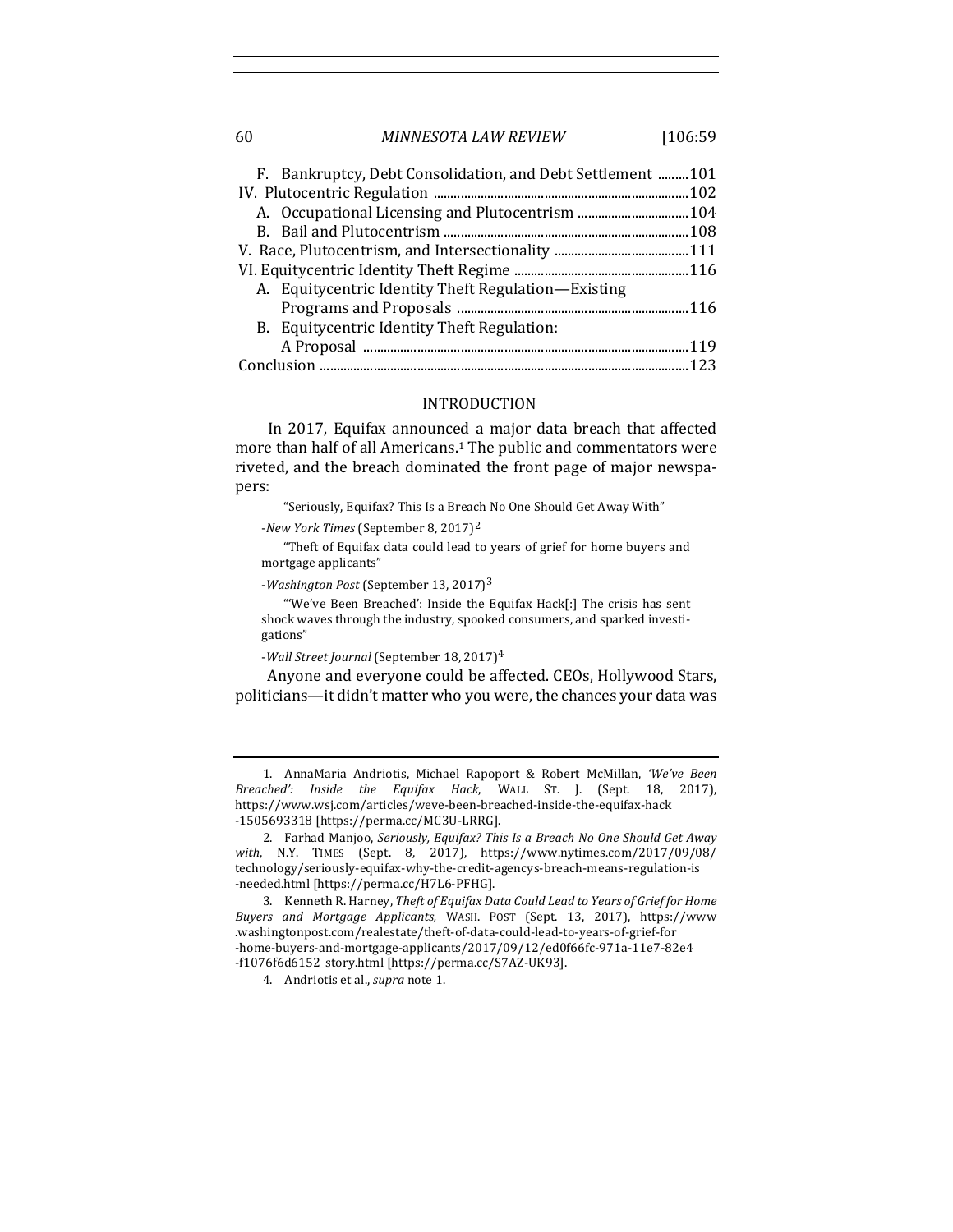compromised were almost fifty percent.<sup>5</sup> There was mass confusion about what to do, what not to do, and how to get help.<sup>6</sup> Soon, self-help guides to the breach surfaced.<sup>7</sup> Policymakers called on Equifax to do more to provide protection to those whose data were compromised, $8$ and slowly, protections such as free credit monitoring and credit freezes were offered.<sup>9</sup>

6. *See* Ron Lieber, *Equifax's Instructions Are Confusing. Here's What to Do Now,* N.Y. TIMES (Sept. 8, 2017), https://www.nytimes.com/2017/09/08/your-money/ identity-theft/equifaxs-instructions-are-confusing-heres-what-to-do-now.html [https://perma.cc/28AD-UCSJ] (exemplifying the confusion Equifax users felt using the website); see also Sarah O'Brien, *Equifax Response to Data Breach Leaves Many Con*sumers Confused, CNBC (Sept. 8, 2017), https://www.cnbc.com/2017/09/08/equifax -response-to-data-breach-leaves-many-consumers-confused.html [https://perma.cc/ UQU6-GUCS] (explaining that consumers were confused as to whether the breach included their personal data and how to proceed).

7. *See, e.g.*, Ron Lieber, *How to Protect Yourself After the Equifax Breach*, N.Y. TIMES (Oct. 16, 2017), https://www.nytimes.com/interactive/2017/ your-money/equifax-data-breach-credit.html [https://perma.cc/Z4EY-9AP3] (compiling information on how consumers can protect their credit in one place); Brian Fung, *After the Equifax Breach, Here's How to Freeze Your Credit to Protect Your Identity*, WASH. POST (Sept. 9, 2017), https://www.washingtonpost.com/news/the-switch/ wp/2017/09/09/after-the-equifax-breach-heres-how-to-freeze-your-credit-to -protect-your-identity [https://perma.cc/DY4J-PK9S] (explaining what a credit freeze

entails); Seena Gressin, *The Equifax Data Breach: What to Do*, FED. TRADE COMM'N: CON-SUMER INFO. BLOG (Sept. 8, 2017), https://www.consumer.ftc.gov/ blog/2017/09/equifax-data-breach-what-do [https://perma.cc/DJ5J-DJTR] (giving steps to protect against data misuse).

8. *See* Joshua Barajas, *Lawmakers Are Angry Over Equifax's Massive Data Breach. Where Do We Go from Here?*, PBS: NEWSHOUR (Oct. 6, 2017), https:// www.pbs.org/newshour/politics/lawmakers-angry-equifaxs-massive-data-breach -go [https://perma.cc/W3KM-E937] (discussing how Equifax's former CEO was questioned by lawmakers about the data breach); see also Kevin Freking, Democrats on *House Panel Urge Equifax to Extend Protections*, WASH. POST (Feb. 20, 2018), https://www.washingtonpost.com/business/technology/democrats-on-house -panel-urge-equifax-to-extend-protections/2018/02/20/73e363ac-165c-11e8-930c -45838ad0d77a\_story.html [https://perma.cc/HH34-MP6K] (discussing how lawmakers urged Equifax to provide additional services such as free credit monitoring for three years).

9. The Federal Trade Commission website details the various options available to consumers who were victims of the Equifax breach. See Robert Schoshinski, *Equifax* Data Breach: Pick Free Credit Monitoring, FED. TRADE COMM'N: CONSUMER INFO BLOG (July 31, 2019), https://www.consumer.ftc.gov/blog/2019/07/equifax-data-breach-pick -free-credit-monitoring [https://perma.cc/JYP5-TXSX]. Many advocates argue, however, that consumers have not been adequately cared for in the aftermath of the breach. Who's Keeping Score? Holding Credit Bureaus Accountable and Repairing a Bro*ken System: Hearing Before the H. Comm. on Fin. Servs.,* 116th Cong. 11 (2019)

<sup>5.</sup> *See Nearly Half of U.S. Citizens Hit by Massive Equifax Breach*, 2017 COMPUT. FRAUD & SEC. 1 (noting that the data of almost half of all United States citizens was compromised in the Equifax breach).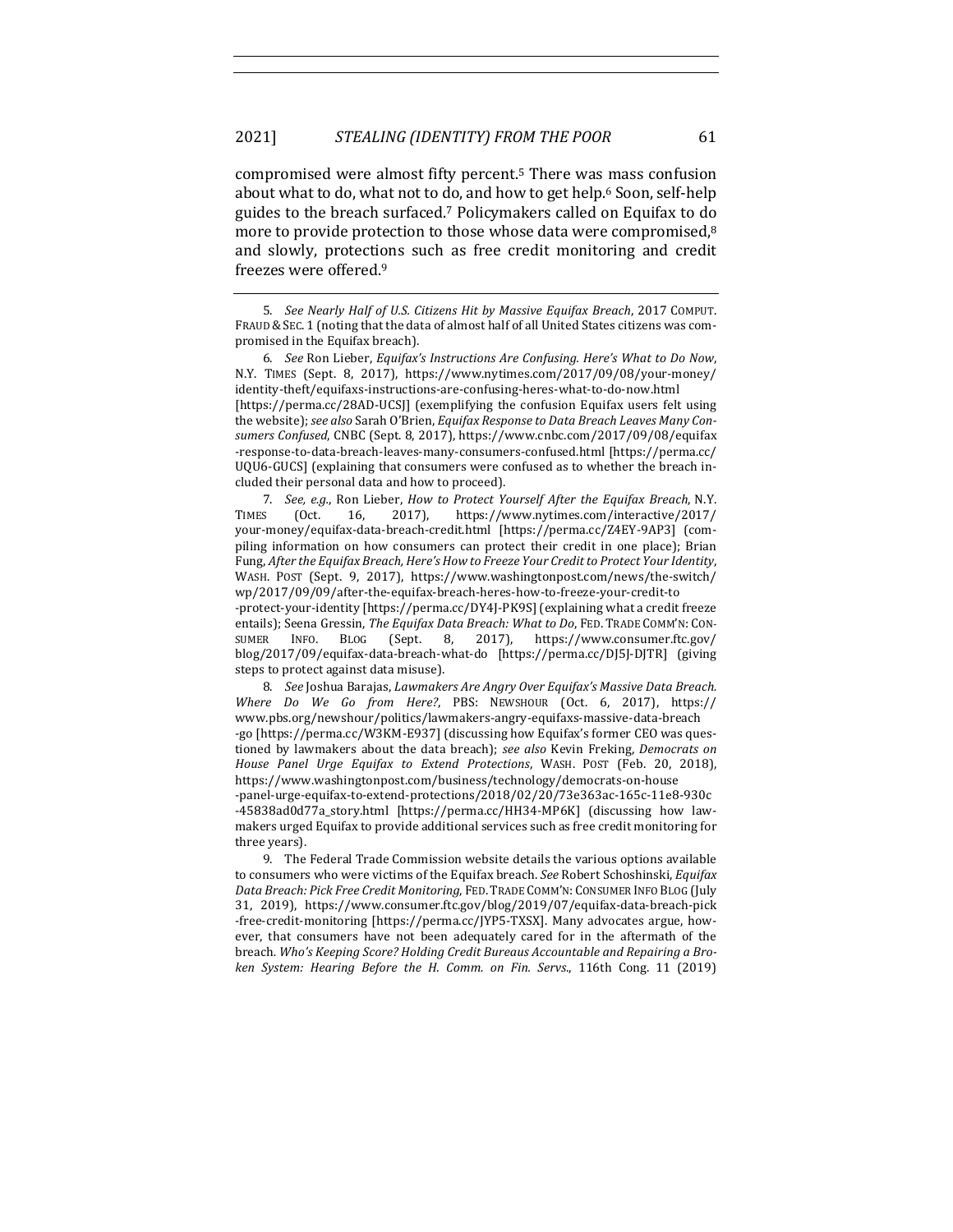The Equifax breach was enormous in scope, but it was part of a pattern of increasingly complex and increasingly frequent data breaches each year.<sup>10</sup> These breaches and the associated risk of identity theft have garnered the attention of legal scholars, as well as courts and policymakers.<sup>11</sup> Debates rage about how to define a "harm" in breach situations, who has standing to bring suit against breached companies, and what responsibilities accrue to players involved in data breaches.<sup>12</sup> Yet the conversation about data breach harms largely overlooks those most vulnerable to their consequences: those who are low-income.<sup>13</sup>

Most scholarly and public discourse about data breaches assumes that even when low-income individuals are victims, the most damaging harm associated with breaches—identity theft—is *not* a

<sup>(</sup>statement of Chi Chi Wu, Staff Attorney, National Consumer Law Center) ("And despite much outrage and extensive media coverage, American consumers are nowhere close to being made whole or made safe in the aftermath [of the Equifax breach].").

<sup>10.</sup> *See generally* Victor Reklaitis, *How the Number of Data Breaches Is Soaringin One Chart*, MARKETWATCH (May 25, 2018), https://www.marketwatch.com/ story/how-the-number-of-data-breaches-is-soaring-in-one-chart-2018-02-26 [https://perma.cc/UDT7-Y2DR] (detailing the increase in data breaches each year).

<sup>11.</sup> See JOSEPHINE WOLFF, YOU'LL SEE THIS MESSAGE WHEN IT'S TOO LATE: THE LEGAL AND ECONOMIC AFTERMATH OF CYBERSECURITY BREACHES 1 (2018) (discussing the extensive attention data breaches receive by the media and other commentators).

<sup>12.</sup> *See, e.g.*, Ryan Calo, *Privacy Harm Exceptionalism*, 12 COLO. TECH. L.J. 361, 361-64 (2014) (arguing that the standards courts set for proving privacy violations are too high); M. Ryan Calo, *The Boundaries of Privacy Harm*, 86 IND. L.J. 1131, 1142 (2011) (arguing that privacy harms should be categorized as objective and subjective harms); Danielle Keats Citron, *Mainstreaming Privacy Torts*, 98 CALIF. L. REV. 1805, 1831 (2010) (advocating that courts should utilize established tort remedies to address unwanted privacy intrusions instead of creating new torts); Daniel J. Solove & Danielle Keats Citron, Risk and Anxiety: A Theory of Data-Breach Harms, 96 TEX. L. REV. 737, 739 (2018) (mentioning the debate as to whether data breach cases have sufficient Article III standing and legal harms to recover).

<sup>13.</sup> *See generally infra* Part III (discussing the inadequacy of current remedies for low-income victims of identity theft).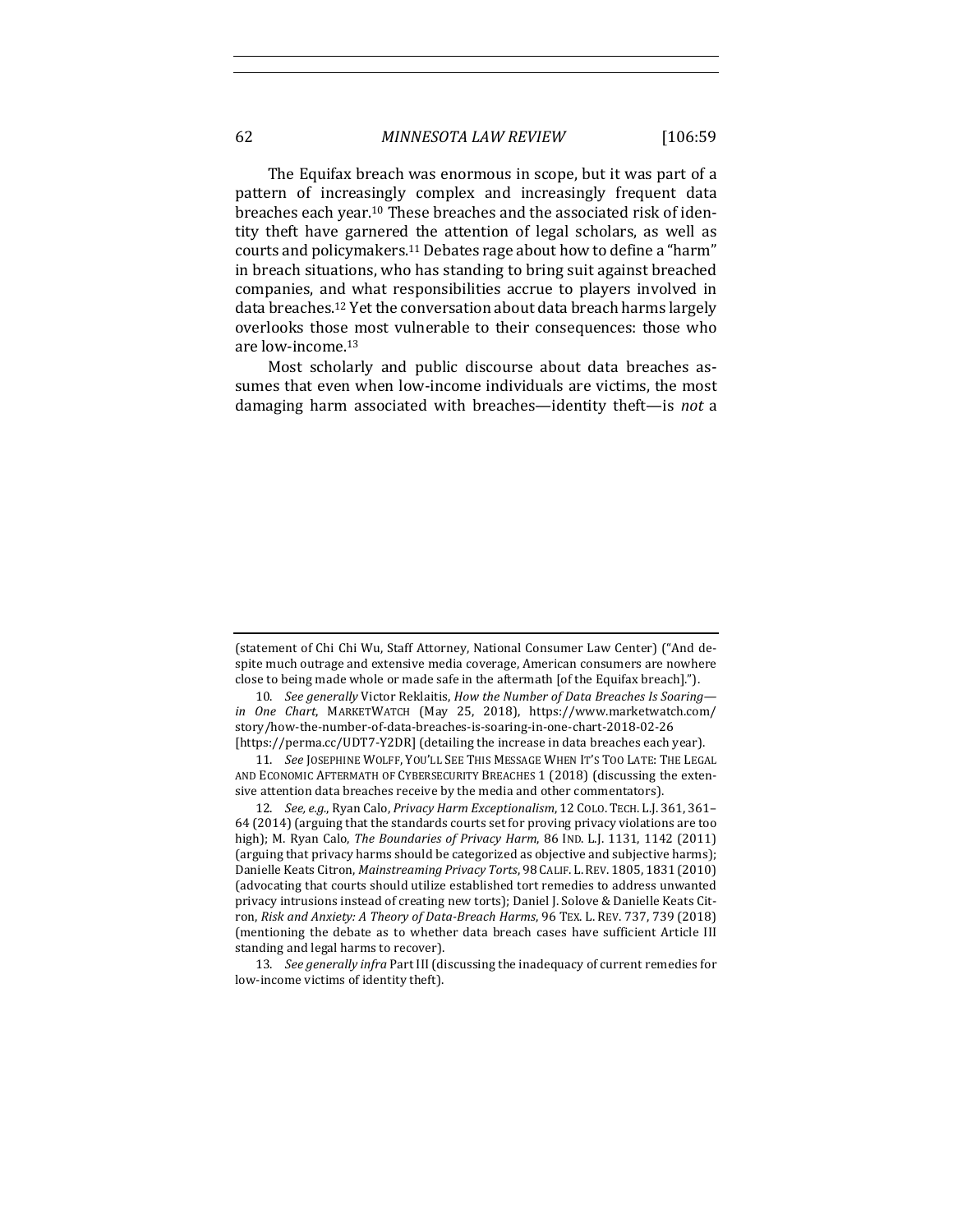significant concern.<sup>14</sup> Because low-income<sup>15</sup> individuals are disproportionately likely to have low credit scores, many people believe their credit profiles would not appeal to thieves since their profiles usually are offered credit products with particularly high interest rates.16

This line of reasoning may appear logical, but existing Department of Justice data<sup>17</sup> show that at least one-third of identity theft

15. In this Article, I use the words low-income and poor interchangeably. Poor describes people with income below the poverty line. Low- income is a broader term that describes people with income near or below the poverty line, and thus I use it more frequently. For further discussion of this issue, see Jennifer Guerra, *Poor v. Low-Income: Does It Matter Which Word We Use?*, STATE OPPORTUNITY (June 10, 2015), https://stateofopportunity.michiganradio.org/post/poor-vs-low-income-does-it -matter-which-word-we-use [https://perma.cc/4XWJ-TK28].

17. Erika Harrell, *Victims of Identity Theft 2018*, U.S. DEP'T JUST. (2021), https://www.bjs.gov/content/pub/pdf/vit18.pdf [https://perma.cc/66YB-C8G5]. The Department of Justice data are part of a random, well-funded, large sample of the U.S. population. *See id.* at 6 tbl.4. The Identity Theft Supplement (ITS) was administered as a supplement to the Bureau of Justice Statistics's National Crime Victimization Survey (NCVS). *Id.* at 1. From January 1 to June of 2018, 140,000 persons ages sixteen or older in sampled NCVS households received the ITS at the end of the NCVS interview. *Id.* at 19. A total of 102,400 persons of the original NCVS-eligible households completed the ITS questionnaire, a response rate of 72% (which is high for this type of survey). *Id.* A bias analysis was conducted, and the results indicated little or no bias of substantive importance due to non-responses was present. *Id.* 

<sup>14.</sup> In one survey, 73% of the respondents believed that those engaged in identity theft are only interested in stealing the identity of wealthy people. See Brady Porche, Bad Credit? You're Still a Target for Identity Thieves, CREDITCARDS.COM (July 19, 2017), https://web.archive.org/web/20170721143847/www.creditcards.com/credit-card -news/bad-credit-identity-theft.php; Telephone Interview with Sarah Bloom Raskin, Former Member, Bd. of Governors, Fed. Rsrv. Sys., Former U.S. Deputy Sec. of the Treasury (June  $17, 2019$ ) (discussing the lack of concern for low-income groups among policy makers who concentrate on data breaches). But see Michele Gilman, Voices of *the Poor Must Be Heard in the Data Privacy Debate*, JURIST (May 14, 2019), https://www.jurist.org/commentary/2019/05/voices-of-the-poor-must-be-heard -in-the-data-privacy-debate [https://perma.cc/LC4W-8WT6] (noting that low-income Americans suffer from privacy harms and advocating that their voices be heard in the privacy debate).

<sup>16.</sup> See Analysis of Differences Between Consumer- and Creditor-Purchased Credit *Scores*, CONSUMER FIN. PROT. BUREAU 36 app. fig.9 (Sept. 2012), https://files .consumerfinance.gov/f/201209\_Analysis\_Differences\_Consumer\_Credit.pdf [https:// perma.cc/NV3Z-MAB4] (finding that the median FICO score for consumers in low and moderate-income neighborhood (LMI) zip codes was in the thirty-fourth percentile, while it was in the fifty-second percentile for non-LMI zip codes); see also See I Have Bad Credit ... Why Would an Identity Thief Bother?!, IDENTITY THEFT RES. CTR. (Feb. 6, 2017) [hereinafter *I Have Bad Credit*], https://www.idtheftcenter.org/i-have-bad -creditwhy-would-an-identity-thief-bother [https://perma.cc/J8QQ-UMEC]; *see also* Telephone Interview with Sarah Bloom Raskin, *supra* note 14; Porche, *supra* note 14.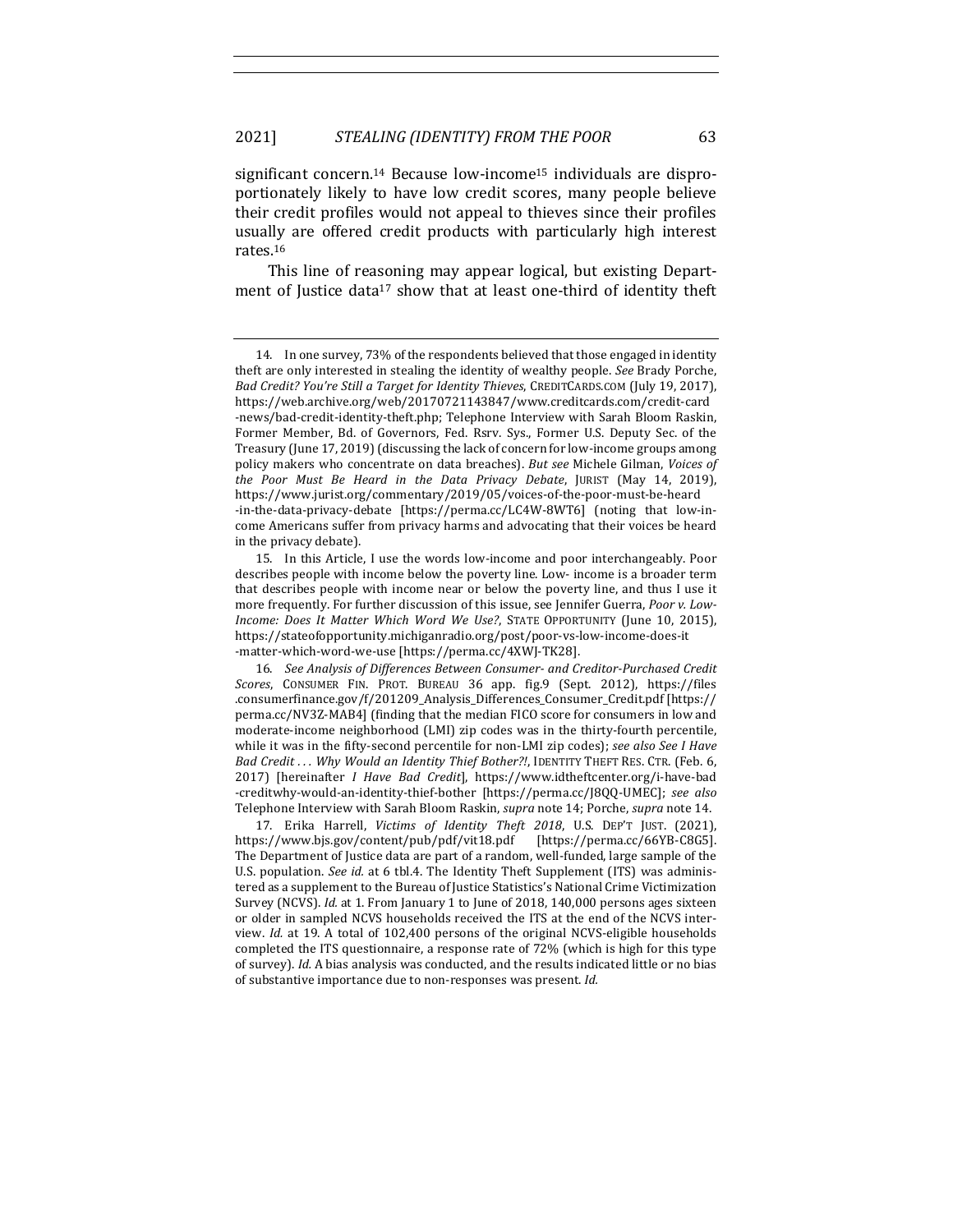victims live in lower-income households.<sup>18</sup> This presents an interesting puzzle—why would thieves steal low-income identities with low credit scores when identities with higher scores are available? This Article explores this question, showing that thieves likely target lowincome individuals because they are less likely to pursue a complaint, and since thieves do not intend to pay back debt accrued, higher interest rates do not deter them.<sup>19</sup> Further, thieves frequently use lowincome stolen identities to open credit card accounts, to receive public benefits and health care, to open utility accounts, and to present to authorities when arrested.<sup>20</sup> In each case, a thief can do this effectively with a low-credit score identity.<sup>21</sup>

19. Porche, *supra* note 14 (discussing the misconception that individuals with low-credit scores are not at risk).

20. Off. of Inspector Gen., *Identity Theft: What Can You Do to Protect Yourself?*, NAT'L SCI. FOUND. 1 (2016), https://www.nsf.gov/oig/\_pdf/brochures/identitytheft .pdf [https://perma.cc/5CPH-7V5A] (detailing various ways thieves use stolen identities).

<sup>18.</sup> *See id.* at 6 tbl.4. Table 4 breaks down identity theft victimization by income level. Id. Adding the percent of all victims who come from the two lowest income levels (12.3%+18.6%) yields a result of 30.9%. *Id.* The Pew Research Center defines lowerincome households as those making under \$48,500 per year, which tracks closely with the categories from the Department of Justice data that I combined to calculate the percentage of victims of identity theft who are low-income (combining the two lowest income categories to capture all households with incomes under \$50,000). Jesse Bennett, Richard Fry & Rakesh Kochhar, *Are You in the American Middle Class? Find Out with Our Income Calculator,*  PEW RSCH. CTR. (July 23, 2020), https://www .pewresearch.org/fact-tank/2020/07/23/are-you-in-the-american-middle-class [https://perma.cc/ZQJ6-H96K]. Results from the 2016 Department of Justice Victims of Identity Theft report are similar (33% of all identity theft victims were lower-income), showing that low-income identity theft victimization has been a problem for several years. Erika Harrell, *Victims of Identity Theft 2016*, U.S. DEP'T JUST. 4 tbl.2 (2019), https://www.bjs.gov/content/pub/pdf/vit16.pdf [https://perma.cc/7775 -XDBT]. In that report, Table 2 breaks down identity theft victimization by income level. *Id.* Adding together the total identity theft victims of all income levels yields a result of 25,952,500 (3,273,300 + 5,315,600 + 4,623,300 + 12,740,300). *Id.* Of these  $25,952,500$  victims,  $8,588,900$   $(3,273,300 + 5,315,600)$  come from the two lowest income levels. *Id.* I calculated the percent of total victims that fell in these two lower income levels (8,588,900/25,952,500 x 100) which was 33%.

<sup>21.</sup> *See generally* Louis DeNicola, *How to Apply for a Credit Card with Bad Credit*, EXPERIAN (Apr. 27, 2021), https://www.experian.com/blogs/ask-experian/how-to -apply-for-a-credit-card-with-bad-credit [https://perma.cc/V3JW-DE6R] (showing the possible credit card options for applicants with poor credit scores); Chanell Alexander, 5 Best Medical Loans for Bad Credit in 2021, NERDWALLET (June 2, 2021), https://www.nerdwallet.com/best/loans/personal-loans/medical-loans-bad-credit [https://perma.cc/6Q5H-LWCP] (explaining how bad-credit borrowers can qualify for certain medical loans); *How Can I Get Electricity with Bad Credit?*, QUICK ELEC., https:// quickelectricity.com/electricity-plans/bad-credit [https://perma.cc/GWM2-ESSS] (advertising that electricity services are available to those with bad credit).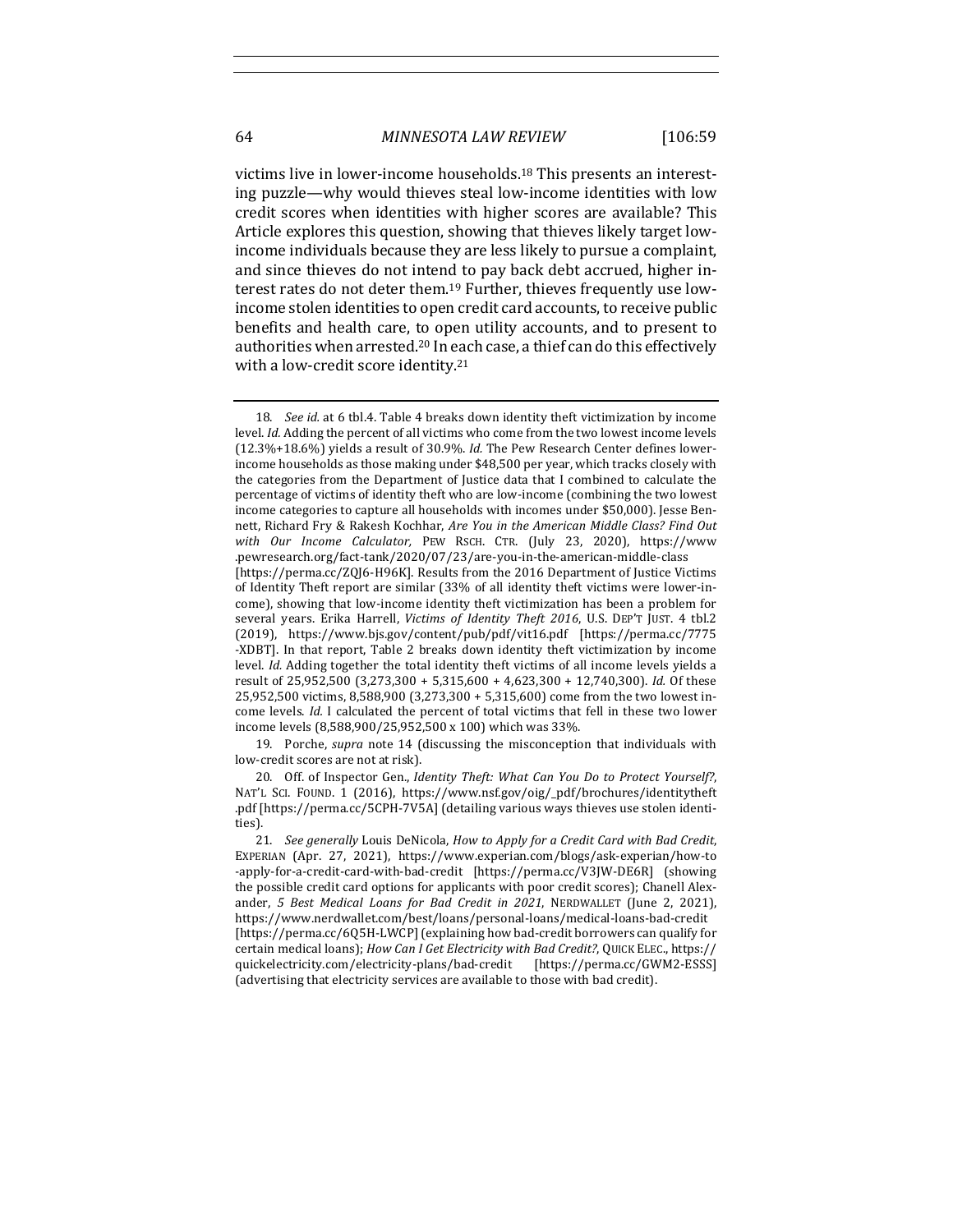Not only is it common for people who are low-income to experience identity theft, but as this Article demonstrates, low-income victims can suffer substantial harm, and the magnitude of the harm is often amplified precisely because of their low-income status.<sup>22</sup> Current remedies available to victims of identity theft involve long, complicated processes focusing largely on credit-report repair, $23$  or lawsuits seeking monetary damages that take years to resolve.<sup>24</sup>

But people living on the financial edge cannot weather a lengthy remedial process. For these victims, identity theft can result in job loss, harassing debt collection, loss of health care or other benefits, and wage garnishment.<sup>25</sup> Lacking both a financial cushion and social capital, harms from these experiences can be devastating, with cascading problems sending victims swiftly into deep poverty and even homelessness.<sup>26</sup> Identity theft, then, can be a hindrance to upward mobility and in fact a catalyst to drive people further into poverty.<sup>27</sup> Remedies arriving months or even years later provide little meaningful redress.<sup>28</sup> Despite the devastating effects of identity theft on the poor, most current discourse on data breach harms is what I call plutocentric: it primarily reflects the experiences and concerns of higher income groups, $29$  focusing mostly on refining existing remedies (that do little to help low-income victims).<sup>30</sup>

This is not to say that scholars have failed to recognize the connection between big data and inequality in general—but current work focuses on the harms that the *legal* acquisition and use of big data can

- 25. *See infra* Part II.
- 26. *See infra* Part II.
- 27. *See infra Part II.E.*
- 28. *See infra* Part III.

<sup>22.</sup> One study that analyzed the 2016 Bureau of Justice Statistics data on identity theft found that low-income individuals are disproportionately likely to experience out-of-pocket losses due to identity theft. Dylan Reynolds, *The Differential Effects of Identity Theft Victimization: How Demographics Predict Suffering Out-Of-Pocket Losses,* SEC. J. 2-3 (2020), https://link.springer.com/content/pdf/10.1057/s41284-020 -00258-y.pdf [https://perma.cc/64TN-ANHQ]. 

<sup>23.</sup> KATHERINE PORTER, MODERN CONSUMER LAW 100 (2016) ("Much of the legislative response to the problem of identity theft has focused on credit harms and on the remediation of credit reports as a response.").

<sup>24.</sup> *See, e.g.*, Sasha Romanosky, David Hoffman & Alessandro Acquisti, *Empirical* Analysis of Data Breach Litigation, 11 J. EMPIRICAL LEGAL STUD. 74, 93 (2014) (detailing the number of federal data breach cases over time); Solove & Citron, *supra* note 12 (highlighting the increase in judicial cases involving data breaches).

<sup>29.</sup> *See* Porche, *supra* note 14; *see also* Telephone Interview with Sarah Bloom Raskin, *supra* note 14.

<sup>30.</sup> *See generally* Gilman, *supra* note 14 (arguing why it is important to account for low-income perspectives in shaping data privacy laws).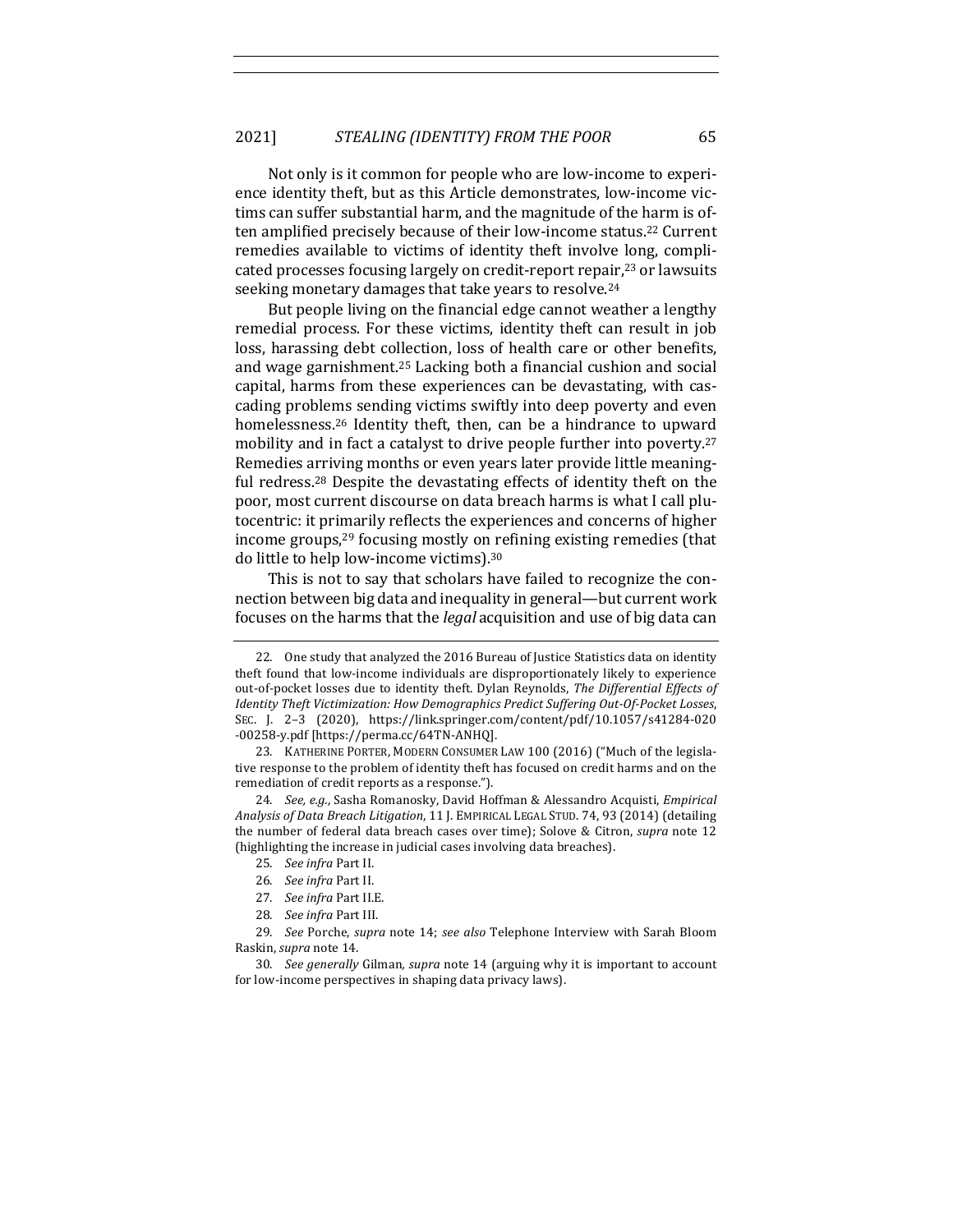bring to the poor and people of color.<sup>31</sup> Indeed, there has been extensive and important work focusing on this connection. Books, articles, and empirical studies have documented how corporations, landlords, employers, and others increasingly use personal data that is *legally* collected in ways that disadvantage the poor and people of color through algorithms and data sharing.<sup>32</sup> Further, scholars have considered concerns about the lack of privacy that poor people and people of color are afforded when their data is collected and analyzed.<sup>33</sup>

These contributions are vital in helping us to understand how increases in using legally obtained big data have hurt already disadvantaged groups. This existing work can and should be used to identify how laws surrounding the collection and use of big data should be changed. However, scholars have largely ignored the other side of the big data problem, in part because of the prevailing, yet erroneous, belief that data breaches do not affect low-income victims.<sup>34</sup>

Indeed, debates remain largely uninformed<sup>35</sup> by detailed analysis of how the use of *illegally* obtained data may uniquely harm low-

33. *See, e.g.*, KHIARA M. BRIDGES, THE POVERTY OF PRIVACY RIGHTS (2017) (analyzing how poor mothers in the United States are not afforded a right to privacy); VIRGINIA EUBANKS, AUTOMATING INEQUALITY: HOW HIGH-TECH TOOLS PROFILE, POLICE, AND PUNISH THE POOR (2018) (explaining how digital data collection and algorithmic decision-making processes disadvantage the poor); CATHY O'NEIL, WEAPONS OF MATH DESTRUCTION: HOW BIG DATA INCREASES INEQUALITY AND THREATENS DEMOCRACY (2016) (explaining how algorithms reinforce discrimination).

35. One study has discussed differences in *perceived* vulnerability to data

<sup>31.</sup> See infra note 32.

<sup>32.</sup> *See generally* Michele Estrin Gilman, *The Class Differential in Privacy Law*, 77 BROOK. L. REV. 1389 (2012) (detailing the ways in which lower-income people are subjected to more privacy intrusions from the federal government and private entities compared to higher-income people); Michele Gilman & Rebecca Green, The Surveil*lance Gap: The Harms of Extreme Privacy and Data Marginalization*, 42 N.Y.U. REV. L. & SOC. CHANGE 253, 256-80 (2018) (detailing how some marginalized groups such as the homeless, undocumented immigrants, and others suffer by having too little of their data available to mainstream institutions); see also Kenneth P. Brevoort, Philipp Grimm & Michelle Kambara, *Data Point: Credit Invisibles*, CONSUMER FIN. PROT. BUREAU (May 2015), https://files.consumerfinance.gov/f/201505\_cfpb\_data-point-credit -invisibles.pdf [https://perma.cc/UP4V-FUF4] (detailing the problems low-income people experience when they are "credit invisible," meaning a consumer does not have a credit record with one of the nation-wide credit reporting agencies). To be clear, this Article does not focus on the privacy and surveillance aspects of big data and the law, as important as that perspective is. Instead, this Article fills a gaping hole in the literature by providing a robust account of how the developing law and policy of data breaches, that is the illegal use of another's name, likeness, or identity, may perpetuate poverty and inequality by largely ignoring the unique harms such breaches bring to people who are low-income. See infra Part III.

<sup>34.</sup> *See supra* note 14.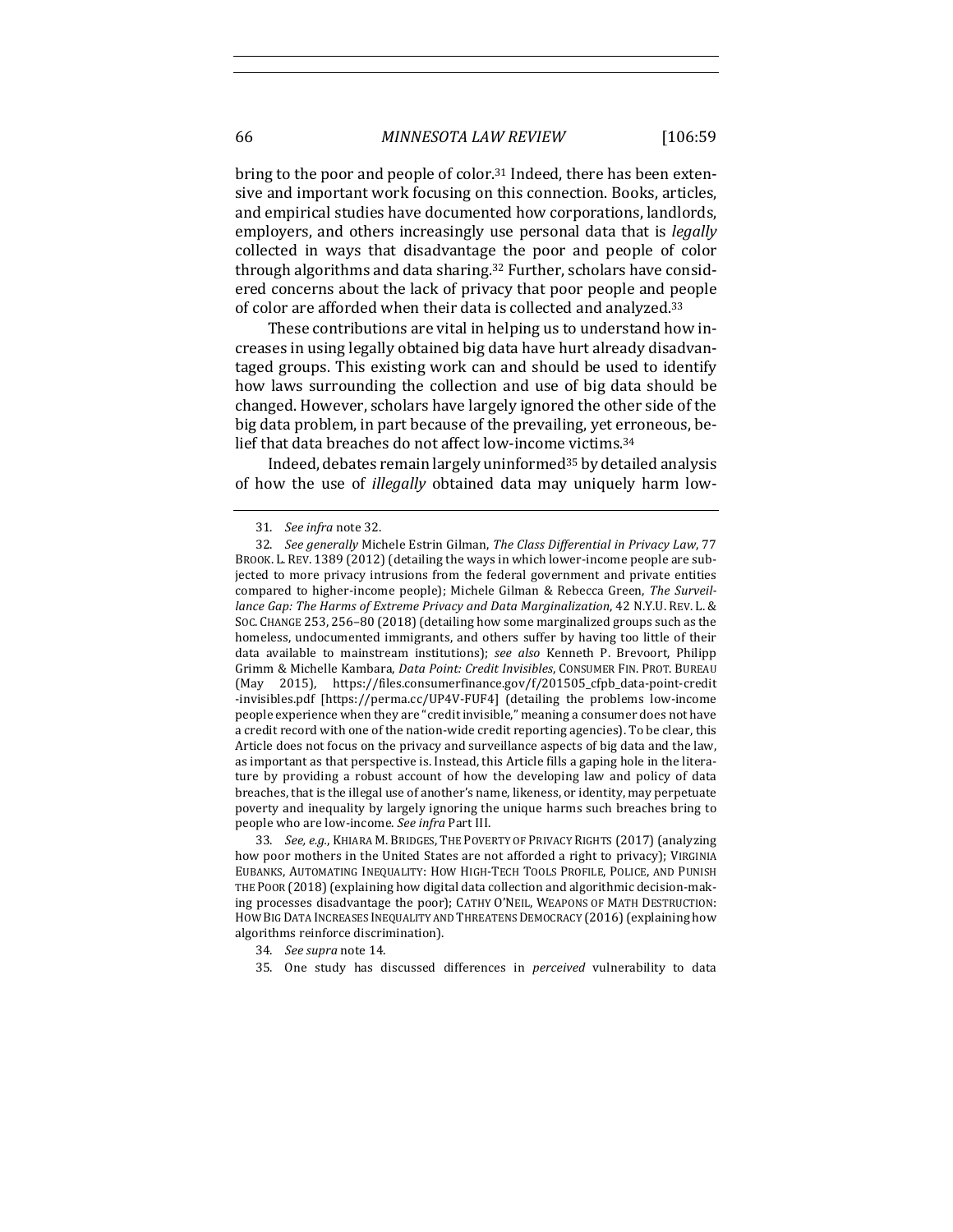income groups, and we lack careful theoretical assessment of the complex relationship between identity theft victimization and wider structures of inequality. This Article fills these significant descriptive, theoretical, and normative gaps in the literature. Without such careful attention to the experiences of low-income victims of identity theft, we will continue to ignore the many ways data breaches may perpetuate and even exacerbate poverty and inequality. This significant aspect of big data's connection to inequality has been ignored for far too long in the academy, particularly in light of the extensive focus on other aspects of big data and how it affects low-income Americans.<sup>36</sup>

This Article makes several contributions. First, it is the first to my knowledge to employ qualitative empirical methods to answer vital questions about identity theft victimization among the poor.<sup>37</sup> Instead of relying on assumptions about how poor people understand and experience identity theft, this Article uses a rigorous qualitative study to utilize their voices and experiences to shape policy and law recommendations.<sup>38</sup> Second, through the use of these data, this Article does

36. To view articles that analyze data privacy's impact on low-income individuals, see *supra* note 32 and accompanying text.

37. The Author is a trained sociologist with extensive experience conducting empirical research projects involving qualitative methods. See, e.g., Sara Sternberg Greene, *The Broken Safety Net: A Study of Earned Income Tax Credit Recipients and a Proposal for Repair,* 88 N.Y.U. L. REV. 515 (2013) [hereinafter Greene, Safety Net] (employing a qualitative research study of 194 recipients of the Earned Income Tax Credit (EITC) to better understand the benefits and shortcomings of the EITC and to propose changes to the program); *see also* Sara Sternberg Greene, *The Bootstrap Trap*, 67 DUKE L.J. 233, 310 (2017) [hereinafter Greene, *Bootstrap Trap*] (employing a qualitative research study of low-income parents to show how those who have most internalized the self-sufficiency narrative of the U.S. social safety net are also those who are most at risk for financial collapse given the existing design of the safety net).

38. Legal scholars have long utilized in-depth interviews for high-impact studies about questions of law and legal culture. Indeed, the extensive list of such articles and books is too long to document, but some limited examples in a vast field include:

breaches across all income groups. See Mary Madden, *Privacy*, Security, and Digital In*equality*, DATA & SOC'Y 3 (2017), https://datasociety.net/pubs/prv/DataAndSociety \_PrivacySecurityandDigitalInequality.pdf [https://perma.cc/F3UB-C9XB] (finding that people in lower-income brackets feel less knowledgeable about how their data is being collected than people in higher-income brackets and are more concerned about the potential for online privacy or security breaches); Mary Madden, *Public Perceptions* of Privacy and Security in the Post-Snowden Era, PEW RSCH. CTR. (Nov. 12, 2014), https://www.pewresearch.org/internet/2014/11/12/public-privacy-perceptions [https://perma.cc/EPU2-MWV5] (detailing differences in views and concerns about privacy and security of Americans across several demographics, including income level). Further, Michele Gilman has noted some potential problems for low-SES groups when it comes to data breach harms in a short commentary piece. See Gilman, supra note 14.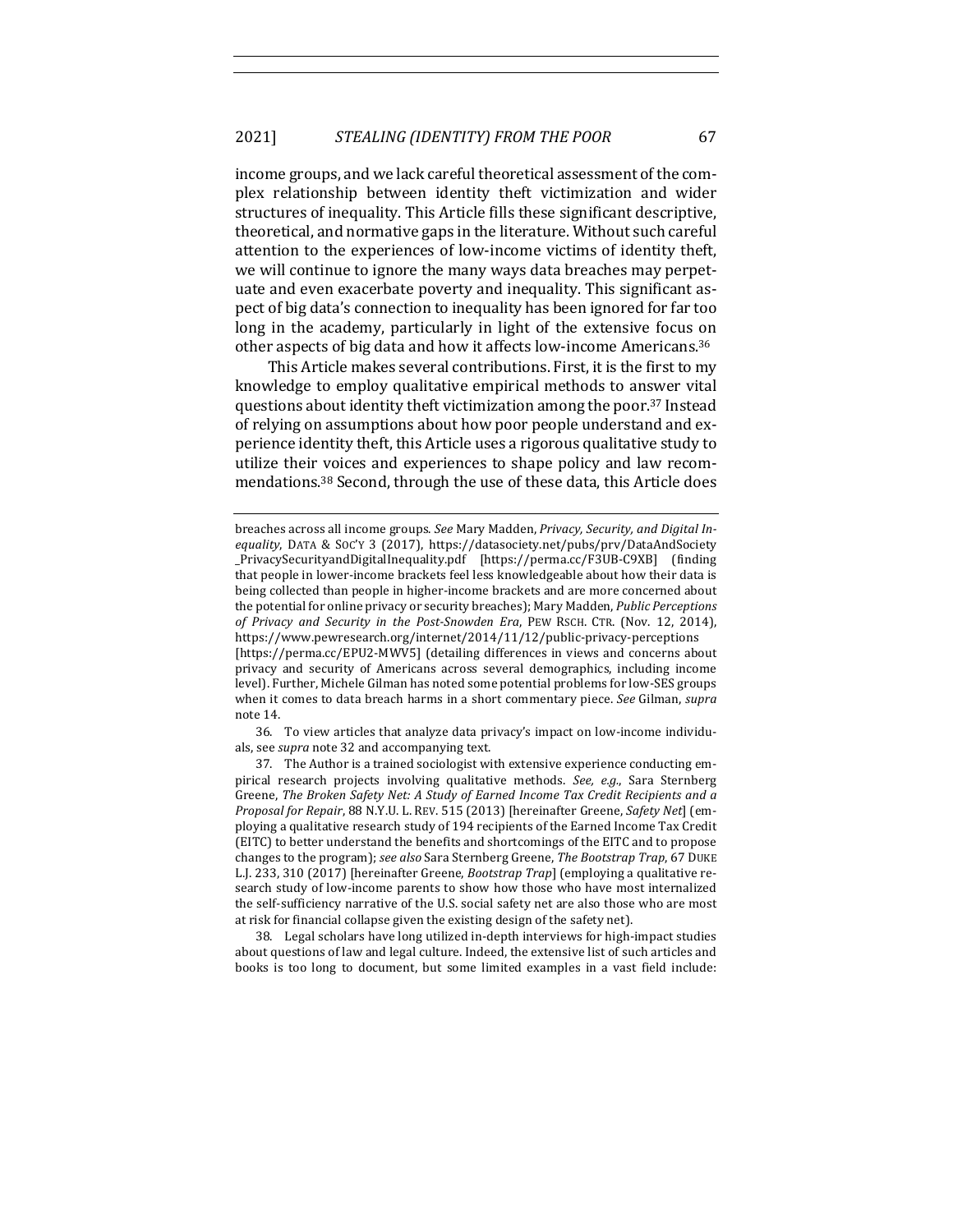something that existing research has not yet done: it systematically identifies harms suffered by low-income victims of identity theft.<sup>39</sup> Without understanding what these harms are, it is difficult to design laws and policies that are responsive to them.

This Article not only identifies these harms, but it also provides an analysis of the current and proposed legal and policy responses to data breach harms, showing how and why they are inadequate to address the problems low-income identity theft victims face.<sup>40</sup> This Article also highlights how the current landscape of data breach harm regulation may compound disadvantage to those who are low-income and also Black.<sup>41</sup> In other words, consistent with intersectionality

- 39. See infra Part II.
- 40. *See infra* Part III.

41. This analysis is based on Kimberlé Crenshaw's concept of intersectionality. *See* Kimberlé Crenshaw, *Demarginalizing the Intersection of Race and Sex: A Black Feminist Critique of Antidiscrimination Doctrine, Feminist Theory and Antiracist Politics*, 1989 U. CHI. LEGAL F. 139, 152, 166-67. Intersectionality refers to overlapping and autonomous systems of discrimination disproportionately affecting marginalized groups. See, e.g., *id.* at 151-52. Crenshaw finds that a "single-axis" approach examining discrimination and race-based disadvantages in three seminal Title VII cases ignores the implications of experiencing both racial and sexual discrimination and the compounded effects of these forms of discrimination. *Id.* at 141-50. Recent scholarship on intersectionality considers the relationship between race and class. See, e.g., Wendy A. Bach, *The Hyperregulatory State: Women, Race, Poverty, and Support*, 25 YALE J.L.&FEM-INISM 317, 318-19 (2014) (stating that mechanisms are targeted by "race, class, gender, and place to exert punitive social control" over systematically oppressed individuals); Tomiko Brown-Nagin, *Race As Identity Caricature: A Local Legal History Lesson in* the Salience of Intraracial Conflict, 151 U. PA. L. REV. 1913, 1916-17 (2003)

ROBERT ELLICKSON, ORDER WITHOUT LAW: HOW NEIGHBORS SETTLE DISPUTES (1991) (studying ranchers and farmers in rural California and finding that they settle disputes completely ignorant of their legal rights because most people in the area find the costs of learning about the law and submitting to formal resolution procedures to be so high that it is easier to fall back on norms); Monica C. Bell, *Anti-Segregation Policing*, 95 N.Y.U. L. REV. 650, 687-722 (2020) [hereinafter Bell, *Anti-Segregation*] (utilizing interviews from several locations to show how American policing perpetuates residential segregation); Monica C. Bell, *Police Reform and the Dismantling of Legal Estrangement*, 126 YALE L.J. 2054 (2017) [hereinafter Bell, *Legal Estrangement*] (interviewing sixtyfour Black residents of Baltimore, Maryland to better understand Black perspectives on police and to develop the theory of legal estrangement); Angela Littwin, *Beyond* Usury: A Study of Credit-Card Use and Preference Among Low-Income Consumers, 86 TEX. L. REV. 451, 457-64 (2008) (interviewing fifty low-income women about their experiences and preferences for usury regulations, and then using the findings and the suggestions of the women to advocate for modifications to credit cards that could serve the needs of both low-income women and creditors); Ronald J. Mann, *Explaining the Pattern of Secured Credit,* 110 HARV. L. REV. 625 (1997) (utilizing interviews with more than twenty borrowers and lenders in various sectors of the economy to better understand how they decide whether to engage in a secured or unsecured transaction).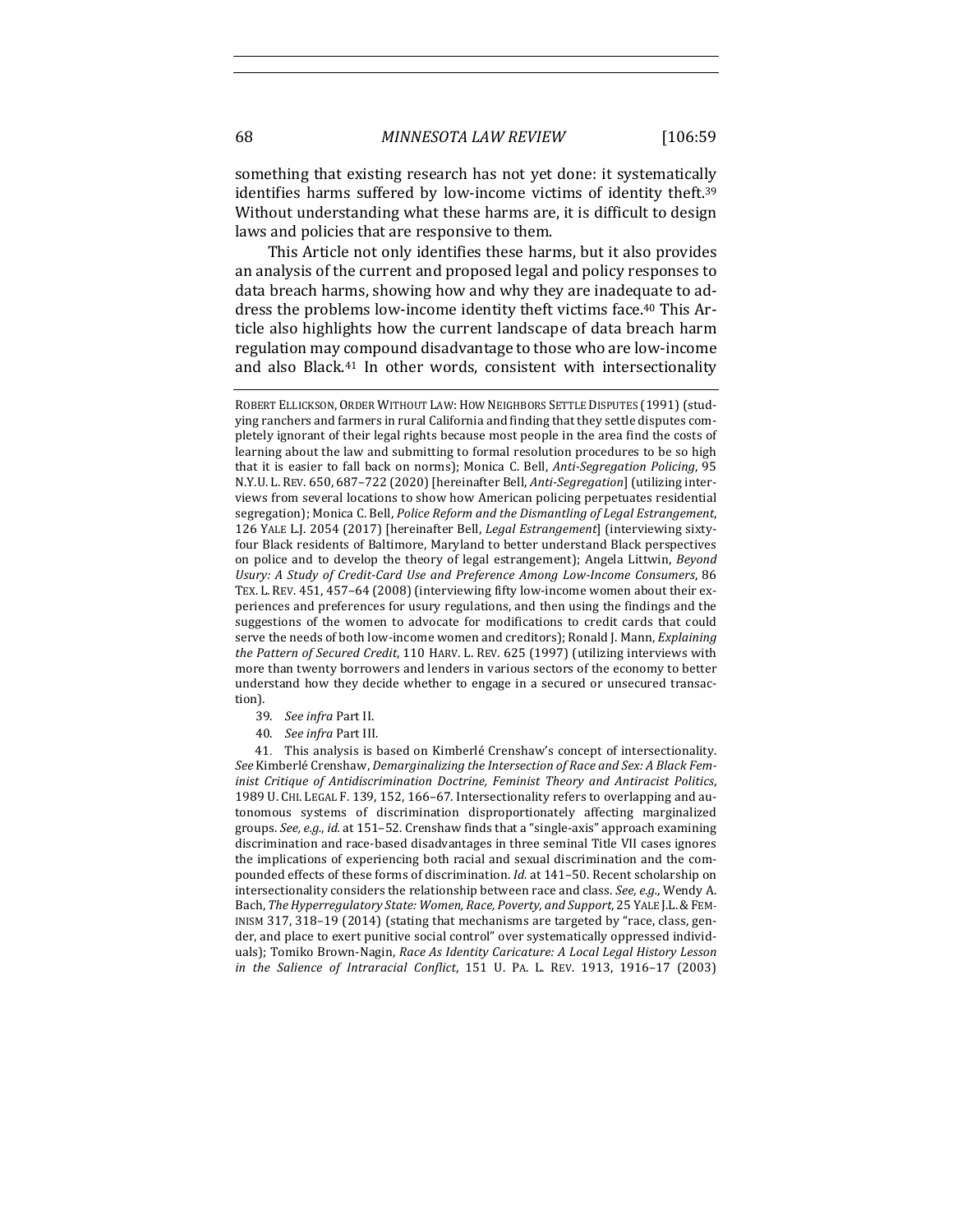theory, it shows how those who are both low-income and Black are likely even more disadvantaged under the current regulatory regime.42

Third, the Article makes a significant theoretical contribution by using data breach and identity theft regulation as a case study to develop a broader framing for understanding how the law perpetuates poverty and inequality through plutocentric regulatory regimes.<sup>43</sup> When new problems emerge that require legal and policy interventions, laws are often developed considering almost exclusively the needs and experiences of higher-income groups.<sup>44</sup> Proposed legal and policy remedies rarely consider how problems uniquely affect low-income groups such that these groups might require entirely different modes of help.<sup>45</sup> In other words, a one-size-fits-all approach is often developed at the expense of people who are low-income. I show how the concept of plutocentric regulation can be applied across a broad spectrum of regulatory problems, providing a framework for better understanding how the development of regulatory laws and policies serves as a mechanism for the reproduction of inequality.<sup>46</sup>

Finally, the Article offers a proposal to disrupt the current path of disjointed remedies for identity theft victims, proposing a federal agency, including field offices in all fifty states, that would provide comprehensive victim services and emergency funds to identity theft victims in need.<sup>47</sup> The Data Privacy and Identity Recovery Agency

- 42. *See infra* Part V.
- 43. *See infra* Part IV.
- 44. *See infra* Part IV.
- 45. *See infra* Part IV.
- 46. *See infra* Part IV.
- 47. *See infra* Part VI.

<sup>(</sup>examining post-Brown integration in Atlanta through a sociolegal lens that argues "scholarship on *Brown's* implementation is incomplete because it fails to consider intraracial dynamics." Owing to both class influence and the nature of law, Brown's "remedy ... favored the preferences of the [B]lack middle-class leadership and delegitimized the concerns of the [B]lack working poor."); *see also* John O. Calmore, *Racialized* Space and the Culture of Segregation: "Hewing a Stone of Hope from a Mountain of Despair", 143 U. PA. L. REV. 1233, 1249-50 (1995) (discussing the racial segregation of residential communities, the "inner-city ghetto," and how the "intersection of race and class has been minimized in order to pursue race-neutral, more universalistic social policy" which has hampered civil rights progress); Melvin J. Kelley IV, *Testing One, Two,* Three: Detecting and Proving Intersectional Discrimination in Housing Transactions, 42 HARV. J.L. & GENDER 301, 332-40 (2019) (discussing the connection between intersectionality theory and the proliferation of housing discrimination cases perpetrated towards protected classes of individuals).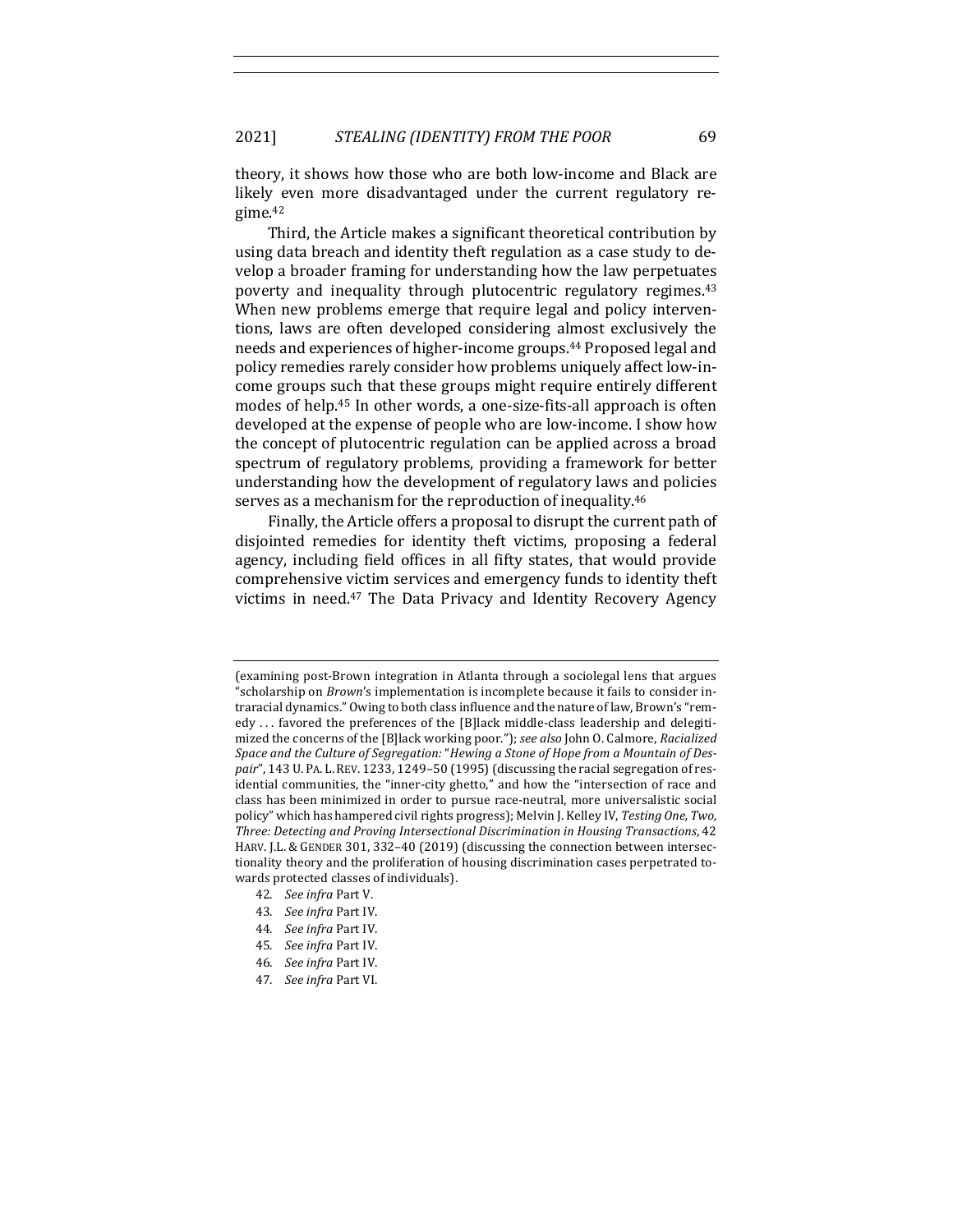(DPIRA), would transform the identity theft regulatory regime from plutocentric to what we might call equitycentric.<sup>48</sup>

# I. RISK AND PERCEIVED RISK OF DATA BREACH HARMS FOR LOW-INCOME GROUPS

There was a total of 1,244 unique data breaches (reported) in the United States in 2018, exposing more than 446.5 million sensitive records and 1.68 billion non-sensitive records.<sup>49</sup> The prevailing concern when it comes to data breach harms is identity theft, the appropriation of someone else's identity.<sup>50</sup> In 2018, 23 million persons, or about

<sup>48.</sup> *See infra* Part VI.

<sup>49.</sup> *2018 End-of-Year Data Breach Report*, IDENTITY THEFT RES. CTR. 11 (2019), https://www.idtheftcenter.org/wp-content/uploads/2019/02/ITRC\_2018-End-of -Year-Aftermath\_FINAL\_V2\_combinedWEB.pdf [https://perma.cc/99GT-CKBR]. Since only half the data breaches reported to the Identity Theft Resource Center reported the number of records exposed, and the Center does not infer any number of records upon a report, the total number of exposed records likely is significantly greater than the 446.5 million reported. See id. at 9 (explaining that the Center refrains from making an "educated guess" when a reporting entity fails to provide the number of records exposed).

<sup>50.</sup> *See* PORTER,*supra* note 23.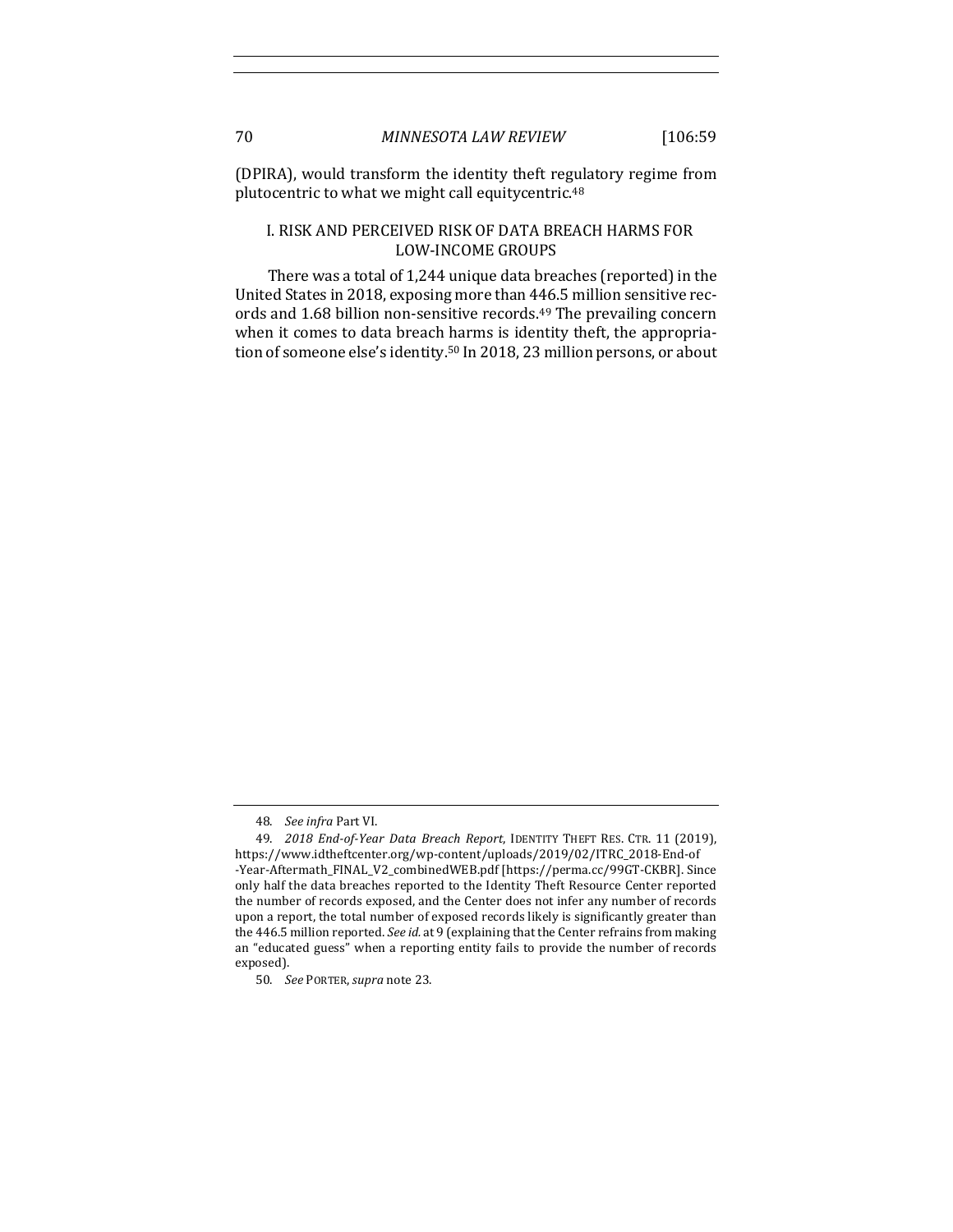9% of all U.S. residents ages sixteen or older, were victims of identity theft.<sup>51</sup> The problem is significant, and growing.<sup>52</sup>

One might think that identity thieves would prefer backgrounds with good to excellent credit. Credit profiles with low credit scores are generally offered credit products with particularly high interest rates,<sup>53</sup> while higher credit score profiles are offered a range of higher-quality credit products.<sup>54</sup> With a plethora of identities to steal, the fact that, according to data collected by the US Department of Justice, at least one-third of all identity theft victims are low-income is a puzzle.55

Why would thieves pick low-income identities since these identities often have bad credit, resulting in worse credit products available to such identities? In this Part, I first describe in more detail the erroneous assumption that low-income people are unlikely to be victims of identity theft, and that even if their identities are stolen, the consequences are insignificant because they often already have low credit scores. I show that this assumption is made not just by

52. *See* Harrell, *supra* note 17, at 1 (revealing that around 26 million U.S. residents reported identity theft victimization in 2016).

<sup>51.</sup> Harrell, *supra* note 17, at 1. There is great interest in who identity thieves are, yet little data to answer this question. Many thieves target data stored by large companies such as Equifax and credit card companies, and many of the respondents in this study indicated that they believed that was how their data was breached. *See id.* at 8; *see also infra* notes 242–44 and accompanying text. However, there are many different avenues that identity thieves use to obtain protected data, and thieves are sometimes close contacts of victims. *See id.* For example, some studies have shown that foster children (and adults who were foster children) are particularly vulnerable to identity theft because many adults have access to their personal data. See *The Impact of Identity Theft on Foster Youth*, IDENTITY THEFT RES. CTR. 2 (2018), https://www.idtheftcenter .org/wp-content/uploads/2019/01/ITRC\_dec18\_white-pages-foster-youth\_FINAL\_ web.pdf [https://perma.cc/8Y3D-XRE8]. Other research shows that victims of domestic violence are particularly vulnerable to identity theft by their abuser. *Identity Theft* and Domestic Violence, [https://perma.cc/96PQ-Z6CD] (explaining that abusers may open new credit cards in the survivors' names); see also Angela Littwin, Coerced Debt: *The Role of Consumer Credit in Domestic Violence*, 100 CALIF. L. REV. 951, 954 (2012) (using the term "coerced debt" to describe the nonconsensual credit-related transactions that arise in an abusive relationship). Particularly in low-income communities, some identity theft from known contacts including parents, partners, and friends may stem from desperation to avoid homelessness or hunger. For example, a parent may be unable to obtain a utility account (without a significant deposit) to turn on the electricity in an apartment due to her own bad credit score, so she may use her child's social security number in order to turn the lights on or keep them on. This phenomenon in low-income communities is important and ripe for further study.

<sup>53.</sup> *See I Have Bad Credit*, *supra* note 16.

<sup>54.</sup> *See id.*

<sup>55.</sup> Harrell, *supra* note 17, at 6 tbl.4.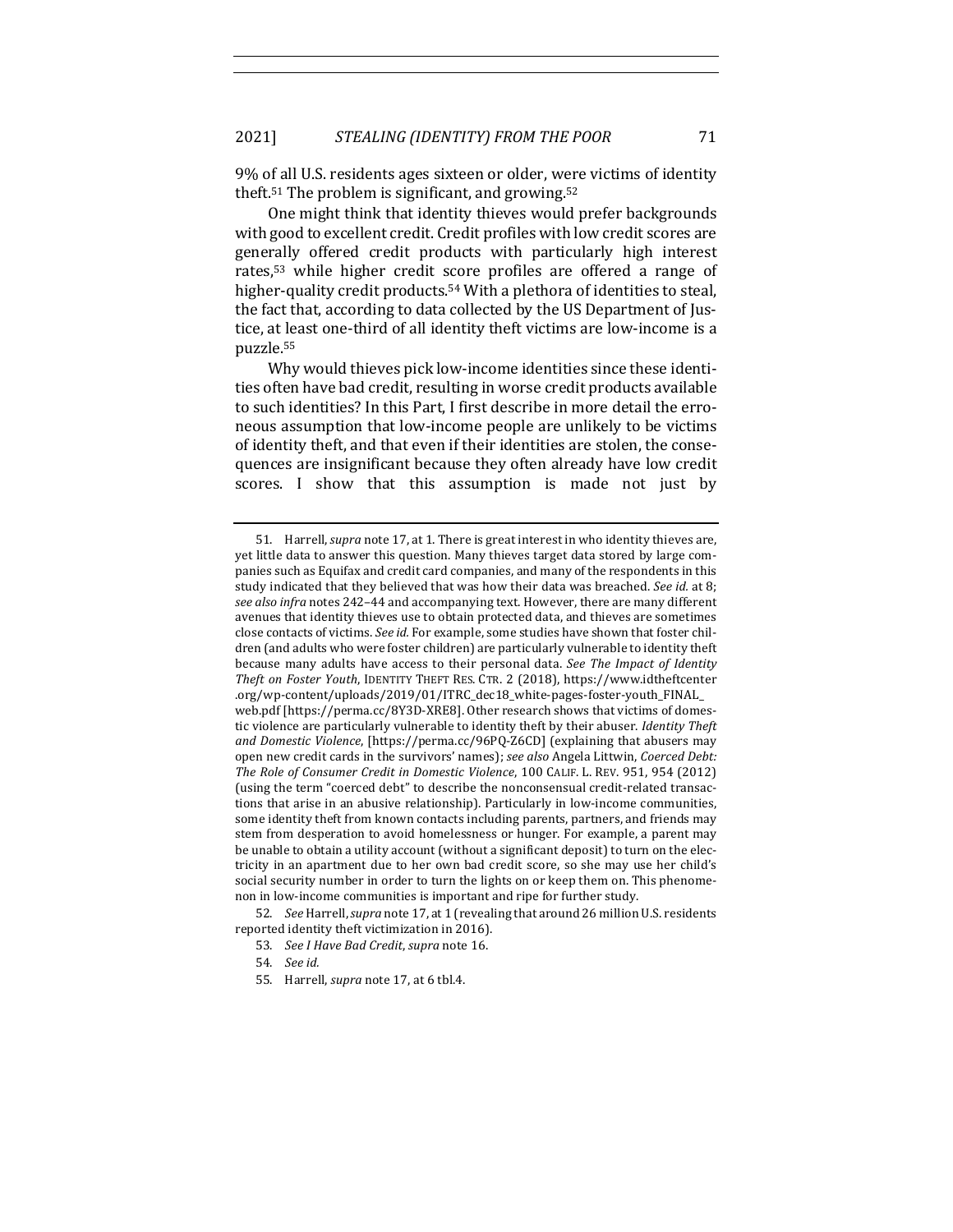policymakers,<sup>56</sup> but also by people who are low-income and potentially victims of identity theft.

In order to explore how some lower-income people think about their identity theft risk potential, I report the findings from a qualitative study of low-income respondents in Durham, North Carolina.<sup>57</sup> The fifty interviews for this study were conducted during the summer of 2019 and included respondents who were involved in an eviction diversion program.

In this Part, I specifically report the understandings and thought processes surrounding identity theft risk of the respondents from that sample who had not (to their knowledge) been victims of identity theft at the time of the interview.<sup>58</sup> I then take on the key puzzling question—why thieves do indeed target bad-credit profiles.<sup>59</sup> Finally, after arguing that people who are low-income are indeed vulnerable to identity theft, I explain why their personal data are actually particularly at risk for exposure.<sup>60</sup>

- 58. *See infra* Part I.A.
- 59. *See infra* Part I.B.
- 60. *See infra* Part I.C.

<sup>56.</sup> Telephone Interview with Sarah Bloom Raskin, *supra* note 14 (discussing the lack of concern for low-income groups among policy makers who concentrate on data breaches, in part because they do not think low-income people will be targeted).

<sup>57.</sup> These qualitative accounts are based on fifty interviews with people who are low-income in Durham, NC during June, July, and August of 2019. Respondents were identified through their involvement with an eviction diversion program for low-income residents of Durham. The initial contact information to enroll the respondents in the study was provided by Legal Aid of North Carolina. This research study was approved by Duke University's Institutional Review Board ("IRB"). The approval required strict confidentiality measures to be taken and all names and identifying information to be changed. Both measures have been taken for the data presented in this Article. Additionally, all data (voice recordings and transcriptions) were securely stored, as required by the IRB. The Author, a sociologist by training, used standard qualitative data analysis software to analyze the data. It is important to note that the Article is not making claims about the prevalence of any experience or understanding of data breaches and identity theft among the low-income population, as qualitative research is not suited to do that. Mario Luis Small, 'How Many Cases Do I Need?': On *Science and the Logic of Case Selection in Field-Based Research*, 10 ETHNOGRAPHY 5, 28 (2009) ("Generally, [qualitative] approaches call for logical rather than statistical inference, for case rather than sample-based logic, for saturation rather than representation as the stated aims of research."). Instead, the Article relies on existing *quan*titative data to show that people who are low-income are victims of data breaches and identity theft. It then utilizes original qualitative data obtained by the author to show how people may understand and experience data breaches. For a similar use of qualitative data, see, for example, Bell, *Anti-Segregation*, *supra* note 38, at 658 n.32.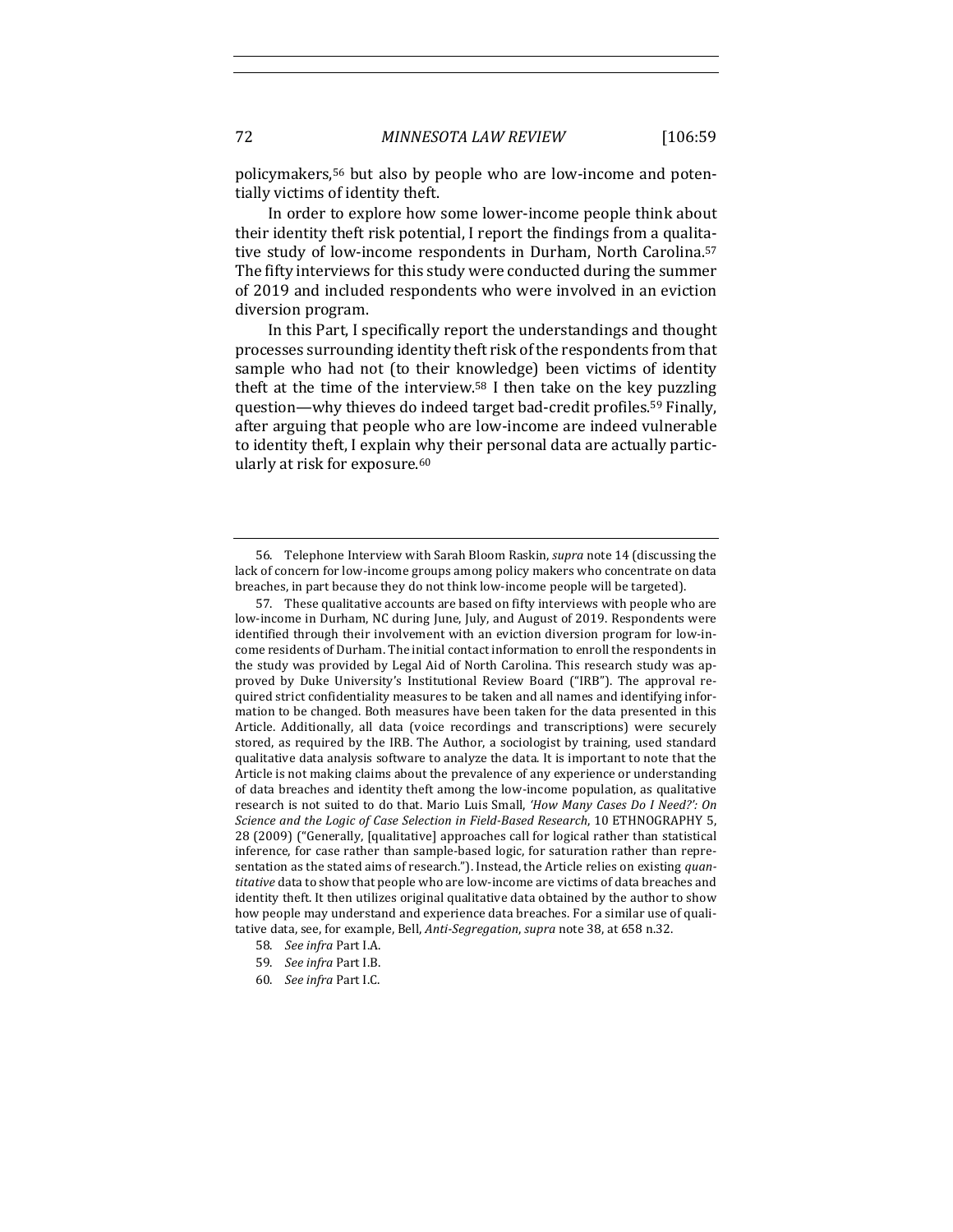#### A. ERRONEOUS ASSUMPTIONS: BAD CREDIT, GOOD PROTECTION

The belief that people with bad credit are unlikely to be victims of identity theft is so strong that even high-level policymakers involved in data security work have assumed that identity theft is primarily a problem for higher-income Americans.<sup>61</sup> As articulated above, the assumption is that thieves would avoid bad credit profiles since they have access to good-credit profiles.<sup>62</sup> This belief prevails across the board, among all consumers and among low-income consumers who themselves have bad credit but have not yet been victimized.<sup>63</sup> One survey of consumers found that seventy-two percent of consumers believe that those engaged in identity theft are interested in stealing the identity of wealthy people only.<sup>64</sup>

The data collected for this Article's study are consistent with these larger surveys of consumers.<sup>65</sup> What is unique about this study's data, however, is that it consists entirely of low-income respondents. And part of what it shows is that the erroneous belief that low credit protects low-income people from the harms of identity theft has permeated the beliefs of low-income people themselves.<sup>66</sup> They have *also* adopted this erroneous sense of security about their own identities. For example, when asked whether her identity had ever been stolen, Maria, a mother of an eight and ten-year-old, said, "No. God. Take this identity. They'd probably take it and give it back."<sup>67</sup> Similarly, Kevin, another respondent said, "[Y] ou don't really want my identity. There's [sic] so many other good ones you could take than mine. Take mine, you going to give it right back."<sup>68</sup> Eleanor bluntly put it, "you have to have money"<sup>69</sup> to be affected by a data breach (and thus she had never been targeted, she said), and another respondent, Lori, thought that between her lack of savings and low credit score, there was no way she would be victimized.<sup>70</sup> She joked:

<sup>61.</sup> *See* Telephone Interview with Sarah Bloom Raskin, *supra* note 14.

<sup>62.</sup> *See supra* note 14.

<sup>63.</sup> *See supra* note 14; *Survey Findings: Are Consumers Making It Easier for Identity Thieves?*, EXPERIAN, https://www.experian.com/blogs/ask-experian/survey-findings -are-consumers-making-it-easier-for-identity-thieves [https://perma.cc/222C-YJJB] [hereinafter Survey Findings] (finding that half of survey respondents view themselves as unlikely identity theft targets due to poor credit).

<sup>64.</sup> Porche, *supra* note 14.

<sup>65.</sup> *See infra* notes 67-76 and accompanying text.

<sup>66.</sup> *See infra* notes 67-76 and accompanying text.

<sup>67.</sup> Interview with Respondent 19, in Durham, N.C. (June 18, 2019).

<sup>68.</sup> Interview with Respondent 28, in Durham, N.C. (June 24, 2019).

<sup>69.</sup> Interview with Respondent 13, in Durham, N.C. (June 11, 2019).

<sup>70.</sup> Interview with Respondent 9, in Durham, N.C. (June 7, 2019).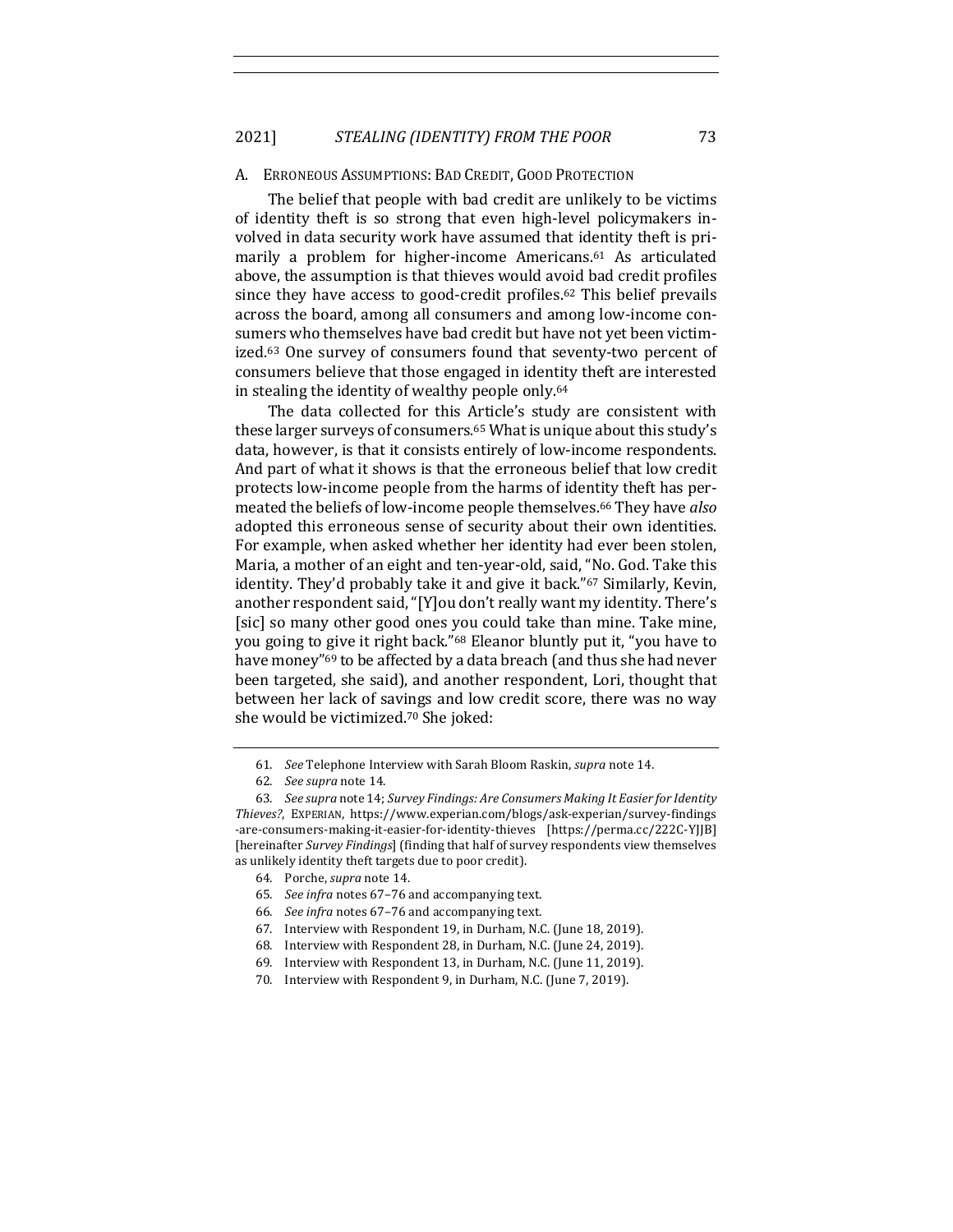No ... If they did, let me tell you something, I ain't got but .23 [23 cents] in the bank, right?

Not only that, my credit ain't that good. If it get [sic[ any worse, honey, I'll be in a zero, you know what I'm saying? What are they going to do? What are they going to? They probably tell me "Girl, you need to get this thing up. Let me help you out." $71$ 

Similarly, Natasha said she will only start worrying about identity theft when her credit score improves: "[Y]ou never know who has your information. And right now my credit score is so poor, I don't really worry about it because I know they're not able to get anything from me now. But my, I should say I become [sic] worried more after my credit is rebuilt."<sup>72</sup> The theme of low credit score meaning low risk was consistent among most respondents.<sup>73</sup> Darrell, a father of two young children, had never been a victim of identity theft but believed that even if he had been, it would not matter because of his low credit score.<sup>74</sup> He said, "[N]o, I don't think my credit score was good at the time, so it wouldn't have bothered mine."75 Mark noted that he was not worried about identity theft because, "What do I have to worry about, how are they going to hurt me? I ain't got nothing, I don't have no car, I don't have anything worth being threatened about . . . . "76

Rose, a mother of two girls, explained that she was actually hopeful that the Equifax data breach could help her by giving her a reset of sorts on her credit.<sup>77</sup> She said she had not been a victim but had been "hoping they would go in and just erase everything. Didn't happen. Wishful thinking. So, no."78 The majority of respondents in this study expressed a similar sentiment. These findings are consistent with larger surveys that have found consumers believe identity thieves target those who are wealthy and that their own low scores put them at less risk.79

74. Interview with Respondent 22, Durham, N.C. (June 19, 2019).

79. *See* Porche, *supra* note 14; *Survey Findings*, *supra* note 63 (finding that half of survey respondents view themselves as unlikely identity theft targets due to poor credit). Respondents in this Article's study who did express concern tended to know someone who had suffered as the result of identity theft. As one such respondent Betsy said, "I always worry about that because I have a very close person who is going through identity theft, and they don't know how it got taken from them. And it's been 10 years, and they're still going through it." Interview with Respondent 32, in Durham,

<sup>71.</sup> *Id.*

<sup>72.</sup> Interview with Respondent 3, in Durham, N.C. (June 4, 2019).

<sup>73.</sup> *See supra* notes 74-76 and accompanying text.

<sup>75.</sup> *Id.*

<sup>76.</sup> Interview with Respondent 48, in Durham, N.C. (July 18, 2019).

<sup>77.</sup> Interview with Respondent 36, in Durham, N.C. (June 28, 2019).

<sup>78.</sup> *Id.*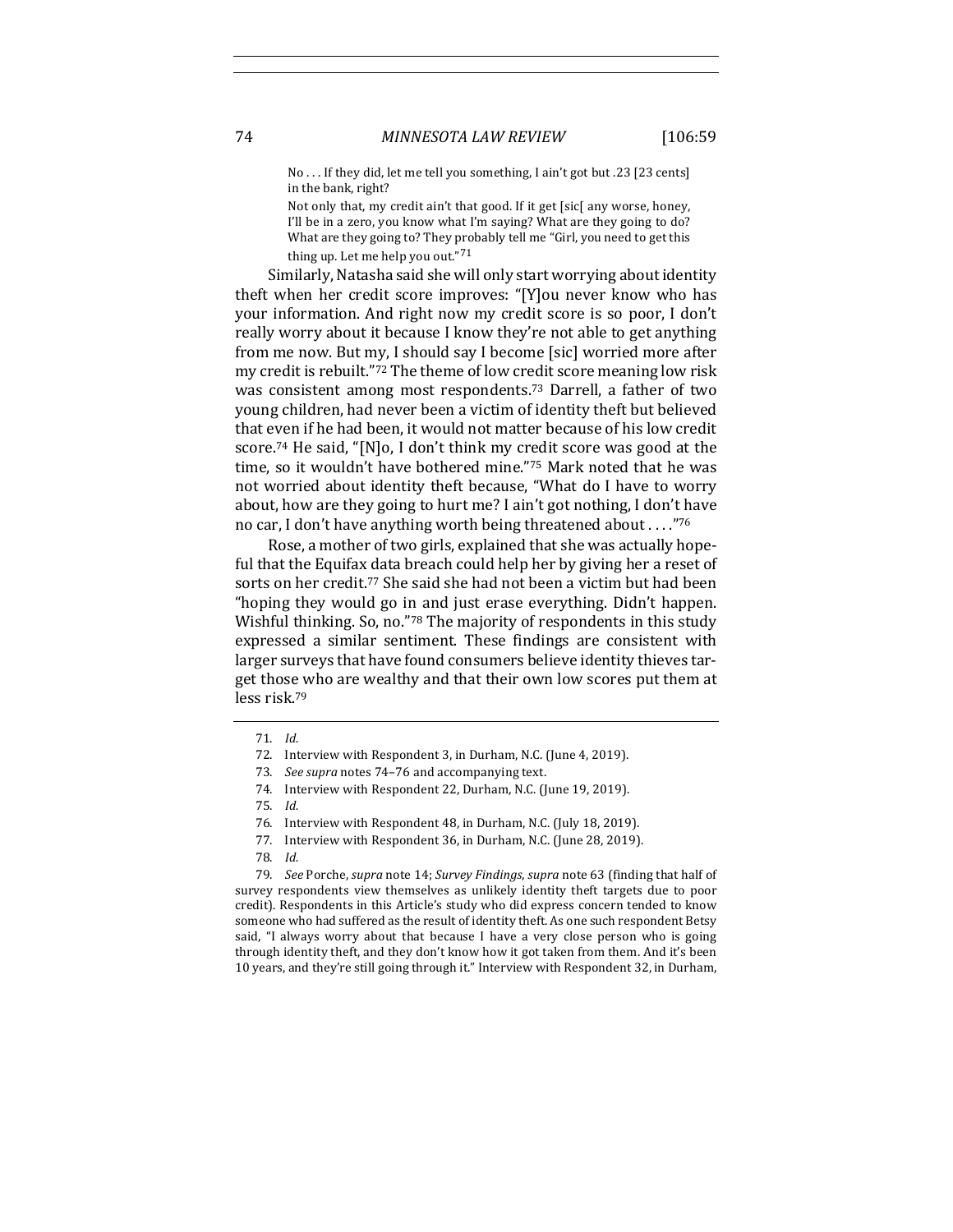2021] *STEALING (IDENTITY) FROM THE POOR* 75

#### B. WHY DO IDENTITY THIEVES TARGET IDENTITIES WITH BAD CREDIT?

The Department of Justice data that this Article has referred to throughout provides empirical support for the proposition that identity thieves target low-income identities, even though low-income identities often have bad credit attached to them.<sup>80</sup> However, the puzzle remains—why would thieves target these profiles? It turns out there are several reasons bad credit identities may appeal to bad actors, and experts have weighed in to help explain this phenomenon. $81$ Eva Velasquez, president and CEO of the Identity Theft Resources Center said, "[j]ust because your credit score or lack of credit is not useful to you . . . the thief doesn't care . . . . The thief can still get high interest loans. They don't care that it's at 22 percent interest—they've got their couple of thousand dollars. That's valuable to them."82

Velasquez's point is important. An identity thief does not plan to pay back any money borrowed using someone else's identity. Therefore, to an identity thief, whether the interest rate on a credit card is five percent, ten percent, or even 200 percent does not matter.<sup>83</sup> What matters is getting the use of the credit card for as long as possible.<sup>84</sup> In other words, identity thieves *plan* to default on the repayment obligations of the credit obtained in their victim's name, so the repayment terms of that credit are not important to them.<sup>85</sup>

Further, identity thieves frequently use low-income stolen identities not only to open credit card accounts, but also to open utility accounts and present to authorities when arrested.<sup>86</sup> In both of these cases, it simply may not matter whether the true identity of the victim is one tied to good credit or bad credit. Another potential use of identities is to obtain payday loans, and many payday loans can be

83. *See id.* (explaining that thieves do not care about high interest rates because they default anyway; they only care about obtaining money).

84. See id. (arguing that identity thieves prefer inattentive victims because it gives them more time to make use of the fraudulent accounts).

85. *See* PORTER, supra note 23.

86. *See* Off. of Inspector Gen., *supra* note 20 (explaining that identity thieves can use stolen information to open phone lines charged to the victim and to give the victim's name, instead of their own, to police during arrest).

N.C. (June 25, 2019).

<sup>80.</sup> Harrell, *supra* note 17, at 6 tbl.4 (showing at least one-third of identity theft victims are low-income); see also Emily Peiffer, *Busting Credit Myths Can Help Low-Income Americans Strengthen Their Financial Health*, URB. INST.: URB. WIRE (Oct. 1, 2018), https://www.urban.org/urban-wire/busting-credit-myths-can-help-low-income -americans-strengthen-their-financial-health [https://perma.cc/NX2Q-EZPP] (describing how low-income borrowers often have bad credit).

<sup>81.</sup> *See* Porche, *supra* note 14.

<sup>82.</sup> *Id.*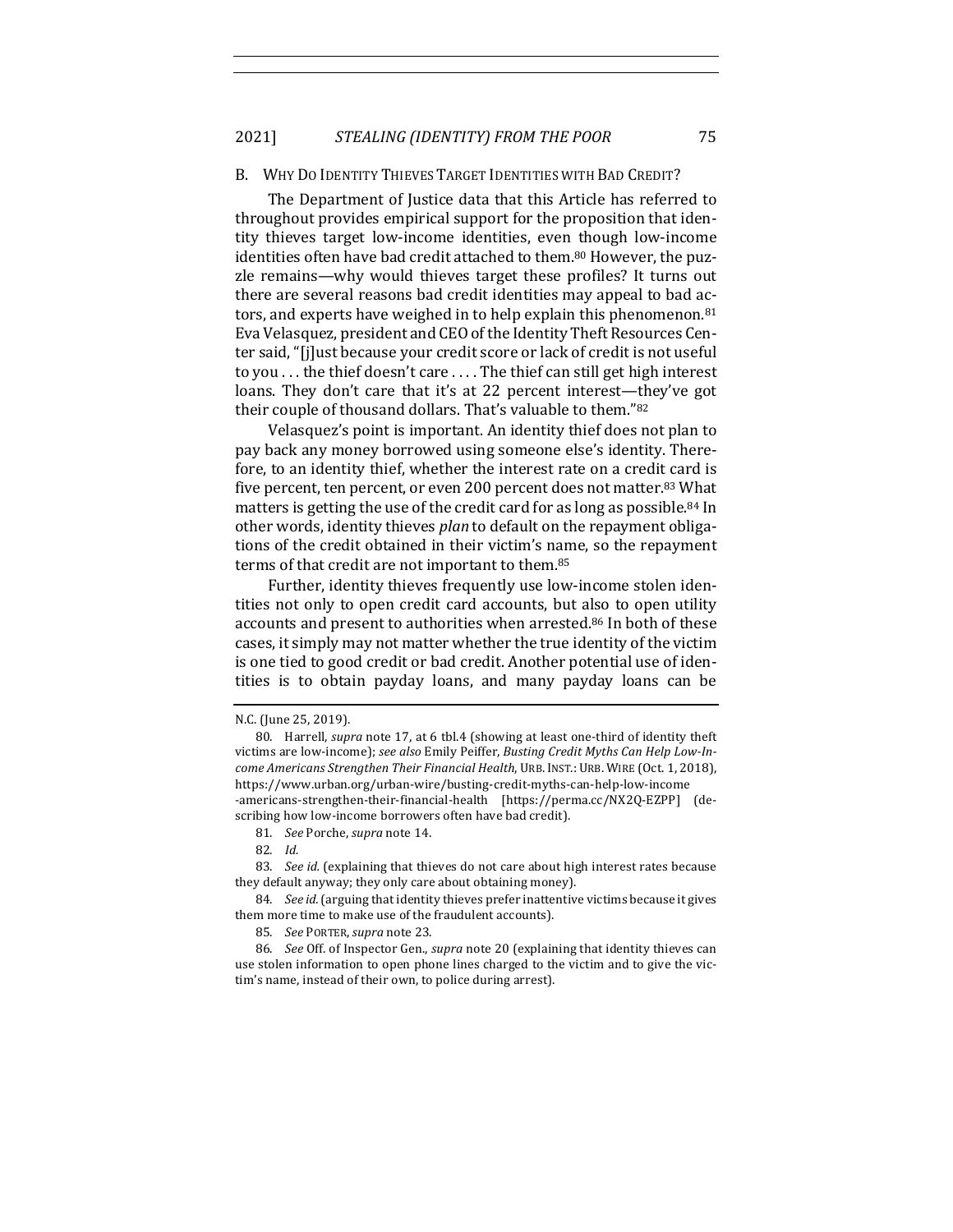obtained without a credit check, making those an easy source of cash for identity thieves, and once again a case where a victim's credit score does not matter.87

Identity thieves also use low-income stolen identities to receive health care or public benefits.<sup>88</sup> In such cases, sometimes low-income identities are actually the *only* identities that will work.<sup>89</sup> In the case of health care, it might be easier for the thief to simply receive the health care saying that he will pay out of pocket and would like to be billed, rather than be asked to present a health insurance card on file for the stolen identity that the thief does not have access to.<sup>90</sup> In the case of public benefits such as the Supplemental Nutrition Assistance Program (SNAP) (commonly referred to as food stamps), or Temporary Assistance for Needy Families (TANF) (commonly referred to as cash welfare), those who are low-income are the only ones who qualify, $91$  so a low-income stolen identity is needed to pursue that particular theft.

Another key reason thieves may target low-income identities is that the amount of time they are able to use the stolen identity before being detected and shut down is a vital consideration for their illegal operation.<sup>92</sup> As will be discussed in Parts II and III, there are many barriers that are particular to people who are low-income that prevent them from recognizing and reporting identity theft. The behavior of identity thieves suggests that they know this and use it to their advantage.<sup>93</sup> As one expert said, "If someone's data has to be breached, breach the poor person because there's a lower chance of

<sup>87.</sup> Porche, *supra* note 14.

<sup>88.</sup> *See PORTER, supra* note 23 ("Thieves may make other uses of the victim's identity, including ... obtaining medical care, receiving government benefits, or seeking employment.").

<sup>89.</sup> *See A Quick Guide to SNAP Eligibility and Benefits*, CTR. ON BUDGET AND POL'Y PRIORITIES (Sept. 1, 2020), https://www.cbpp.org/research/food-assistance/a-quick -guide-to-snap-eligibility-and-benefits [https://perma.cc/BY88-VBQB] [hereinafter *Quick Guide to SNAP*] (explaining how only low-income individuals qualify for SNAP benefits); MEGAN THOMPSON, SARAH MINTON, CHRISTINE HEFFERNAN & LINDA GIANNARELLI, STATE TANF POLICIES, OPRE REPORT 2018-55, at 3 (2018) (explaining how only low-income families qualify for TANF benefits).

<sup>90.</sup> *Quick Guide to SNAP*, *supra* note 89.

<sup>91.</sup> THOMPSON ET AL., *supra* note 89.

<sup>92.</sup> *See Porche, supra note* 14.

<sup>93.</sup> *See* Elizabeth Brico, 'Privacy is Becoming a Luxury': What Data Leaks Are Like *for* the Poor, VICE NEWS (Mar. 14, 2019), https://www.vice.com/en\_us/article/ mbz493/privacy-is-becoming-a-luxury-what-data-leaks-are-like-for-the-poor [https://perma.cc/4ZZ4-2RXP] (explaining that it can be costly to remedy identity theft and it can be harder for low-income people to pursue complaints).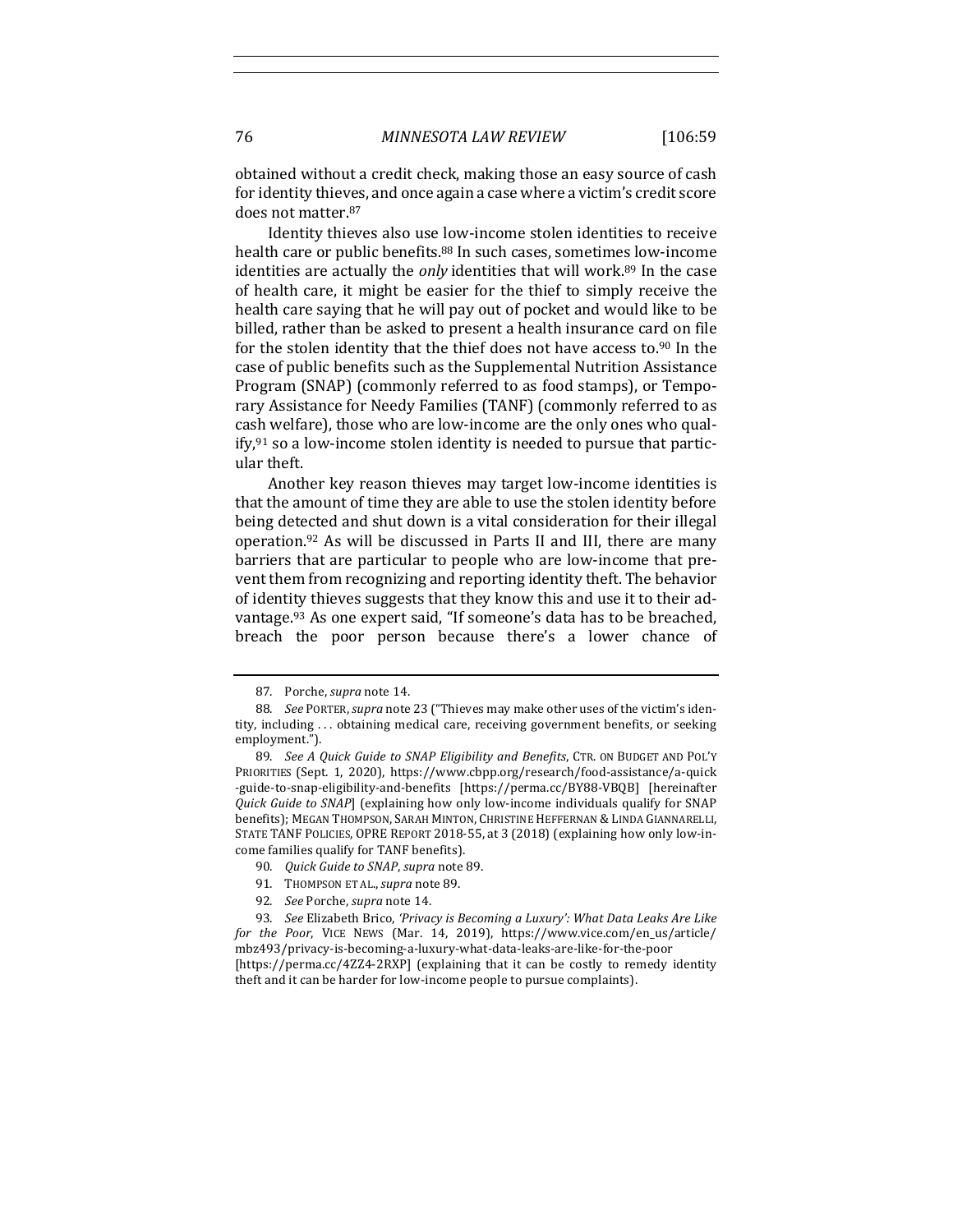repercussion  $\dots$  It's harder for someone with a lot of stuff going on to pursue a complaint."94

# C. LOW-INCOME, HIGH-VULNERABILITY

Not only might low-income identities appeal to thieves for the reasons discussed above, but such identities are also uniquely accessible in many cases.<sup>95</sup> For one, research shows that lower-income people often access the internet from mobile devices.<sup>96</sup> Mobile devices are less secure than computers and also are vulnerable to data brokers because they offer extensive geo-location tracking once compromised.<sup>97</sup> Further, while all the data of all Americans is widely dispersed in various databases, low-income Americans have to hand over a vast array of personal information in order to qualify for public benefit programs that provide for basic needs such as housing vouchers, SNAP, TANF, Medicaid, Supplemental Security Income (hereinafter SSI) (commonly referred to as disability), and more.<sup>98</sup> Social security numbers and cards, birth certificates, employment pay-stubs, and even health records are sometimes requested as part of the application process for these benefits.<sup>99</sup>

Not only is the personal information of many low-income households in the hands of agencies that run social welfare programs, but since these agencies are often underfunded and given limited resources, $100$  data security may not be their top priority. Mistakes are common, such as a 2016 incident where the Department of Housing and Urban Development (HUD) accidentally publicized the personal information (including social security numbers) of over 425,000

<sup>94.</sup> *Id.*

<sup>95.</sup> *See* Gilman, *supra* note 14.

<sup>96.</sup> *Id.* (explaining that low-income individuals are at a greater risk for data breaches because they tend to access the Internet via mobile devices, which are less secure than computers).

<sup>97.</sup> *Id.* (explaining how accessing the Internet via mobile devices may make low-SES groups more vulnerable to data breaches).

<sup>98.</sup> *See* Brico, *supra* note 93 ("[L]ow-income Americans often find themselves trading personal information for access to benefits ranging from food to housing to childcare.").

<sup>99.</sup> *Id.*

<sup>100.</sup> See generally Charlie Osborne, Lack of Funding Exposes US Federal Agencies to *High Data Breach Risks*, ZDNET (Feb. 22, 2018), https://www.zdnet.com/article/us -suffers-highest-data-breaches-of-government-agencies-worldwide

<sup>[</sup>https://perma.cc/T2YM-4EGF] (explaining how budget cuts prevent federal agencies from protecting themselves against cyberattacks).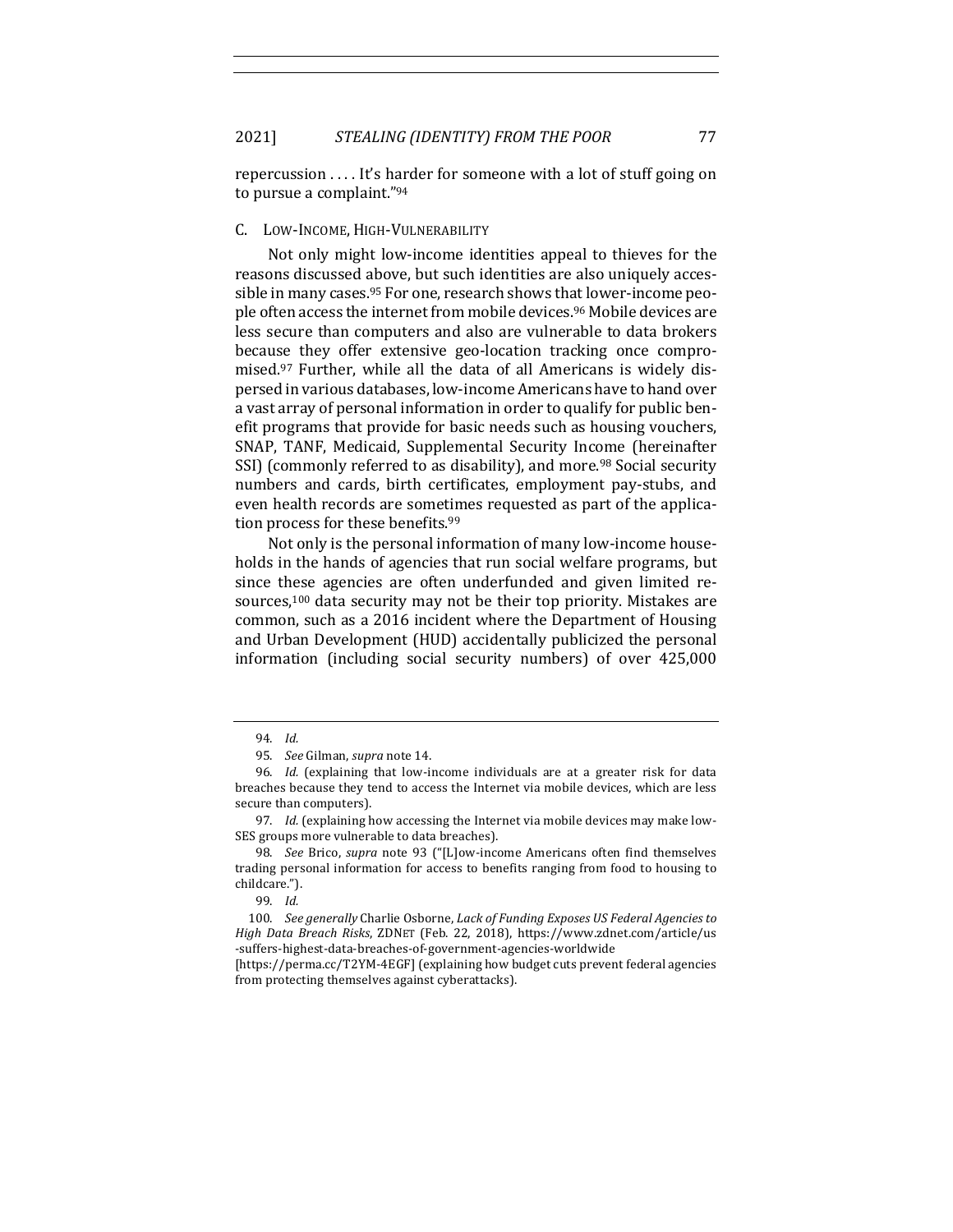public housing clients,<sup>101</sup> or a 2018 incident where the files of  $75,000$ people who were seeking to enroll in the Affordable Care Act were breached.<sup>102</sup> Taken together, the unique circumstances of being lowincome in America make such people particularly vulnerable to bad actors seeking to steal identities.

## II. IDENTITY THEFT HARMS FOR LOW-INCOME VICTIMS

Having established that people who are low-income are indeed vulnerable to the data breach harm of identity theft, there remains an important question about whether identity theft is actually *harmful* to those who are low-income, given that they often have accompanying low credit scores. As some respondents noted, one could imagine a world in which identity theft had little effect on those with low credit scores because their already low scores prevented them from being offered high quality credit products in the first place.<sup>103</sup>

This Section will show, however, that low-income identity theft victims do indeed suffer significant harm from identity theft.<sup>104</sup> And often, the very fact that victims are low-income compounds the harms they experience.<sup>105</sup> At the outset, it is important to remember identity

103. *See generally supra* note 16 and accompanying text (explaining that there is a prevailing belief that poor credit profiles are unappealing to identity thieves because they tend to receive lackluster credit products).

104. *See generally* Off. of Inspector Gen., *supra* note 20 (detailing potential harmful uses of stolen personal information by identity thieves).

<sup>101.</sup> HUD's Senior Agency Off. for Priv. & HUD Breach Response Team, *HUD Privacy Incident Report*, U.S. DEP'T HOUS. & URB. DEV. 3 (2017), https://www.hud.gov/ sites/documents/PRIVACYINCIDENTRPRT011117.PDF [https://perma.cc/A9UW -9373]. Indeed, according to the Identity Theft Resource Center, government/military data breaches accounted for almost 6% of all data breaches in 2020. *See 2019 End-of-Year Data Breach Report*, IDENTITY THEFT RES. CTR. 3 (2020), https://www.idtheftcenter.org/wp-content/uploads/2020/01/01.28.2020 \_ITRC\_2019-End-of-Year-Data-Breach-Report\_FINAL\_Highres-Appendix.pdf [https://perma.cc/X64Z-GTPD].

<sup>102.</sup> Susan Morse, *CMS Responds to Data Breach Affecting 75,000 in Federal ACA* Portal, HEALTHCARE FIN. (Oct. 22, 2018), https://www.healthcarefinancenews.com/ news/cms-responds-data-breach-affecting-75000-federal-aca-portal [https://perma .cc/T85A-S7ML].

<sup>105.</sup> See Sarah Dranoff, Catherine Caldwell, Merry O'Brien & Russell Butler, Iden*tity Theft: A Low-Income Issue*, ABA (Dec. 15, 2014), https://www .americanbar.org/groups/legal\_services/publications/dialogue/volume/17/winter -2014/identity-theft-a-lowincome-issue [https://perma.cc/6NCP-Z8CC] ("Identity theft can be especially devastating for low-income people because it jeopardizes basic income sources and vitally necessary services."); Brico, *supra* note 93 (explaining how low-income victims of identity theft are exposed to the consequences such as job loss and involvement of child protective services because of their socioeconomic status); Reynolds, *supra* note 22.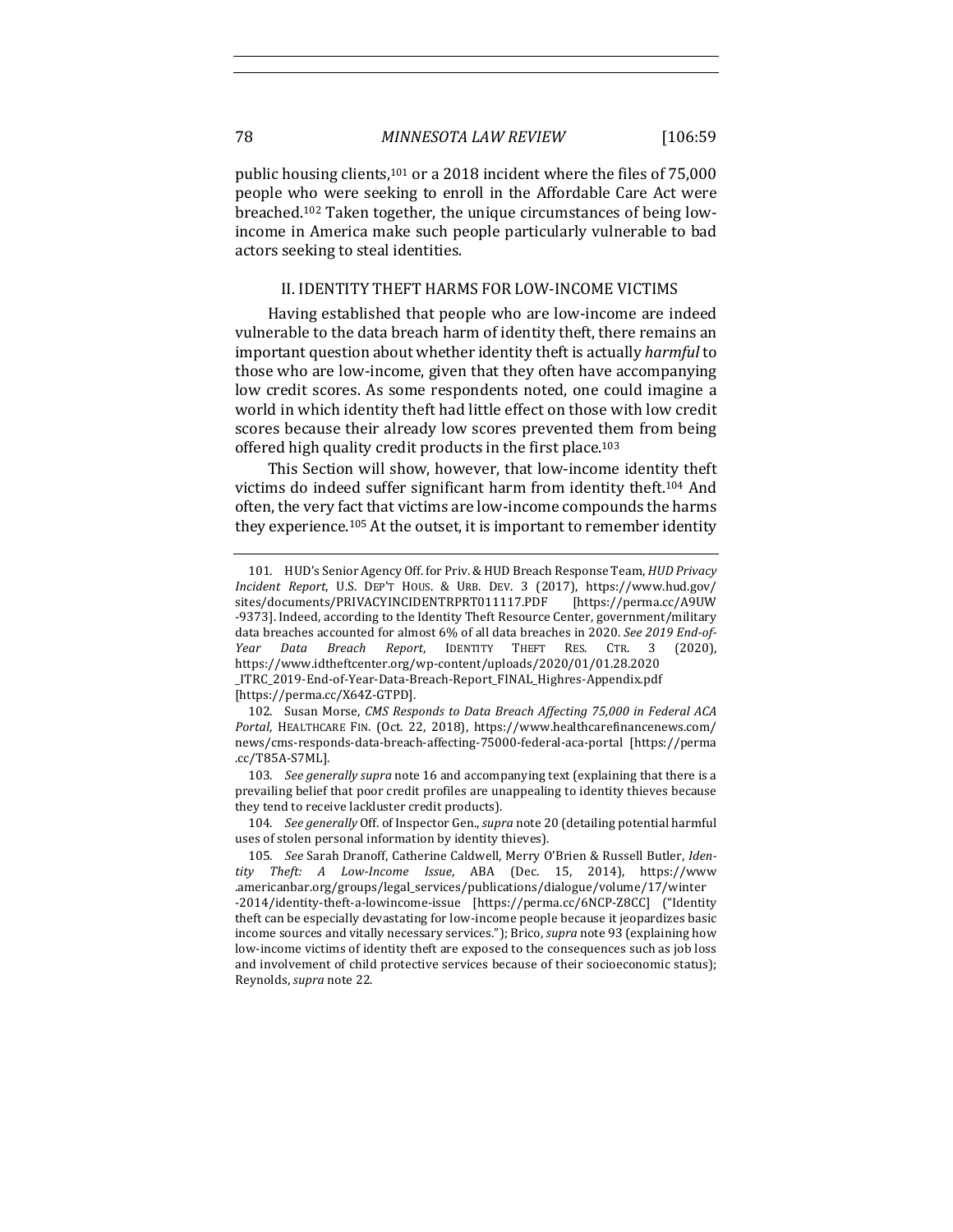thieves do more than just obtain credit with stolen identities. They sometimes purchase firearms in someone else's name, obtain medical care in someone else's name (and then default on obligations to pay for the care), receive government benefits in someone else's name, open utility accounts in someone else's name, or seek employment with a faulty identity.<sup>106</sup> Sometimes, thieves commit crimes and use a faulty identity when arrested, thus resulting in a false criminal record for the identity theft victim.<sup>107</sup> The possibilities are endless and hard to track. Yet to date, there has been no rigorous study of what specific harms low-income victims suffer. There has also been no study of the mechanisms by which these harms can exacerbate already fragile financial circumstances, thus causing an overall downward financial trajectory that may at first glance seem disproportionately large to the initial trigger event (the identity theft).

While Part I reported data from the low-income respondents in this study who had *not* identified themselves as victims of identity theft, Part II reports data from respondents who had experienced identity theft. The qualitative data show the wide variation in harms low-income victims of identity theft experience,<sup>108</sup> though of course they cannot speak to the frequency of these harms among a wide population. I provide the first qualitative data-driven study of these harms, highlighting the mechanisms that result in harms of identity theft being amplified for low-income victims. $109$ 

# A. LOSS OF PUBLIC BENEFITS

Many respondents discussed the loss of public benefits as a substantial harm they suffered after their identities were stolen. For example, Sheri described how she was "accused of working when I wasn't working nowhere."<sup>110</sup> She explained

they cut my check off for two months. I didn't get no assistance because they said I'd been working somewhere in a place where they do exercises at.

... I wasn't working there. I never worked nowhere like that in my life. I worked out in potato fields and blueberry fields and green fields; but never

<sup>106.</sup> *See PORTER, supra* note 23.

<sup>107.</sup> One survey found that 15% of identity theft victims had false criminal records because of crimes committed by identity thieves. Jeff Sovern, *The Jewel of Their Souls:* Preventing Identity Theft Through Loss Allocation Rules, 64 U. PITT. L. REV. 343, 346 (2003).

<sup>108.</sup> See infra Part II.A-E.

<sup>109.</sup> *See infra Part II.A-E.* 

<sup>110.</sup> Interview with Respondent 31, in Durham, N.C. (June 24, 2019).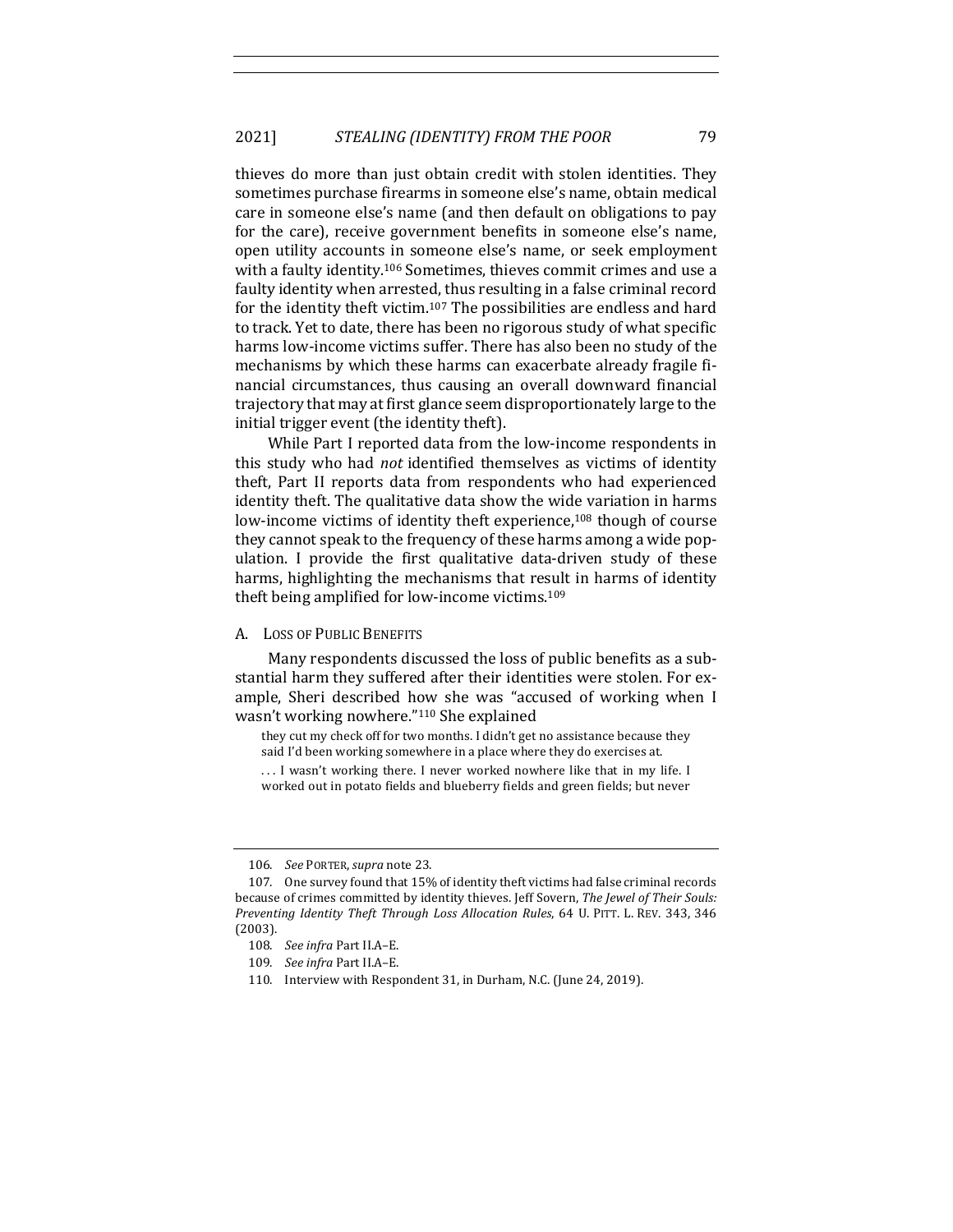in an exercising place. I never worked in a place like that. Never been inside one to tell you the truth.<sup>111</sup>

Many public benefit programs have income thresholds, so (too much) work can negatively affect eligibility.<sup>112</sup> Sheri was cut off until she could straighten out the problem: "Yeah, they were using my social security number. That's how Social Service said I was working and I wasn't working but they said I was and cut it off."<sup>113</sup> Social welfare programs such as TANF, SSI, and SNAP can mean the difference between a family going hungry, or not, being able to pay rent, or not, and being able to pay bills on time and thus avoid late fees or even eviction.<sup>114</sup> Delays of even a few months can bring havoc to a family's budget and life. Yet while the system was working itself out and Sheri was trying to prove she did not in fact have the job falsely tied to her social security number, she had no recourse.<sup>115</sup>

There have been other reports, outside of this study, of struggles to receive benefits due to identity theft. For example, South Brooklyn Legal Services reports that they often see clients whose need-based SSI benefits are at risk because of fraudulent earnings appearing on their records.<sup>116</sup> There is no easy process for proving that an SSI recipient did not earn the fraudulent wages that appear in the social security database.<sup>117</sup> The process "can be lengthy and challenging, often requiring an administrative hearing in addition to filing identity theft reports and affidavits with other agencies, including the Internal Revenue Service (IRS), FTC, and local police."<sup>118</sup> For people with limited English proficiency, limited computer or phone access, and no legal representation, this process can be prohibitive. And since it is so long. even with legal help the victim must go months without needed SSI income. 

<sup>111.</sup> *Id.*

<sup>112.</sup> *See* Sarah Minton & Linda Giannarelli, *Five Things You May Not Know About the US Social Safety Net*, URB. INST. 2 tbl.1 (Feb. 2019), https://www.urban.org/ sites/default/files/publication/99674/five\_things\_you\_may\_not\_know\_about\_the\_us\_ social\_safety\_net\_1.pdf [https://perma.cc/SU6Z-7TCH].

<sup>113.</sup> Interview with Respondent 31, *supra* note 110.

<sup>114.</sup> *See* Dranoff et al., *supra* note 105 (explaining that low-income individuals in particular face severe consequences when their access to needs-based benefits is compromised by identity theft).

<sup>115.</sup> Interview with Respondent 31, *supra* note 110.

<sup>116.</sup> *See Dranoff et al., supra note* 105.

<sup>117.</sup> *See id.* (describing various time-consuming and complicated tasks an identity theft victim may have to complete in order to prove they did not earn the fraudulent wages).

<sup>118.</sup> *Id.*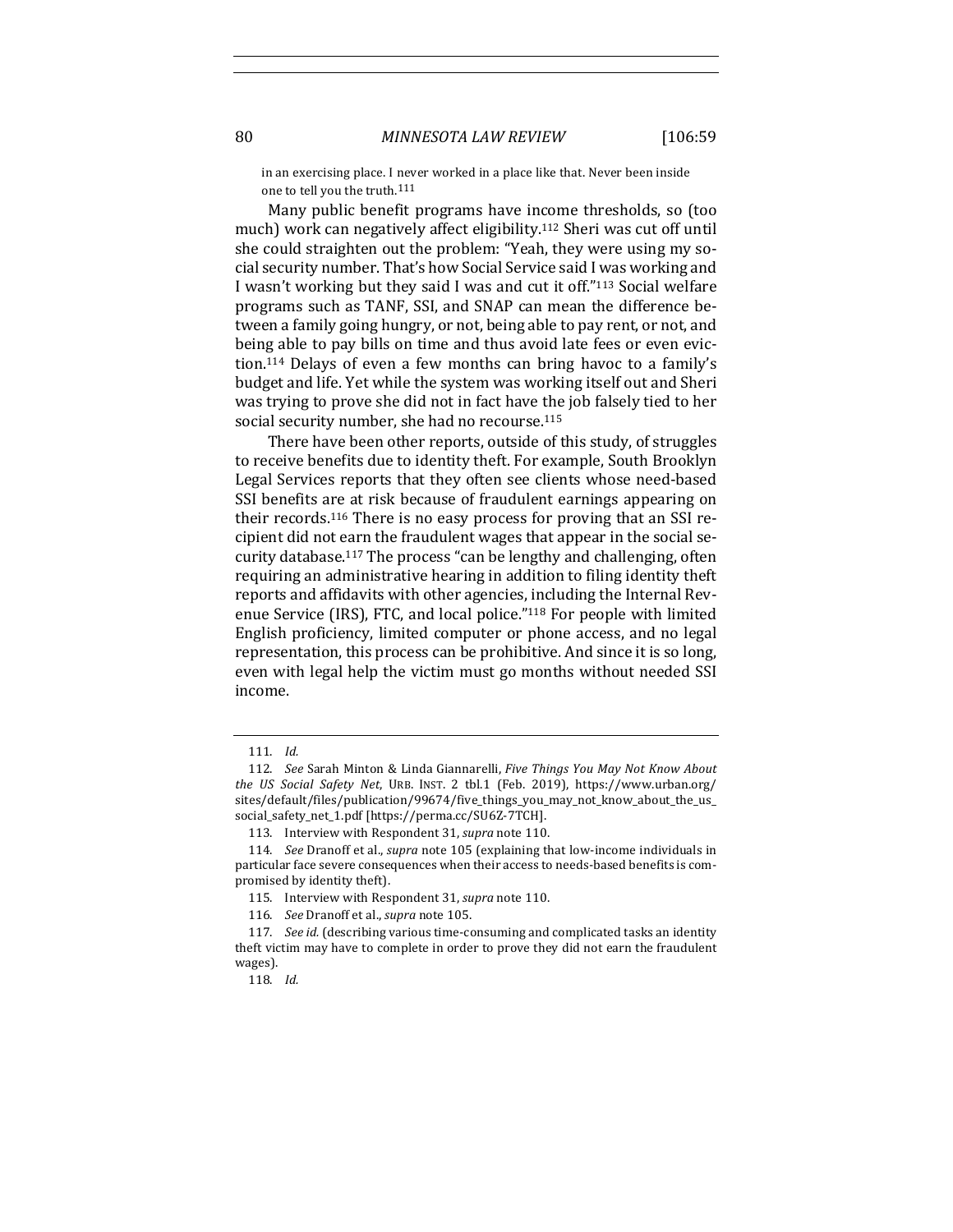Most recently, the COVID-19 pandemic has highlighted the problem of identity thieves seizing on the opportunity to steal identities in order to receive payments from government benefit programs.<sup>119</sup> As the federal government in partnership with states increased the amount of money workers could receive in benefits and also the amount of time they could receive them, identity theft ramped up. Reports indicate that the Secret Service confiscated and returned to states around \$2 billion in fraudulently obtained Covid unemployment relief funds.<sup>120</sup> The Secret Service reports that in some cases criminals stole the identities of people who did indeed qualify for the relief funds, but in other cases they stole identities of people who did not even qualify for unemployment.<sup>121</sup>

One of the new unemployment programs, the Pandemic Unemployment Assistance (PUA) program, was created for gig workers and others who don't ordinarily qualify for unemployment benefits.<sup>122</sup> Since no employer is needed to verify employment status under that program, thieves seized on the relatively easy process of receiving money and targeted that program in particular—there are reports that more than thirty percent of claims under the PUA are incidents of identity theft.<sup>123</sup> These reports indicate that thieves went to great lengths to receive fraudulent payments as states attempted to crack down on fraud.<sup>124</sup> For example, some states require claimants to video chat with an agent in order to verify their identity, but some thieves participated in these video chats using 3D-printed face masks resembling the people whose identity they stole.<sup>125</sup>

The consequences of these fraudsters are of course the worst for the actual victims of identity theft, but many low-income people filing for unemployment benefits who were not direct identity theft victims

<sup>119.</sup> Scott Zamost, Secret Service Seizes \$2 Billion in Fraudulent Covid Unemploy*ment Payments, Returns to States*, CNBC (May 12, 2021), https://www.cnbc.com/ 2021/05/12/secret-service-seizes-2-billion-in-fraudulent-unemployment -payments-returns-funds-to-states.html [https://perma.cc/P5Y7-JMJ7] (claiming that COVID-19 unemployment assistance payments were "easy prey for fraudsters").

<sup>120.</sup> *Id.*

<sup>121.</sup> *Id.*

<sup>122.</sup> Olivia Rockeman & Reade Pickert, *The U.S. Unemployment System Is Plaqued by \$63 Billion in Fraud and Dysfunction*, BLOOMBERG BUSINESSWEEK (Mar. 23, 2021), https://www.bloomberg.com/news/articles/2021-03-23/u-s-unemployment -system-plagued-by-massive-fraud-and-dysfunction?sref=hYLkZkJr [https://perma .cc/8Z9Q-3KCU].

<sup>123.</sup> *Id.*

<sup>124.</sup> *See id.* (discussing how criminals became more creative in response to state theft prevention).

<sup>125.</sup> *Id.*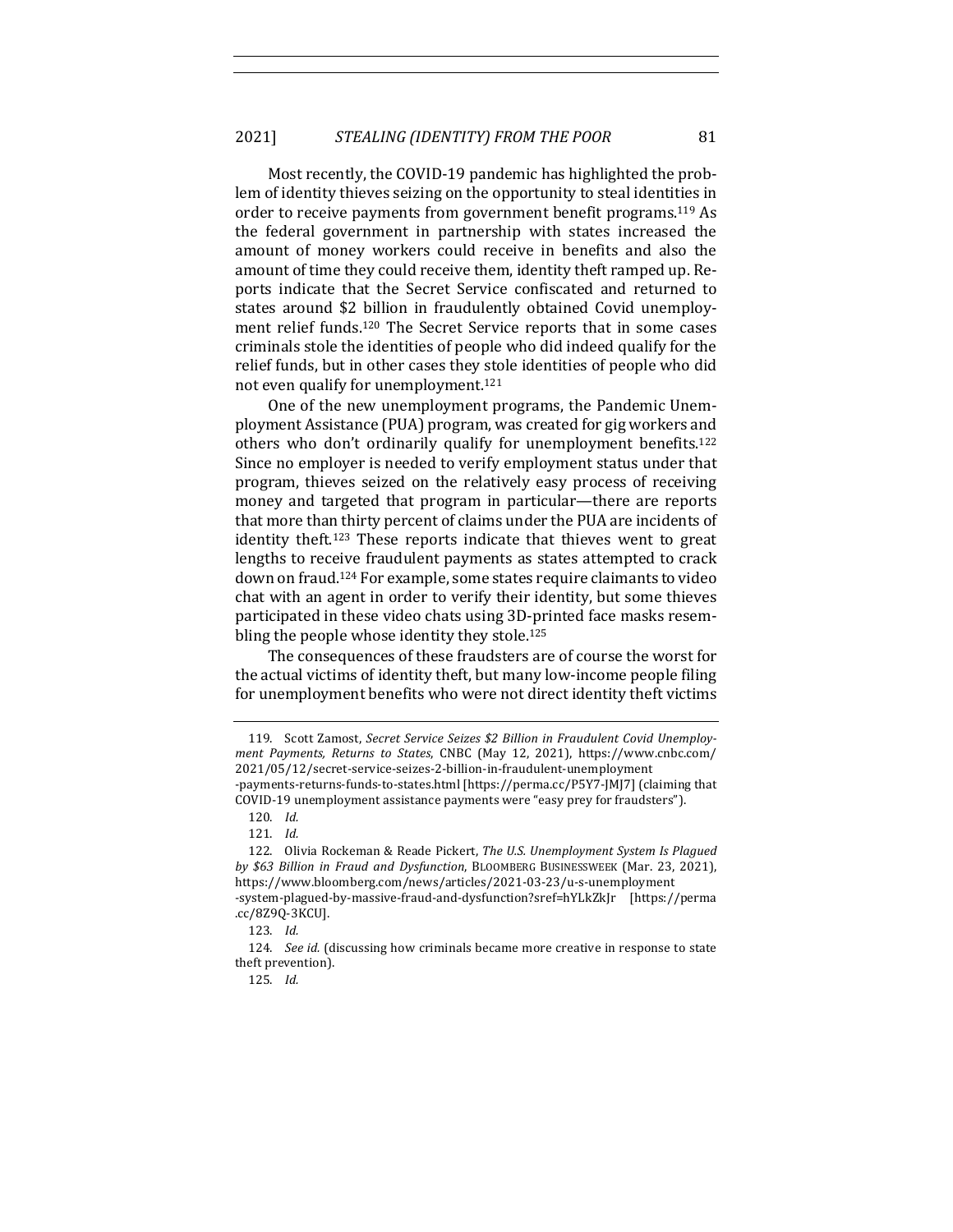felt the effects of these crimes.<sup>126</sup> As states fought against the identity thieves, claimants, many of whom needed the unemployment money to cover their basic needs, experienced significant backlogs and delays in getting their money.<sup>127</sup> *Bloomberg* reported about one couple, independent contractors, who waited over one month to initially collect their benefits. However, it got worse when their account was flagged for potential fraud and further payments were withheld. It took six weeks to resolve this flagging, and in the meantime, the couple was evicted.128

#### B. LOSS OR DELAY OF TAX REFUNDS

Identity thieves also victimize people through the tax system, and the financial repercussions can be immense. Existing research shows that people living on the financial edge depend on their tax refunds to pay outstanding expenses like rent, to buy necessities, and to pay back debt, thus stopping the debt from ballooning out of control with high interest rates and fees.<sup>129</sup> Indeed, the Earned Income Tax Credit (EITC) is one of the largest antipoverty programs in the United States,<sup>130</sup> and combined with the low-income portion of the Child Tax Credit, lifted 8.3 million people (including 4.5 million children) out of poverty.<sup>131</sup> Yet there is no speedy remedy when identity thieves strike and put tax refunds at risk.<sup>132</sup>

Amber, a mother of four, discussed her tax troubles, explaining that "right now I'm waiting, too, because I had someone  $\dots$  take my babies without my permission last year."<sup>133</sup> In other words, someone claimed her children as dependents, and thus her tax filing, in which she claimed them as dependents, was denied. Amber stated that she

<sup>126.</sup> *See id.* (describing how legitimate claims have become mixed up in the rush of fraudulent claims).

<sup>127.</sup> *Id.* (detailing the story of Terri Ashman and her husband).

<sup>128.</sup> *Id.*

<sup>129.</sup> Greene, Safety Net, supra note 37, at 523 (detailing how low-SES parents use their tax refunds to pay off credit card debt and past rent and utility bills).

<sup>130.</sup> See Earned Income Tax Credit & Other Refundable Credits, INTERNAL REVENUE SERV. (Jan. 19, 2021), https://www.eitc.irs.gov/eitc-central/about-eitc/about-eitc [https://perma.cc/5C3E-XBLT] ("The earned income tax credit, EITC, is the federal government's largest benefit for workers.").

<sup>131.</sup> Arloc Sherman, *Census: Programs Eyed for Cuts Keep Millions from Poverty*, CTR. ON BUDGET & POL'Y PRIORITIES: OFF THE CHARTS (Sept. 12, 2018), https://www .cbpp.org/blog/census-programs-eyed-for-cuts-keep-millions-from-poverty [https:// perma.cc/6HEU-T2CU].

<sup>132.</sup> *See* Dranoff et al., *supra* note 105 (explaining how the process to rectify identity theft is lengthy and challenging).

<sup>133.</sup> Interview with Respondent 29, in Durham, N.C. (June 25, 2019).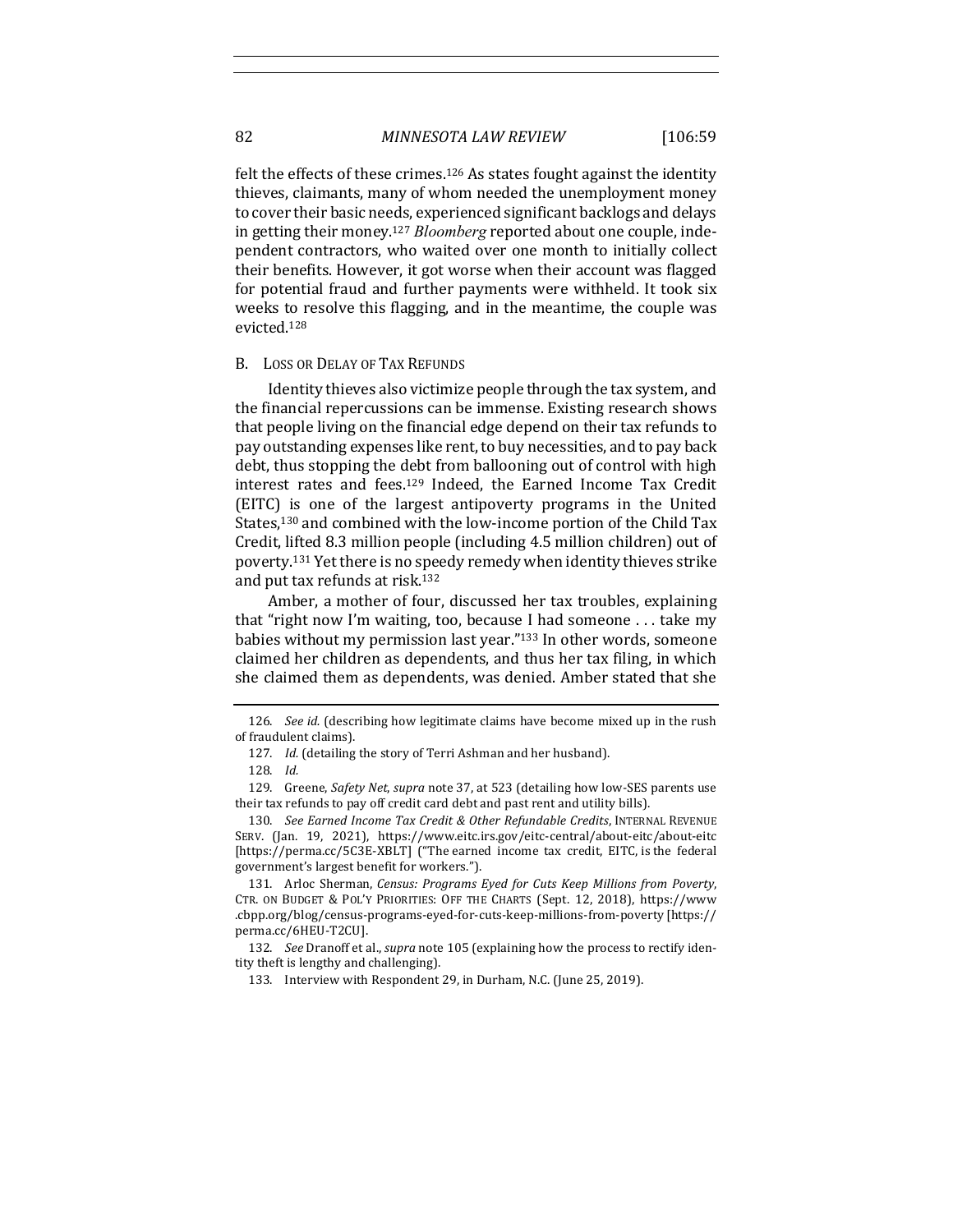"had to file an amendment. Somebody stole my information, and all type of stuff."<sup>134</sup> Amber noted that because she sees a tax-preparer, she thinks the issues have been resolved, yet resolved still means waiting: "I'm waiting now for my money."<sup>135</sup> Amber did everything right according to the protocol she was provided. She noted that she was told by the IRS that despite putting "a lock on my baby's Social Security  $\ldots$  peoples still manage to get around that stuff."<sup>136</sup> And now Amber, who depends on her tax return to stay afloat, must wait for the bureaucracy to resolve the problems the identity thief caused.

Another respondent discussed a similar and equally frustrating experience with taxes. Latoya explained, "they used my social, and my address, and some other stuff for their taxes . . . . Yeah, I was claimed as a dependent on some random person's taxes .... So that was a whole thing. Yeah, it was a whole thing."<sup>137</sup> Latoya contacted the Social Security Administration in order to try to prove her identity, but as she said, "I was going back and forth, emails with the IRS. It was a whole mess of stuff." $138$  She was trying to file her own taxes, and the IRS had to deduce who she actually was. As she said, "Yeah. It was pretty wild, pretty crazy. It was honestly, I'm glad you've never experienced that. That was very, very, very annoying."<sup>139</sup> The IRS held her tax return until the identity matter was cleared up, even though she was "needing that money."<sup>140</sup> As she explained

they held it. They didn't give it to me until, I had to wait two or three months, just because we were going back and forth about the fact that I was really me, and the person that they were trying to pay out was kind of battling with them, too. Because I think they were going back and forth between us, to verify things. They would ask me a set of questions, and then I would just wait for a response. It would just be them asking for more information. I'm like, "So, when am I going to get my tax return, because I was kind of needing that money." They were like, "As soon as we're able to verify this and that."<sup>141</sup>

#### C. DIFFICULTIES OBTAINING HOUSING

Amber, whom we met above discussing her tax troubles, also struggled to get housing due to her identity theft victimization.<sup>142</sup> The

<sup>134.</sup> *Id.*

<sup>135.</sup> *Id.*

<sup>136.</sup> *Id.*

<sup>137.</sup> Interview with Respondent 17, in Durham, N.C. (June 14, 2019).

<sup>138.</sup> *Id.*

<sup>139.</sup> *Id.*

<sup>140.</sup> *Id.*

<sup>141.</sup> *Id.*

<sup>142.</sup> Interview with Respondent 29, *supra* note 133.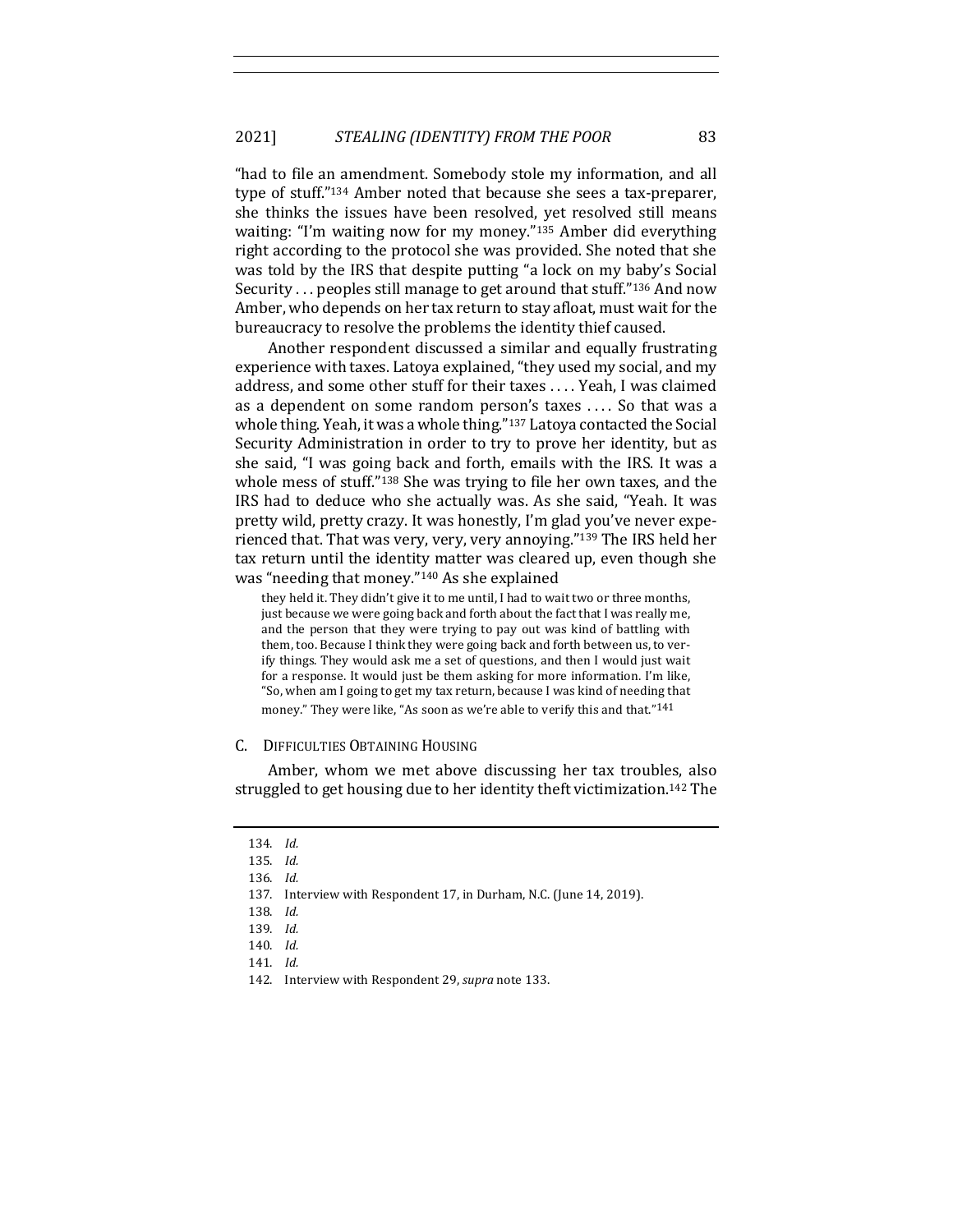person who had stolen Amber's social security number "rented a whole lot of apartments and stuff."<sup>143</sup> Amber said when she was first looking for an apartment in Durham, "I couldn't even get an apartment because I had to go around to every place that this person went to rent from, so they can see who I was, it wasn't me." $144$  She said she went downtown to the small claims court, and "they gave me a piece of paper to go take to every [landlord]  $\dots$ ."<sup>145</sup> It was a lot of time and effort for Amber to clear her record, but she was motivated to get it done so she spent time and energy going to each landlord so they would clear her identity from the problematic records they had on file.<sup>146</sup> As she said, "boom, boom, boom. Clear it out, done deal."<sup>147</sup> Finally, Amber was able to get an apartment after months of effort, but as she said, "They had me messed up .... You feel me, ... my credit, everything. Yeah. Yeah, they was [sic] renting furniture, doing all types of stuff."<sup>148</sup>

Other respondents discussed similar difficulties, since landlords almost always perform credit and background checks as part of their screening process.<sup>149</sup> When rental units have multiple applicants, the landlords have no incentive to allow any given applicant to clear up false information that shows up on her credit report. Further, the timing of leaving and getting new rental housing is often tight, and inaccurate information can leave people in a tight spot, and possibly even homeless.150

#### D. DIFFICULTIES GETTING A JOB

Obtaining a job, a bedrock of financial security, can be put at risk when a job applicant is a victim of identity theft.<sup>151</sup> Employers regularly conduct background checks on applicants, $152$  and false information can be devastating to applications, moving them from the "yes"

<sup>143.</sup> *Id.*

<sup>144.</sup> *Id.*

<sup>145.</sup> *Id.*

<sup>146.</sup> *Id.*

<sup>147.</sup> *Id.*

<sup>148.</sup> *Id.*

<sup>149.</sup> *See id.* ("[Landlords] do credit checks. They have to credit check all of that. All this [i.e. rental activity from the identity thief] popped up.").

<sup>150.</sup> *See supra* notes 142–148.

<sup>151.</sup> *See infra* notes 152-57 and accompanying text.

<sup>152.</sup> According to one recent study, nearly 96% of employers conduct at least one type of background check on employees. Thomas Ahearn, *Survey Finds* 96 Percent of *Employers Conduct Background Screening*, ESR: NEWS BLOG (Aug. 3, 2017), https://www.esrcheck.com/wordpress/2017/08/03/survey-finds-96-percent-of -employers-conduct-background-screening [https://perma.cc/DW96-QYW9].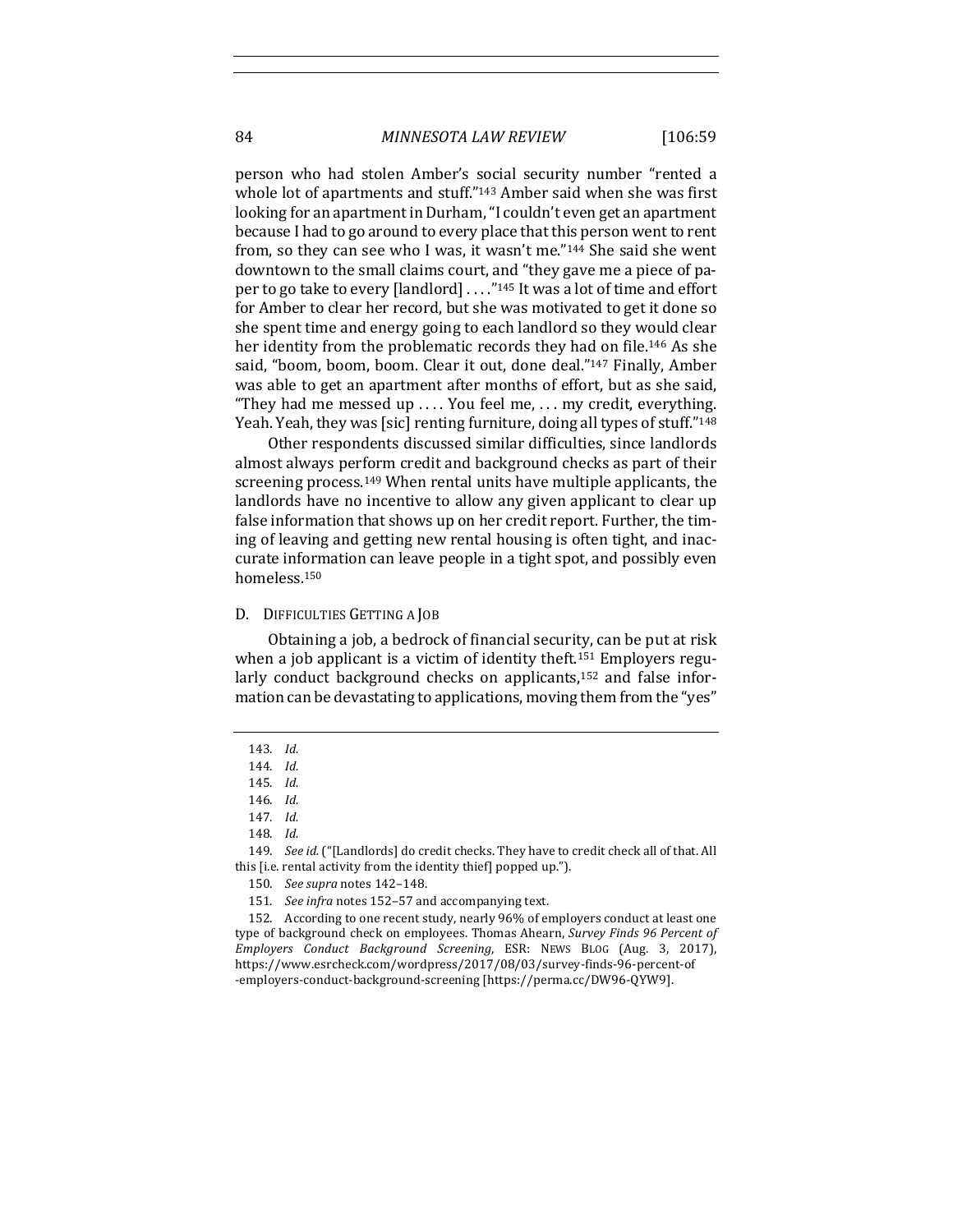pile to the "no" pile almost immediately.<sup>153</sup> Liz, a mother of three young sons, explained that someone had used her social security number to rent an apartment and get a job, but that she "didn't know until I just had to do a background check for a job that I'm about to be working."<sup>154</sup> She seemed overwhelmed by the victimization, and said "Yeah, all that stuff. I'm like, I don't know what's wrong. That's a process that I'm going to have to start trying to figure out  $\ldots$  ."<sup>155</sup> She noted that it took her so long to find out because "I don't deal with anything with credit  $\dots$  I think it's there from 2015."<sup>156</sup> (The interview was conducted in the summer of 2019, so four years later). In Liz's case she had not yet found out whether the negative credit repercussions of the identity theft would affect her ability to obtain the job.<sup>157</sup> However, her experience shows how easy it is for identity theft victimization to go unnoticed by low-income individuals for many years, until it suddenly becomes a barrier to positive economic mobility.

Sometimes, identity theft does not directly threaten getting a job, but the harms can threaten keeping or being able to accept certain jobs.<sup>158</sup> For example, for people living in areas with sparse or non-existent public transportation systems, a new job in a different part of town can mean a new need for a driver's license. Yet sometimes it is exactly when people are trying to obtain a driver's license that they find out they were a victim of identity theft. This can sometimes cause delays, and these delays can in turn cost someone a job if they do not have a reliable way to get to the job before their license comes through. 

<sup>153.</sup> Megan Cerullo, *What Everyone Should Know About Employer Background Checks*, CBS NEWS (June 28, 2019), https://www.cbsnews.com/news/what-job -candidates-should-know-about-employer-background-checks [https://perma.cc/ BJP2-P5LQ] (claiming that applicants are sometimes denied employment because of faulty information).

<sup>154.</sup> Interview with Respondent 25, in Durham, N.C. (June 21, 2019).

<sup>155.</sup> *Id.*

<sup>156.</sup> *Id.*

<sup>157.</sup> *Id.*

<sup>158.</sup> Attention Identity Theft Victims: Identity Theft Could Negatively Impact Your *Job Opportunities*, ID WATCHDOG, https://www.idwatchdog.com/education/identity -theft-impact-job-opportunities [https://perma.cc/3AW8-V9N7] (claiming that victims have reported losing job opportunities and current employment because of issues related to identity theft).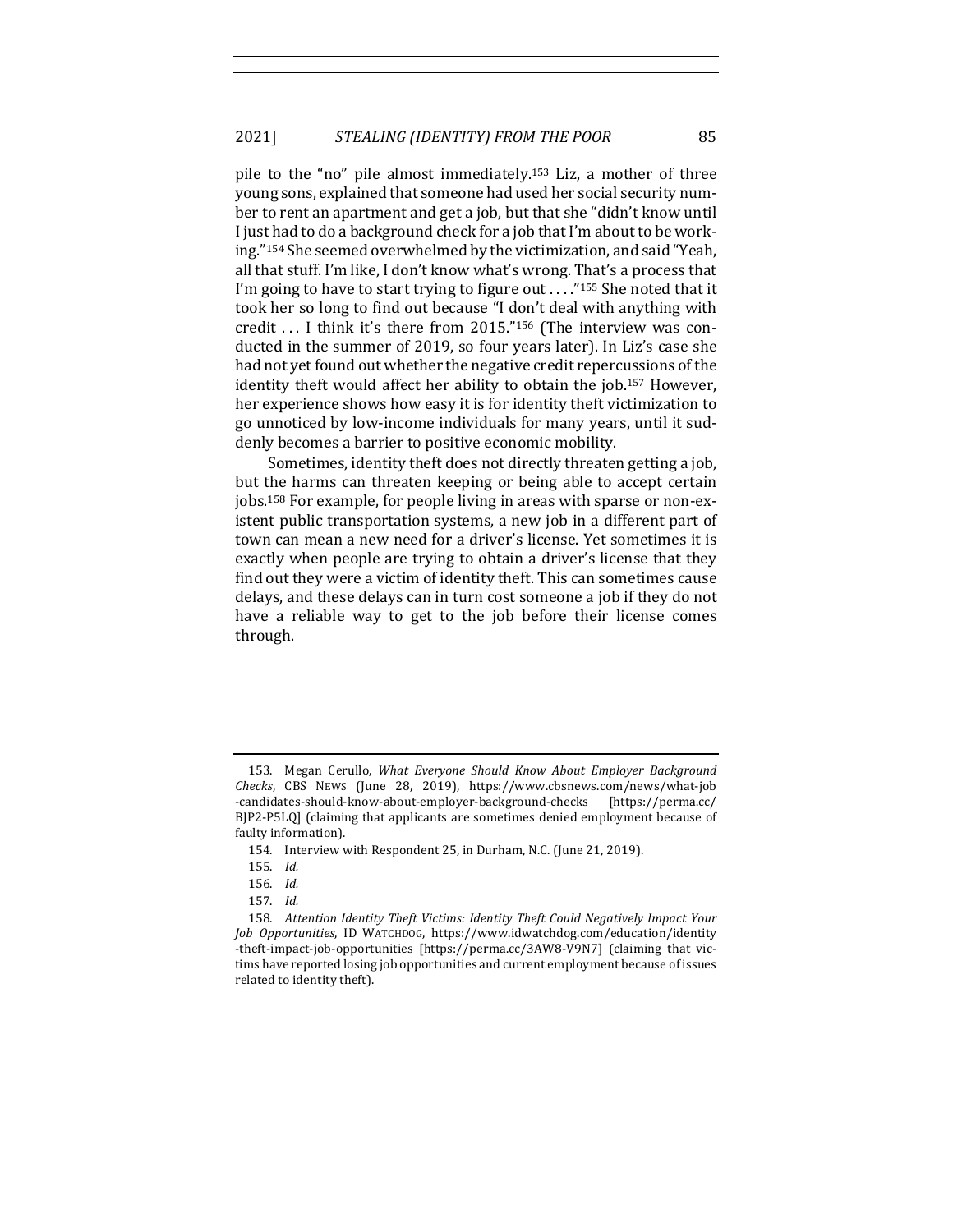# E. **IDENTITY THEFT VICTIMIZATION AS CATALYST FOR DOWNWARD** FINANCIAL TRAJECTORY

A common theme among respondents who had experienced identity theft was the long and difficult road to clearing their name, and the associated long-term financial impacts that resulted, in some cases, in a downward financial spiral.<sup>159</sup> While identity theft is not a financial shock that most scholars of financial volatility consider, it behaves in much the same way as other more commonly acknowledged shocks such as health problems, job loss, and divorce.<sup>160</sup> The initial shock event is devastating, and the initial event results in a spiral of other negative financial events that can take years to recover from, if recovery is possible at all.<sup>161</sup>

Chandra's experience highlighted these issues.<sup>162</sup> She had her identity stolen when she was 19, and someone "got a house mortgage in Virginia in my name. It was a mess." $163$  Chandra said she had to go to Virginia to try to clear things up, but that "literally as soon as I walked into the office, they were like 'no."<sup>164</sup> She was showed paperwork and told that a woman opened a loan on the house, and that the house was eventually foreclosed on.<sup>165</sup> Chandra went on to say:

So all of that was on my credit. I couldn't figure out why was  $I \ldots$ . Why could I not get my credit score [up]? Somebody had a \$1500 water bill was just bad. It's so hard proving that you didn't do it. So I had to end up paying a \$1500 water bill for me to even get service at one of my houses.<sup>166</sup>

And when asked if she ever got the money back, she said, "No. The city done kept that. Even if I showed police reports and documents saying, 'hey, this is the result of somebody using my name.' No, they kept the money, still kept billing me." $167$  As the conversation went on,

<sup>159.</sup> *See supra* notes 154-157 and accompanying text.

<sup>160.</sup> *See* Mary J. Bane & David T. Ellwood, *Slipping into and out of Poverty: The Dy*namics of Spells, 21 J. HUM. RES. 1, 13-17 (1986) (discussing trigger events that result in people moving in and out of poverty); Signe-Mary McKernan & Caroline Ratcliffe, *Events That Trigger Poverty Entries and Exits*, 86 Soc. Sci. Q. 1146, 1167 (2005) (concluding that changes in household composition, employment, and disability entitlements were important trigger events for people moving in and out of poverty). For a discussion of the effects of multiple trigger events on poverty persistence, see Ann Huff Stevens, Climbing out of Poverty, Falling Back in: Measuring the Persistence of Poverty *over Multiple Spells*, 34 J. HUM. RES. 557 (1999).

<sup>161.</sup> *See supra* notes 137-141 and accompanying text.

<sup>162.</sup> *See* Interview with Respondent 46, in Durham, N.C. (July 17, 2019).

<sup>163.</sup> *Id.*

<sup>164.</sup> *Id.*

<sup>165.</sup> *Id.*

<sup>166.</sup> *Id.*

<sup>167.</sup> *Id.*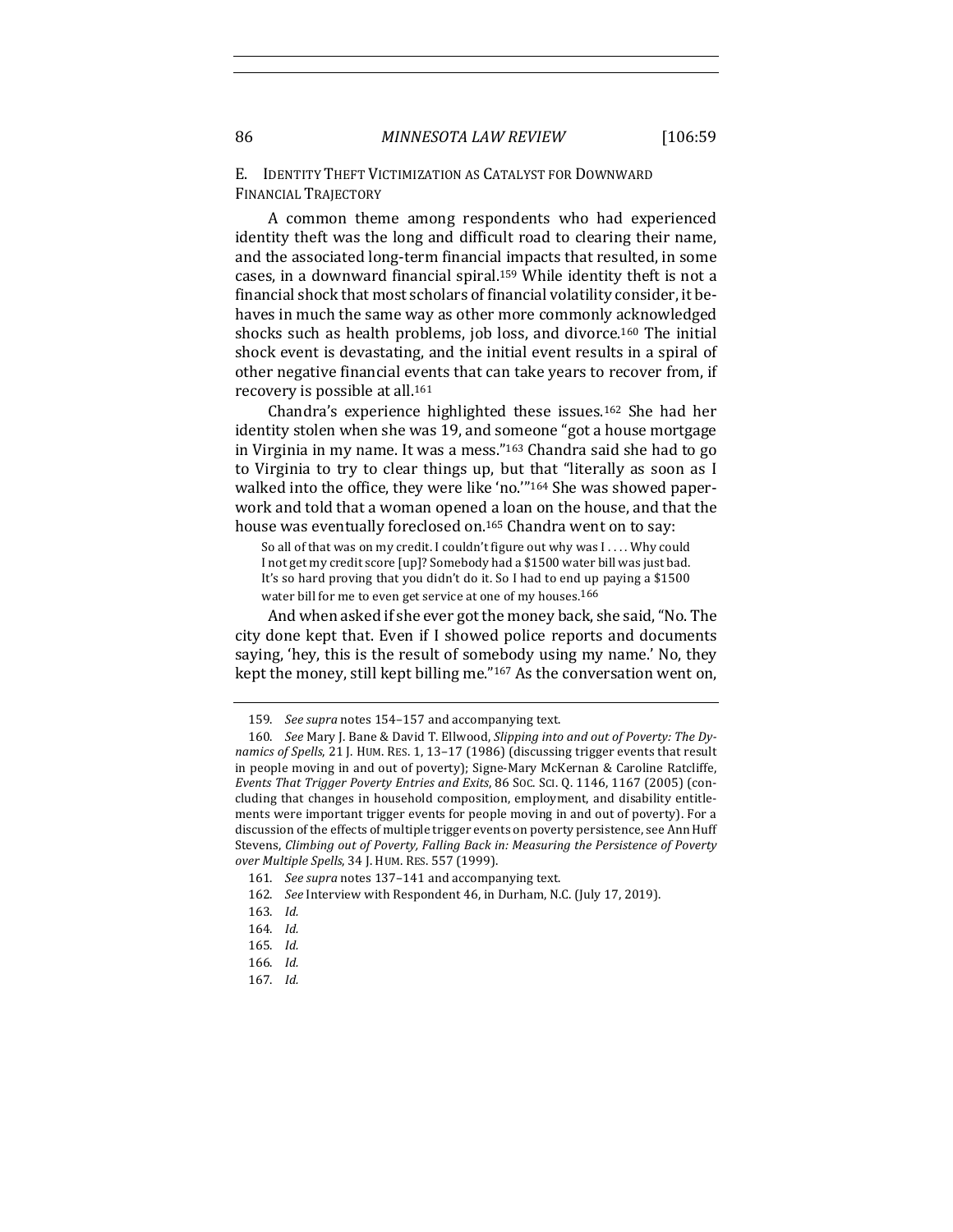2021] *STEALING (IDENTITY) FROM THE POOR* 87

Chandra also noted she is *still* dealing with the identity theft victimization: 

> Even now, I'm still kind of catching stuff that was back then. The light bill company called me from like a year ago and said I had an account open. I was like, "What?" They were trying to put the past due balance from that bill on my bill. I was like, "No, no, no, no, I've never stayed there." They were like, "Well, it was in your name." So I had to go down and do a police report for that so they'd waive it off. It was just mess after mess.<sup>168</sup>

Not only did Chandra have to devote hours of her life to cleaning up the "mess," year after year, including a trip to Virginia, but her credit score suffered.<sup>169</sup> She ended up paying money she did not owe because she needed to get water service at her house, and that could not wait for her to complete the arduous process of proving she did not owe the faulty \$1500.00 charge someone else accrued in her name.<sup>170</sup> She also struggled to get electricity in an apartment due to the identity theft.<sup>171</sup> Chandra's desire to climb out of poverty was made almost impossible by this victimization, which haunted her even years later. 

Kevin's experience further demonstrates how identity theft victimization can serve as a shock that results in long term negative financial and life course consequences, including loss of housing.<sup>172</sup> Kevin, who had been evicted, associates the beginning of his struggles to pay rent with his victimization.<sup>173</sup> Someone stole Kevin's identity and managed to get a debit card in his name, giving them access to his bank account.<sup>174</sup> Kevin found out when he went out to lunch, "swipe $[d]$  it [his debit card] for \$7.00, and it declined it, and I know I had \$700.00, \$800.00 in my account."<sup>175</sup> Kevin said he "called them right away, and zero dollars."<sup>176</sup> Kevin explained:

So, I had to dispute those charges, and really, that's kind of what put me behind when I was with the public housing in that bad neighborhood because I got hit for \$700. It set me ... I had to dispute those charges. I had to go file a police report, and it took a long time. Even with the apartment complex knowing this, they still was just like  $[$ "too bad"].<sup>177</sup>

- 172. *See* Interview with Respondent 28, *supra* note 68.
- 173. *Id.*
- 174. *Id.*

- 176. *Id.*
- 177. *Id.*

<sup>168.</sup> *Id.*

<sup>169.</sup> *Id.*

<sup>170.</sup> *Id.*

<sup>171.</sup> *Id.*

<sup>175.</sup> *Id.*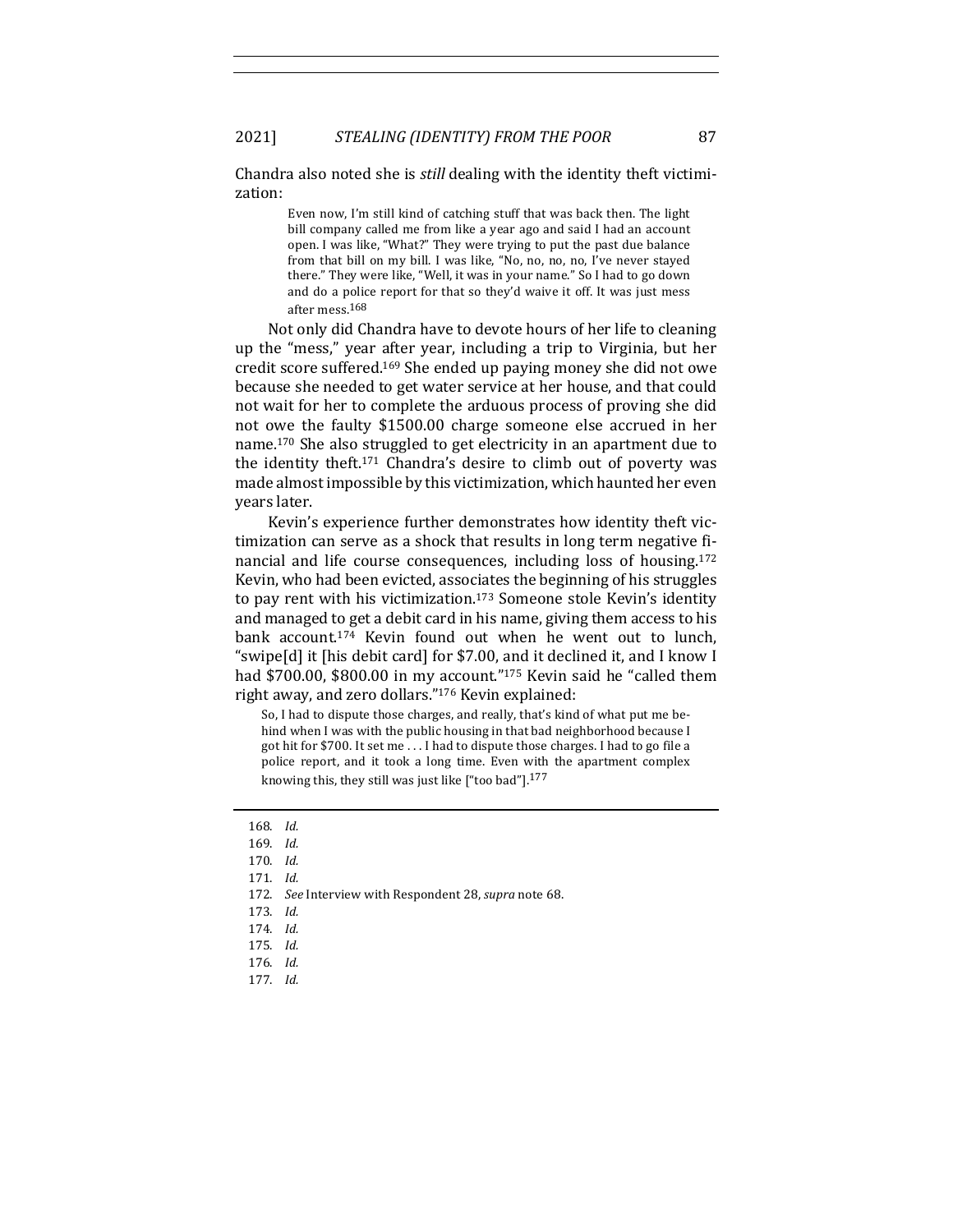While Kevin eventually got his money back, as he said "too little, too late. I had to spend that money that I got back, I gave it to [the] Rent Man."<sup>178</sup> As the next Part will explore, "too little, too late," is a common problem for low-income identity theft victims when it comes to existing remedies.

# III. INADEQUATE EXISTING REMEDIES

Those who are victims of identity theft, no matter their income, are not afforded a straight-forward path to reclaim their identity.<sup>179</sup> Existing remedies are piecemeal and confusing.<sup>180</sup> This Part details the existing mish-mosh of inadequate remedies available, while highlighting how these remedies are disproportionately difficult for lowincome victims to access and activate. In some cases, the remedies may not even be remedies at all for low-income victims.<sup>181</sup>

Existing regulations focused on identity theft have for the most part tackled only one specific problem of identity theft: identity thieves using the identity of their victim to obtain credit in the victim's name and then defaulting on the repayment obligations.<sup>182</sup> Indeed, it is this problem of credit harms that centers both the regulatory regime surrounding identity theft and the public dialogue.<sup>183</sup> However, even with this focus on credit harms, there is no prevailing regime under which data breach harms are enforced.<sup>184</sup>

In the discussion below, I weave in scholarly discourse about various remedies when it exists. However, scholarly attention to these matters is limited. More work has focused on data collection privacy on the front end (how companies and other agencies collect data, what types of security measures they should take to protect it, and what are and are not appropriate uses of the data), $185$  but there is surprisingly

<sup>178.</sup> *Id.*

<sup>179.</sup> *See supra* notes 23–24 and accompanying text.

<sup>180.</sup> *See generally infra* Part III.C (discussing how low-income victims of identity theft might have trouble navigating self-help websites).

<sup>181.</sup> *See infra* Part III.B (analyzing how current federal legislation provides ineffective remedies to low-income victims of identity theft).

<sup>182.</sup> *See* PORTER, *supra* note 23.

<sup>183.</sup> *See id.* (noting that the majority of the legislative responses to the problem of identity theft have "focused on credit harms and on the remediation of credit reports as a response").

<sup>184.</sup> *See* Stephen P. Mulligan, Wilson C. Freeman & Chris D. Linebaugh, Cong. Rsch. SERV., R45631, DATA PROTECTION LAW: AN OVERVIEW 2 (2019) (claiming that federal legal approaches to data security and privacy lack uniformity).

<sup>185.</sup> *See, e.g., supra notes* 32-33.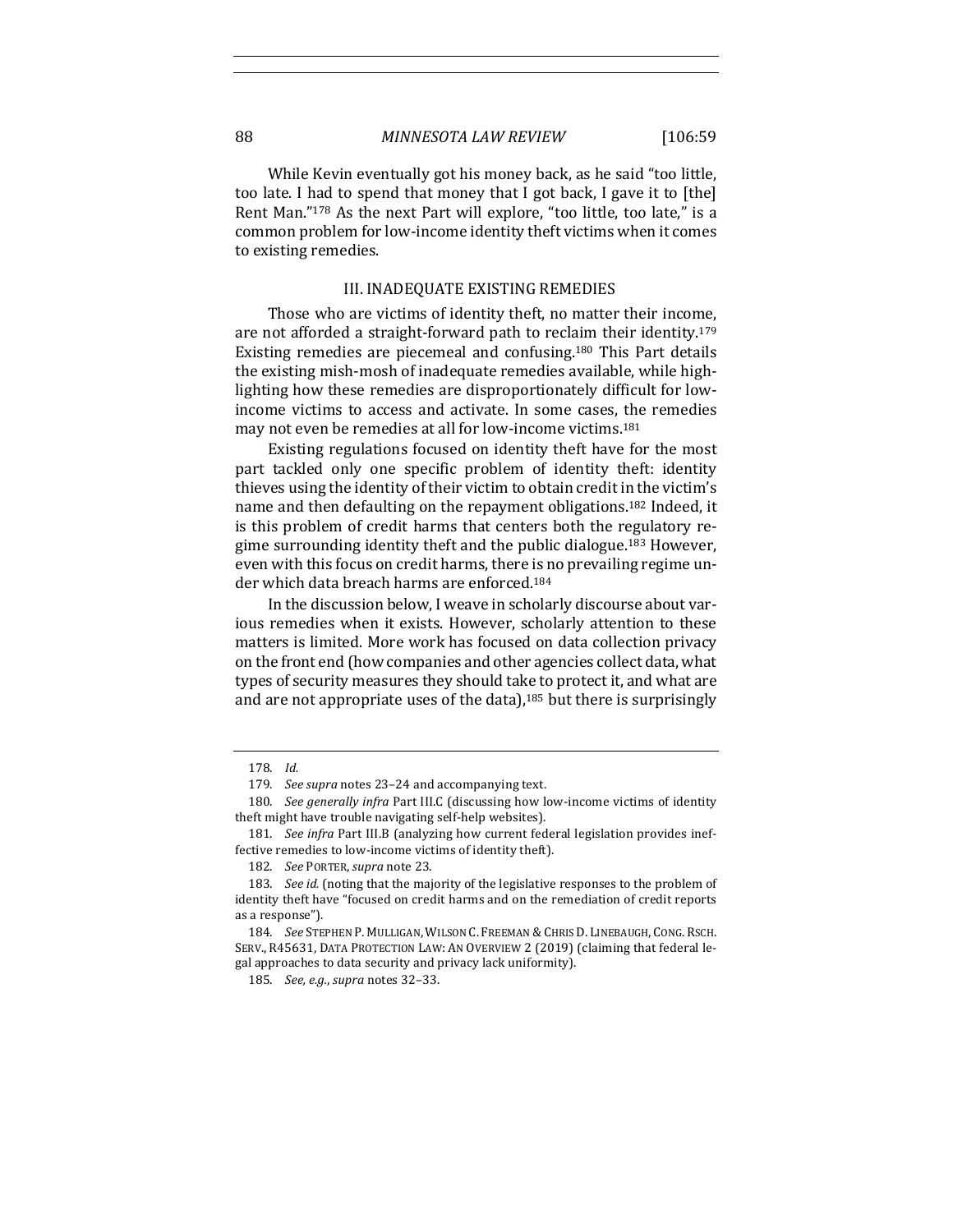little specific discourse on the existing remedies (or proposals for new remedies) once a breach occurs.

## A. COURTS

The vast majority of the scholarly and theoretical work on data breaches focuses on lawsuits.<sup>186</sup> Courts are used as a means of redress when plaintiffs bring a cause of action against the company or entity that suffered the data breach.<sup>187</sup> One important study by Romanosky, Hoffman, and Acquisti focused on the types of data breach cases that are actually litigated and what the outcome patterns are.<sup>188</sup> As a general matter, the authors found a tremendous range of actions brought, including both statutory causes of action and common-law claims (tort and breach of contract).<sup>189</sup> Between 2004 and 2014, of the  $230$ data breach lawsuits studied, plaintiffs brought more than eighty-six different causes of action.<sup>190</sup> The study found that plaintiffs are most likely to seek relief for the following: actual loss from identity theft (e.g. financial or medical fraud), emotional distress, cost of preventing future losses (e.g., credit monitoring and identity theft insurance), and the increased risk of future harm.<sup>191</sup>

Several of the findings from the Romanosky, Hoffman, and Acquisti study are relevant to understanding why those who are low-income are generally left out of the data breach conversation. First, Romanosky, Hoffman, and Acquisti found that the lawsuits filed are usually private class actions.<sup>192</sup> In order to bring a private class action, victims need to know the exact data breach from which their data was compromised.<sup>193</sup> Yet the low-income respondents interviewed for this study often did not know how their data had been compromised.<sup>194</sup> Additionally, in order to bring a class action lawsuit, a victim must initiate the claim with a lawyer—which past research shows is

192. *Id.* Though the authors found that most lawsuits were initiated through private class actions, they noted that some were brought by the Federal Trade Commission (FTC) or state attorney generals. *Id.* 

<sup>186.</sup> See supra note 24 (providing references to such studies).

<sup>187.</sup> *See* Romanosky et al., *supra* note 24, at 75.

<sup>188.</sup> *Id.* at 76.

<sup>189.</sup> *Id.*

<sup>190.</sup> *Id.* at 100.

<sup>191.</sup> *Id.* at 76.

<sup>193.</sup> *Id.* at 83–84.

<sup>194.</sup> *See, e.g.*, Interview with Respondent 28, *supra* note 68.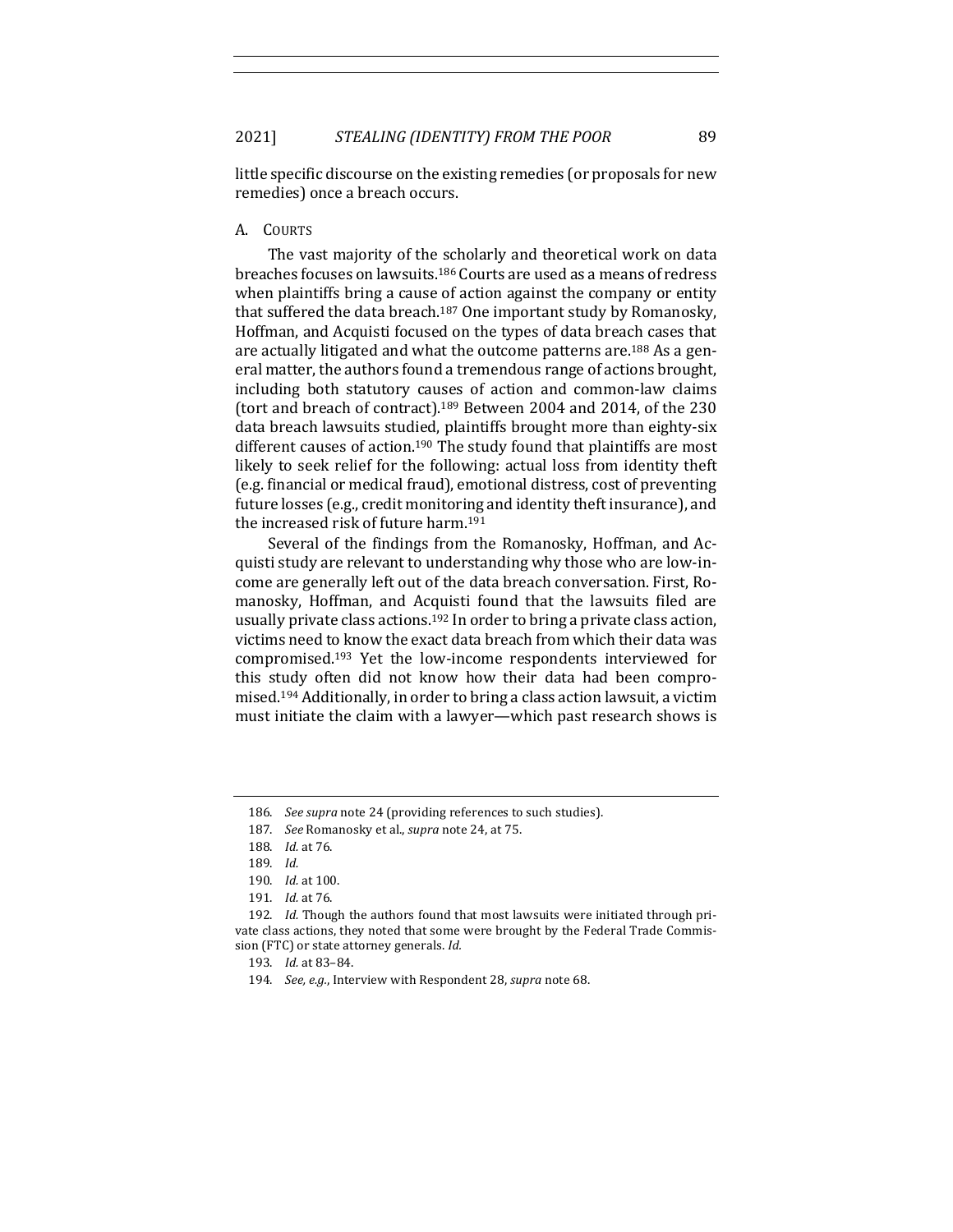unlikely for low-income individuals<sup>195</sup>—or respond to a class action notice from a lawyer.

Romanosky, Hoffman, and Acquisti also found that in data breach lawsuits, the defendants are most often "large firms such as banks, medical/insurance entities, retailers, or other private businesses."<sup>196</sup> Yet as discussed in Part I, low-income groups are particularly vulnerable to data breaches because their personal data is stored with so many (often underfunded) federal, state, and local agencies that administer public welfare programs.<sup>197</sup> Finally, the study found that most of the cases brought are settled or dismissed "either as a matter of law, or because the plaintiff was unable to demonstrate actual harm."<sup>198</sup> Thus, even if initiated, the majority of lawsuits are unsuccessful for victims.

Scholars have become interested in the difficulties of bringing a successful lawsuit (for any identity theft victim).<sup>199</sup> Indeed, Daniel Solove and Danielle Citron take up the issue of failed lawsuits by proposing a theory of data breach harms that includes risk and anxiety.<sup>200</sup> Solove and Citron consider cases where plaintiffs seek redress for data breaches caused by inadequate data security measures-cases where there is evidence that the defendants did not use reasonable care in securing the plaintiff's data.<sup>201</sup> Through careful case analysis, they show that most of these cases get bogged down by issues of harm—even if defendants were egregiously at fault in failing to secure data after many warnings.<sup>202</sup> If plaintiffs cannot show actual harm, their lawsuit will fail.<sup>203</sup> And, they note, there has been no consistent judicial approach to data-breach harms.<sup>204</sup> Instead, in the majority of cases, a plaintiff's "increased risk of financial injury and [the] anxiety"

199. *See, e.g.*, Solove & Citron, *supra* note 12.

<sup>195.</sup> *See* Consortium on Legal Servs. & the Pub., *Am. Bar Ass'n, Legal Needs and Civil Justice: A Survey of Americans* 9 (1994), https://www.wisbar.org/aboutus/ membership/Documents/WisTAFApp\_J\_ABA\_Legal\_need\_study.pdf [https://perma .cc/M9SM-ZTRN] (finding that among people who are low-income, 47% were experiencing one or more civil legal needs but only a quarter of those sought legal advice); Sara S. Greene, *Race, Class and Access to Civil Justice*, 101 Iowa L. REV. 1263, 1312 (2016) (determining that only 9% of Black respondents and 40% of [W]hite respondents would consider seeking legal advice in a hypothetical civil dispute).

<sup>196.</sup> Romanosky et al., *supra* note 24, at 76.

<sup>197.</sup> *See supra* notes 98-102 and accompanying text.

<sup>198.</sup> Romanosky et al., *supra* note 24, at 76.

<sup>200.</sup> *Id.*

<sup>201.</sup> *Id.*

<sup>202.</sup> *Id.*

<sup>203.</sup> *Id.*

<sup>204.</sup> *Id.*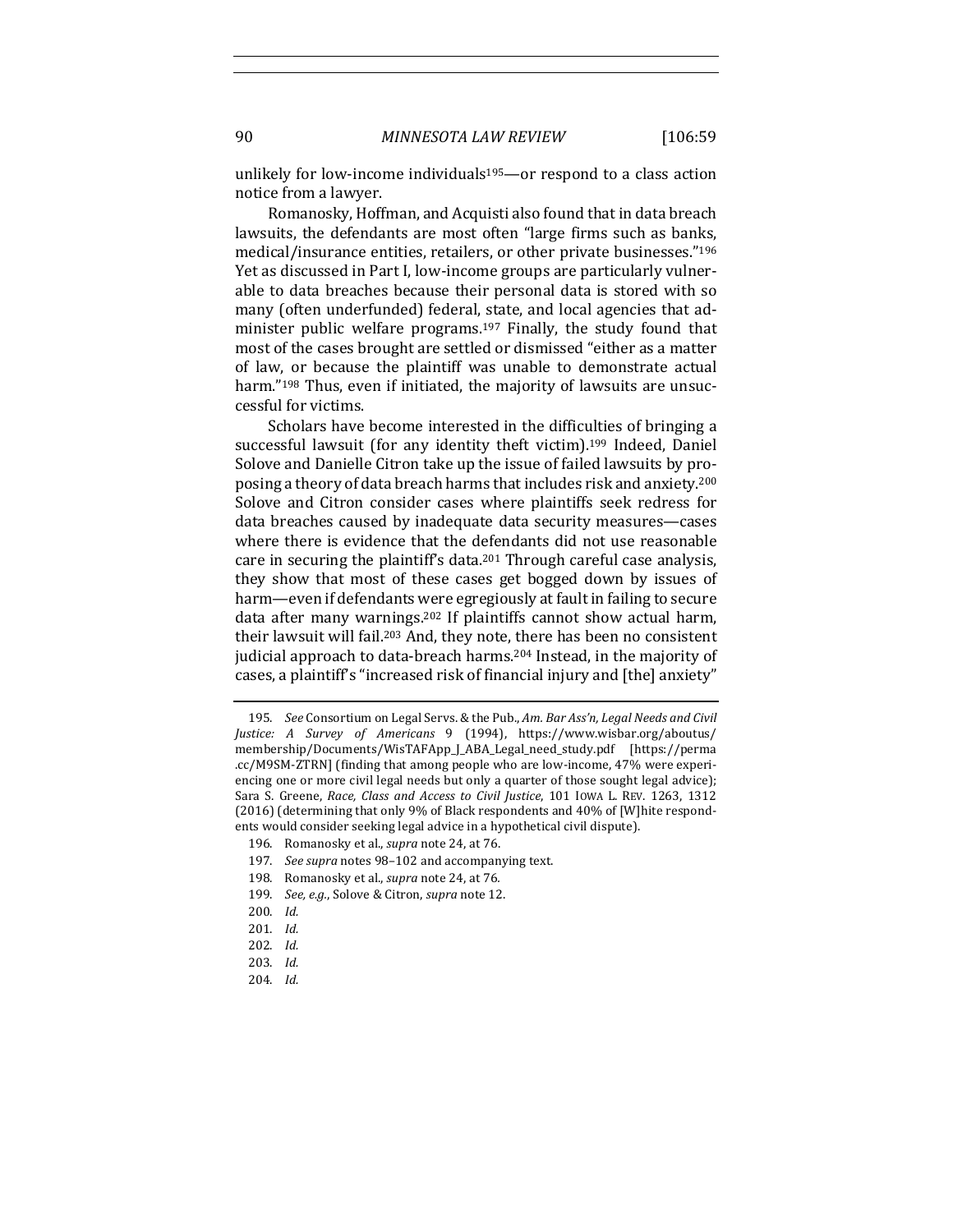surrounding this increased risk is not sufficient to meet the standards of a harm, and thus is deemed an unsuccessful claim.<sup>205</sup>

Solove and Citron argue that "anxiety and risk, together and alone, deserve recognition as compensable harms," and the article makes a compelling case for this stance.<sup>206</sup> This is vital scholarship on identity theft case law. Though recent caselaw from the Supreme Court suggests an interpretation inconsistent with that argued for by Solove and Citron,<sup>207</sup> adoption of their proposal would make a significant difference for victims of identity theft who are aware they were victims of a data breach, who understand their potential risk for identity theft given the breach, and who have money to spend so they can take action against companies with inadequate data security measures.

But for many low-income victims, the definition of harm used in data breach cases is essentially irrelevant. The victim-respondents in this study were overwhelmingly unaware that they were victims of identity theft until they had *already* experienced a harm from the victimization.<sup>208</sup> And the majority of respondents were generally unaware of large data breaches.<sup>209</sup> For example—more than half of the respondents had not heard about the 2017 Equifax data breach, even though it had affected more than half of all Americans.<sup>210</sup> When one respondent, Robert, was asked about the Equifax breach, he said, "[i]f I did [hear about it], I didn't focus on it because I had too much else going, so I don't recall."<sup>211</sup> And when asked if he thought he was

<sup>205.</sup> *Id.*

<sup>206.</sup> *Id.* at 744.

<sup>207.</sup> In *TransUnion LLC v. Ramirez*, the Supreme Court found that consumers in a class-action lawsuit involving erroneous information on credit reports generated by a credit-reporting agency do not have a right to sue the company if a risk to reputational harm does not actually materialize from the mistake. 141 S. Ct. 2190, 2211 (2021). This ruling has implications for data-breach cases, where exposure of personal information may not actually materialize into fraud or identity theft. See John C. Cleary, Mark A. Olthoff & Michael Waters, *Landmark Ruling in* TransUnion v. Ramirez: For Damages Suits "Risk of Future Harm" Is No Longer Concrete Harm to Support Article III *Standing in Federal Court*, NAT'L L. REV., https://www.natlawreview.com/article/ landmark-ruling-transunion-v-ramirez-damages-suits-risk-future-harm-no-longer [https://perma.cc/2TB6-3NQR]. The ruling for the most part shuts down the potential for courts to find that consumers who experience data exposure, but not actual material fraud or identity theft associated with the exposure, have standing). *Id.* 

<sup>208.</sup> *See, e.g.*, Interview with Respondent 29, *supra* note 133.

<sup>209.</sup> *See, e.g.*, Interview with Respondent 38, in Durham, N.C. (July 2, 2019).

<sup>210.</sup> *See*, *e.g.*, *id.* 

<sup>211.</sup> *Id.*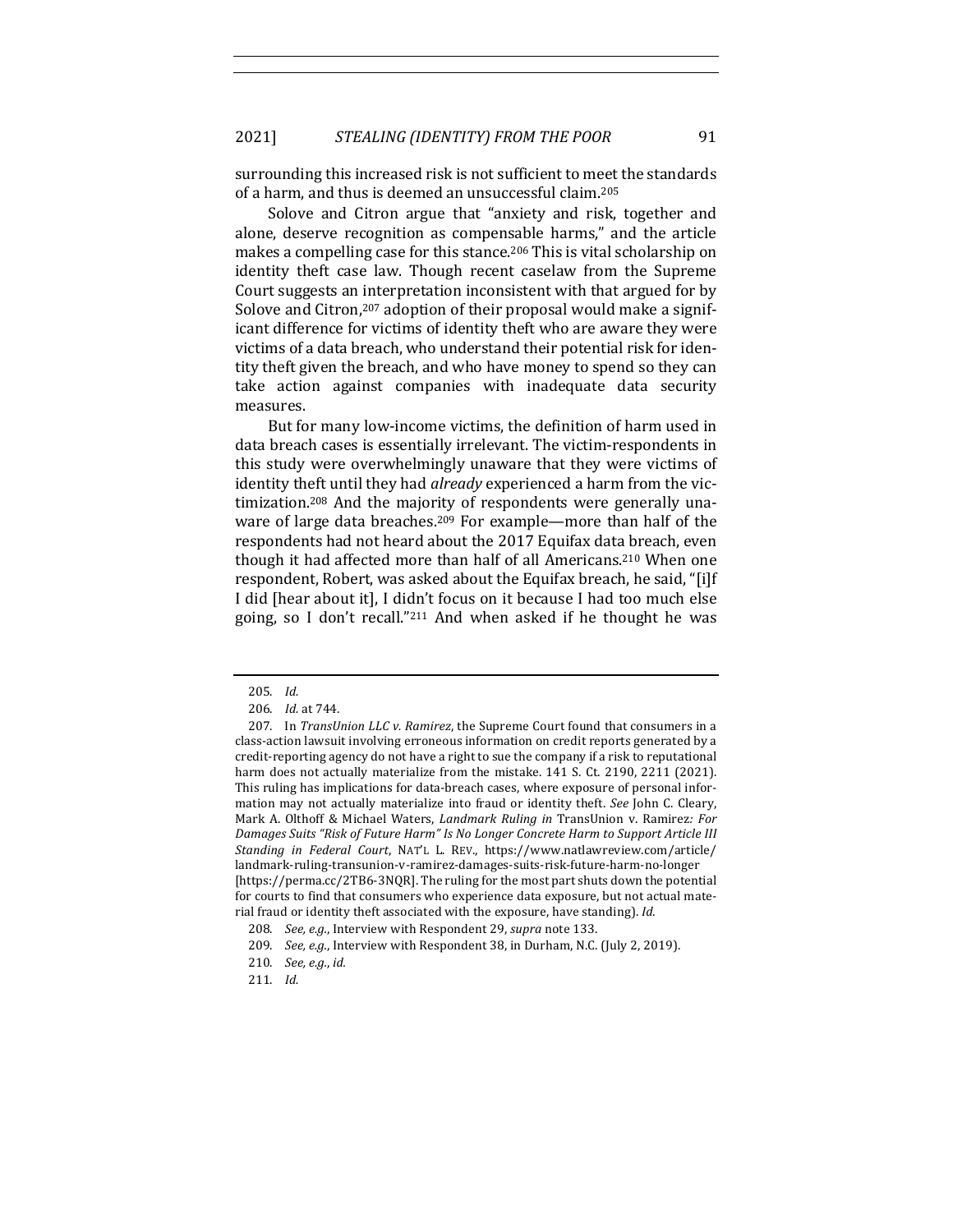affected by it, understandably he said "I have no idea."<sup>212</sup> Another respondent said "I don't know a thing about that."<sup>213</sup>

Ultimately, for most low-income victims of identity theft, court cases require too much information and money to initiate<sup>214</sup> and take too long to resolve to actually provide effective relief from such victimization.215

#### B. LEGISLATION

Federal legislation that focuses on data breaches is relatively sparse, but in recent years it has been augmented to provide more protections to identity theft victims.<sup>216</sup> The Fair and Accurate Credit Transactions Act (FACTA), which amended the Fair Credit Reporting Act (FCRA), created laws that help victims of identity theft prevent or reduce harms to their credit.<sup>217</sup> The Act requires credit reporting agencies to have "one-call" procedures for consumers to verify their identities and request a fraud alert be put on their file for ninety days.<sup>218</sup> Further, in cases where the consumer provides an official report of identity theft from law enforcement, the consumer can request an extended fraud alert of seven years.<sup>219</sup> That consumer is also eligible to receive two free credit reports within twelve months from each of the three major credit reporting bureaus.<sup>220</sup> Credit reporting

215. *See* Hammond, *supra* note 214, at 1483 (discussing how cumbersome procedural requirements disproportionately impact poor litigants).

217. Fair and Accurate Credit Transactions Act of 2003, 15 U.S.C. §§ 1681-1681x; Fair and Accurate Credit Transactions Act of 2003, FED. TRADE COMM'N, https://www.ftc.gov/enforcement/statutes/fair-accurate-credit-transactions-act -2003 [https://perma.cc/KSZ7-TTW7].

<sup>212.</sup> *Id.*

<sup>213.</sup> Interview with Respondent 47, in Durham, N.C. (July 17, 2019).

<sup>214.</sup> Recent scholarship by Andrew Hammond has documented how difficult it is for poor litigants in federal court to even get the courts to waive filing fees through in forma pauperis filings. See Andrew Hammond, Pleading Poverty in Federal Court, 128 YALE L.J. 1478, 1485 (2019). Further, a recent study of *in forma pauperis* filings found significant inconsistencies in how judges rule on these cases, indicating that even those who need such a designation in order to access federal court may not be granted it. Adam R. Pah, David L. Schwartz, Sarath Sanga, Zachary D. Clopton, Peter DiCola, Rachel Davis Mersey, Charlotte S. Alexander, Kristian J. Hammond & Luis A. Nunes Amaral, *How to Build a More Open Justice System*, 369 SCI. 134, 136 (2020).

<sup>216.</sup> *See* PORTER, *supra* note 23.

<sup>218.</sup> 15 U.S.C. § 1681S-2(a)(5)(A).

<sup>219.</sup> *Id.* § 1681c-1(i)(5).

<sup>220.</sup> *What to Know About Credit Freezes and Fraud Alerts*, FED. TRADE COMM'N: CON-SUMER INFO., https://www.consumer.ftc.gov/articles/0279-extended-fraud-alerts -and-credit-freezes [https://perma.cc/V4NT-NS5R].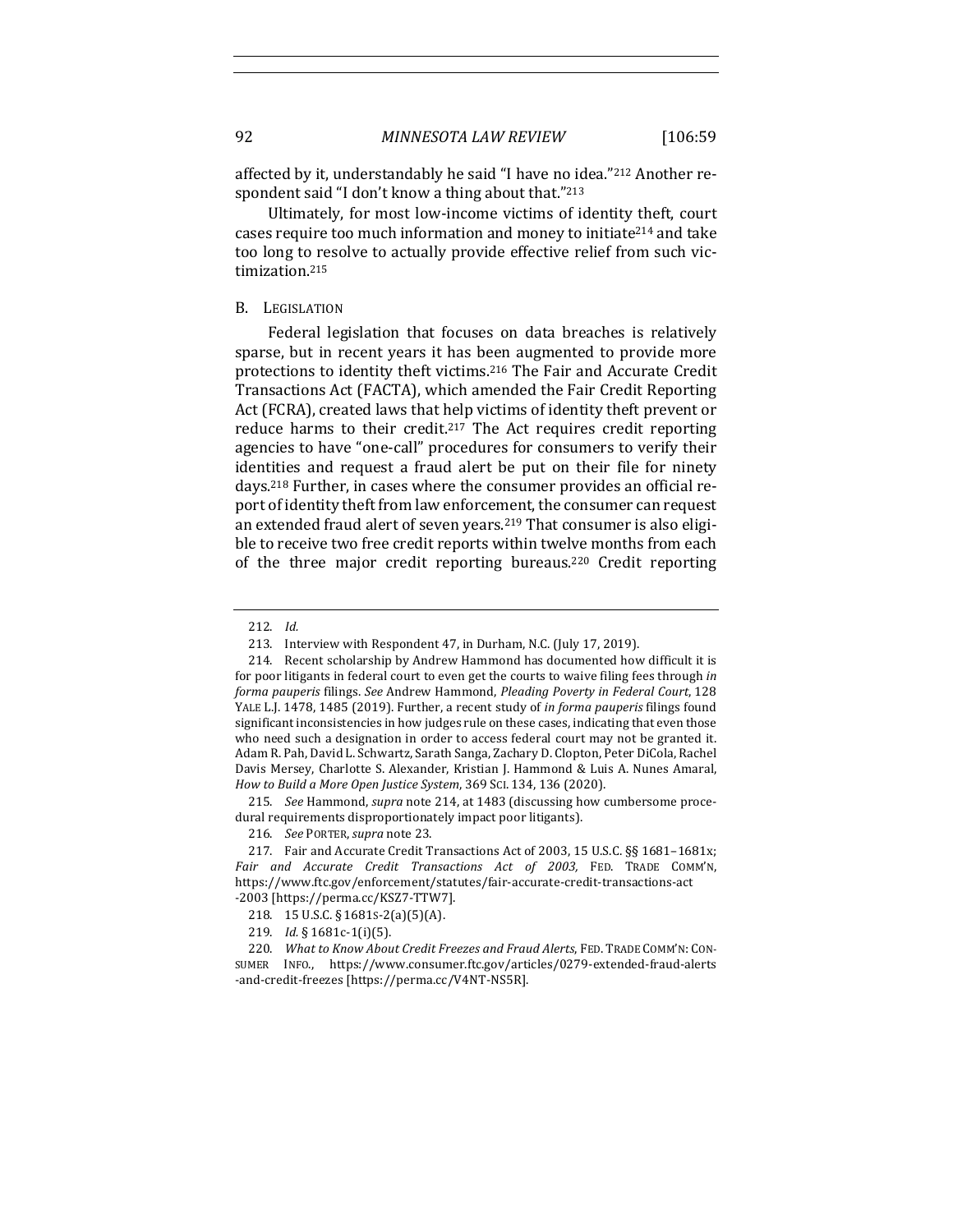agencies are required to report these fraud alerts to creditors and others who seek the consumer's credit report.<sup>221</sup>

This legislative provision fails low-income victims in two distinct ways. First, it assumes that victims know what credit reporting agencies are. In this study, about a quarter of respondents were not familiar with Equifax (one of three major credit reporting agencies in the United States), indicating that this assumption might be presumptuous.<sup>222</sup> In order to take advantage of the FCRA, victims must know to contact credit reporting agencies, and also know their rights under the FCRA.<sup>223</sup> For those struggling to pay rent and bills, this information might be elusive. Second, the protection only helps with credit report problems. While negative credit report history is certainly one consequence for low-income victims of identity theft, for many victims there are other harms that cause immediate financial difficulties, as discussed in Part II.<sup>224</sup>

There are also provisions in place to help victims of identity theft repair their credit.<sup>225</sup> If consumers provide proof of identity as well as a copy of an identity theft report, they can request that a credit reporting agency block any information in the consumer's file that the consumer reports was the result of an identity theft.<sup>226</sup> Once this request is made, the credit reporting agency must, in a timely manner, notify the furnisher of the information that it may be the result of identity theft.<sup>227</sup> However, the requirements on the furnisher are relatively limited.<sup>228</sup> Once again, this rule provides some protection to those who are aware it exists, know how to activate it, and experienced a harm that was specific to their credit report. But as discussed in Part II, many low-income victims of identity theft are unaware of available protections, unaware how to activate protections, and suffer harms from identity theft that are not always credit report harms (such as issues around tax returns, public benefits, and so on).<sup>229</sup>

Further, some federal legislation is aimed at preventing harms in the first place.<sup>230</sup> For example, Congress passed the Cybersecurity

<sup>221. 15</sup> U.S.C. § 1681c-1.

<sup>222.</sup> *See, e.g.*, Interview with Respondent 47, *supra* note 213.

<sup>223.</sup> *See* 15 U.S.C. § 1681c-1(i)(5).

<sup>224.</sup> *See, e.g.*, Interview with Respondent 28, *supra* note 68.

<sup>225. 15</sup> U.S.C. § 1681c-2.

<sup>226.</sup> *Id.* § 1681c-2(a).

<sup>227.</sup> *Id.* § 1681c-2(b).

<sup>228.</sup> *See id.*

<sup>229.</sup> *See, e.g.*, Interview with Respondent 28, *supra* note 68.

<sup>230.</sup> *See* Cybersecurity Information Share Act, 6 U.S.C. §§ 1501-1510.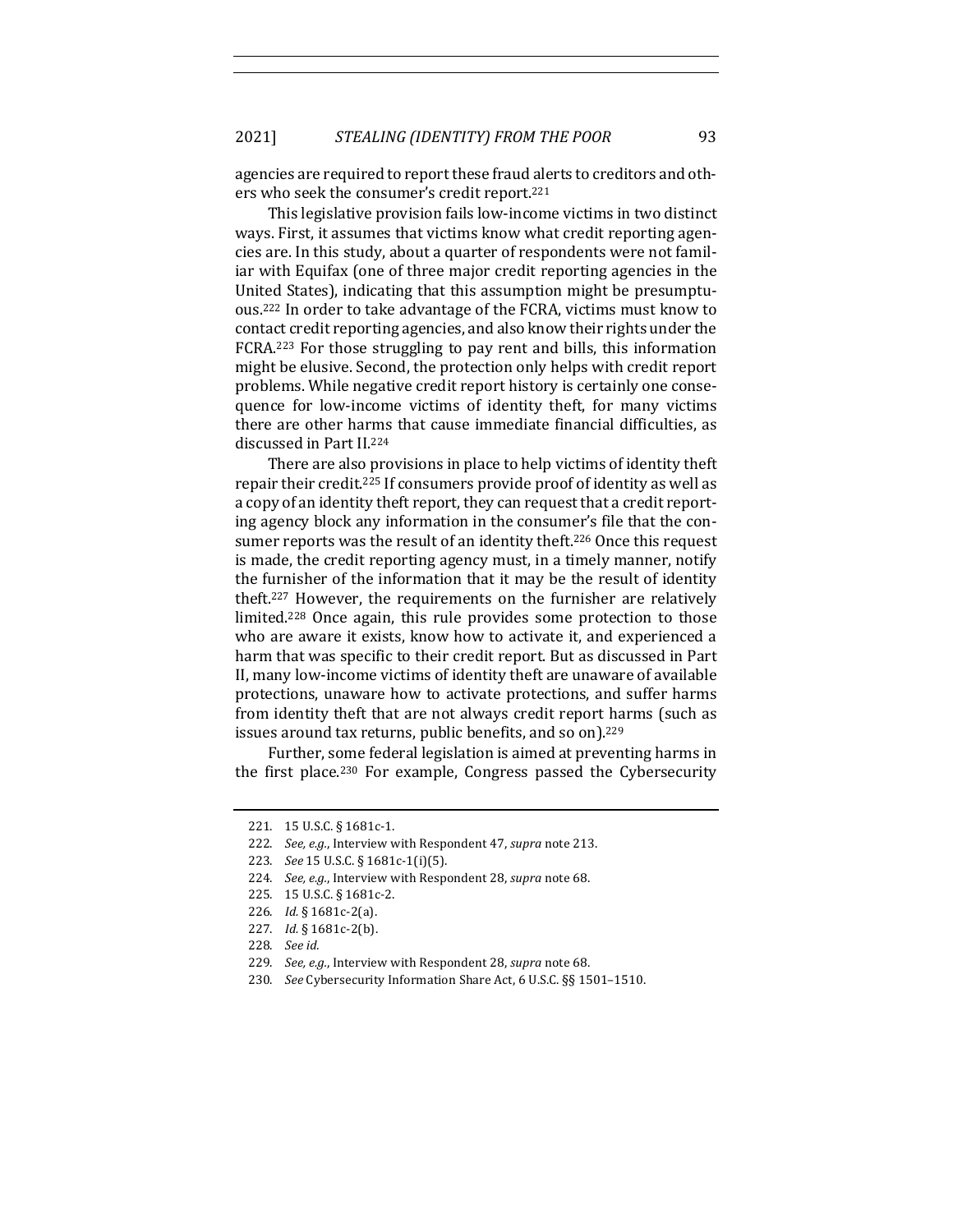Information Share Act (CISA) in 2015.<sup>231</sup> The CISA does not mandate any affirmative action on the part of companies, but what it does do is attempt to protect companies from being held liable "for sharing threat information that may aid others' defense efforts."232 The idea is that companies will be more likely to share threat information if they are protected from potential legal actions resulting from their decision to share such information.<sup>233</sup> While this marginally may reduce the number of low-income victims of identity theft, it does nothing for those who do become victims.

At the state level, as of 2018, all U.S. states and Washington D.C. had passed legislation that required companies to inform consumers when their data is breached.<sup>234</sup> The protections offered by each state law unsurprisingly vary tremendously, with different rules, standards, definitions, and general requirements.<sup>235</sup> Most states require notification if a data breach included peoples' names as well as another aspect of their identity such as login details/passwords, financial information, or social security numbers.<sup>236</sup> Further, most states only require notification on one data point if financial information or password information was compromised, and the exceptions to notification requirements are many and varied.<sup>237</sup> Notably, even though many legislative proposals have been circulated in the U.S. Senate for consumer notification requirements surrounding data breaches, thus far none of the bills have passed.<sup>238</sup>

Making consumers aware of data breaches is certainly an important first step in preventing identity theft, particularly if the consumer is able to activate a protection based on the information.<sup>239</sup> Indeed, research has shown that such disclosure laws can reduce

236. *Id.*

238. Jeffrey Atteberry, A Survey of Proposed Federal Privacy Legislation and the *Year Ahead*, LAW.COM: CORP. COUNS. (Feb. 4, 2019), https://www.law.com/ corpcounsel/2019/02/04/a-survey-of-proposed-federal-privacy-legislation-and -the-year-ahead [https://perma.cc/XVQ2-PBWD].

239. *See* Sasha Romanosky, Rahul Telang & Alessandro Acquisti, *Do Data Breach Disclosure Laws Reduce Identity Theft?*, 30 J. POL'Y ANALYSIS & MGMT. 256, 280–81 (2011).

<sup>231.</sup> *Id.*

<sup>232.</sup> WOLFF, *supra* note 11, at 260.

<sup>233.</sup> *Id.*

<sup>234.</sup> *See* Drew Mitnick, *No More Waiting: It's Time for a Federal Data Breach Law in* the U.S., Access Now (Apr. 10, 2018), https://www.accessnow.org/no-more -waiting-its-time-for-a-federal-data-breach-law-in-the-u-s [https://perma.cc/A88Q -98GM].

<sup>235.</sup> *Id.*

<sup>237.</sup> *Id.*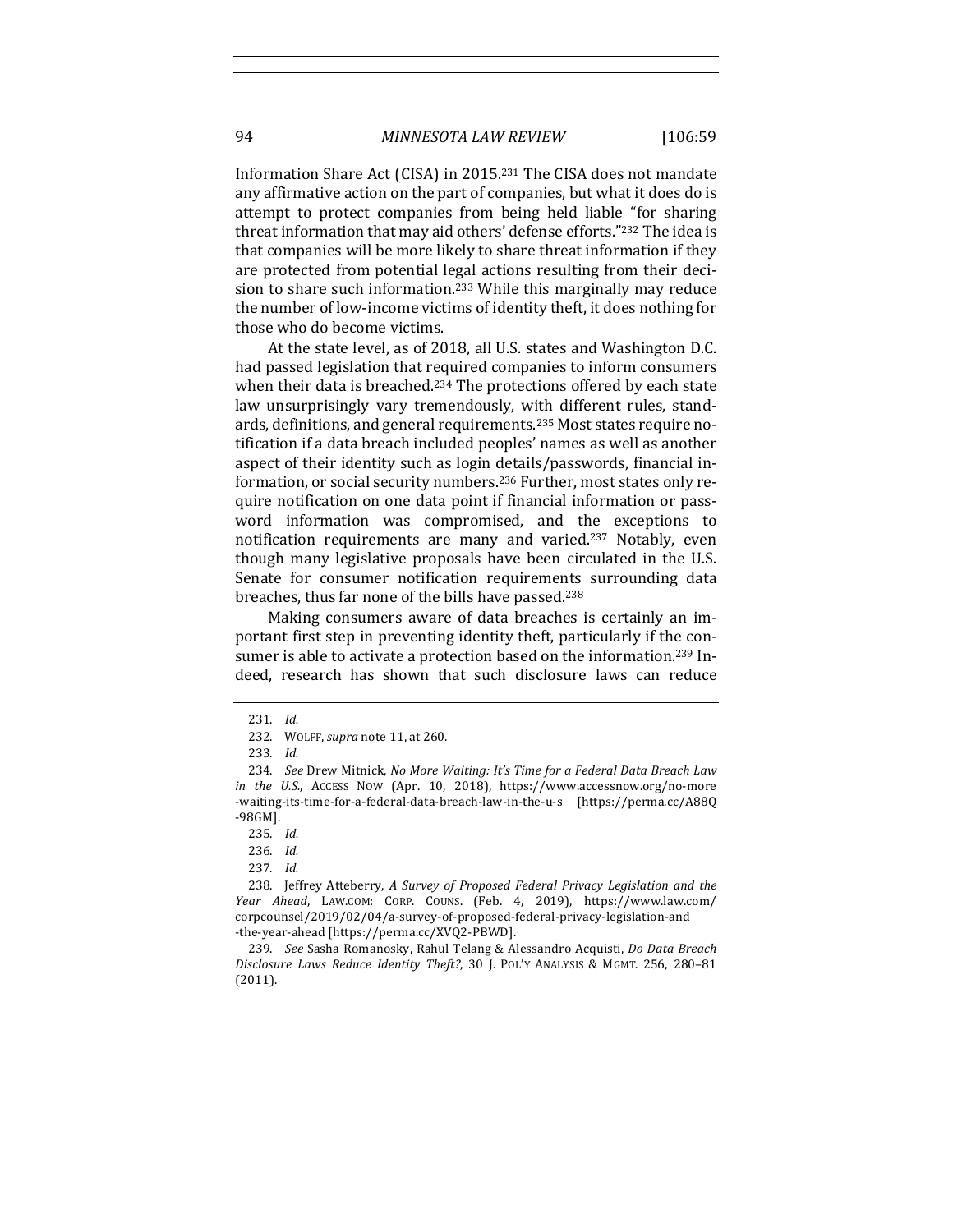identity theft by over six percent.<sup>240</sup> However, since people who are low-income may believe they are not potential victims of identity theft (as discussed in Part I.A), the warning may be largely ignored by this group.241

Further, for those who are overwhelmed trying to pay bills and stay afloat, sometimes such warnings get lost in the shuffle. As Steven, a respondent in this study reported, he missed out on credit protections after a security breach and suffered the consequences.<sup>242</sup> Steven explained that someone "turned lights on in a random place somewhere in Dominion, North Carolina" and that he didn't "know where that's at."243 When asked how someone might have gotten his information, Steven said that he was

pretty sure it was either Target or Lowe's. What was it two years ago, I think, when Lowe's and Target had that big thing where they took a lot of people's information that were using the debit cards. That's how they were getting it. It was on the news and everything. Well, I was one of those victims.<sup>244</sup>

Even though Steven was a victim, he explained that he "didn't know it at the time because I was so young." $245$  He contrasted himself to his aunt, also a victim, explaining

So they gave her a whole free year of protection, identity theft protection and all of that. She called in and told them and everything. They were like, "oh yeah, we're sorry." But I was so young, I didn't even know. So by the time I even figured that was what it was, they were like, "oh yeah we're not doing that anymore."246

There is also potential for misinformation and misunderstanding when companies notify data breach victims. For example, Elaine said she had heard about the Equifax data breach but was not concerned because

well they promised me that if anybody tried to do anything else, they would notify me. So I'm trusting, and it actually happened a couple of times last year different ... companies that said their data had been breached, and they brought in a company to kind of watch over those suspected accounts, and they would notify me, red flag, or something.<sup>247</sup>

Elaine did not seem to understand that she had to sign up for these services, so she was waiting in vain for a notification that would never come, even if her information was further compromised.

<sup>240.</sup> *Id.*

<sup>241.</sup> *See, e.g.*, Interview with Respondent 19, *supra* note 67.

<sup>242.</sup> *See* Interview with Respondent 16, in Durham, N.C. (June 14, 2019).

<sup>243.</sup> *Id.*

<sup>244.</sup> *Id.*

<sup>245.</sup> *Id.*

<sup>246.</sup> *Id.*

<sup>247.</sup> Interview with Respondent 13, *supra* note 69.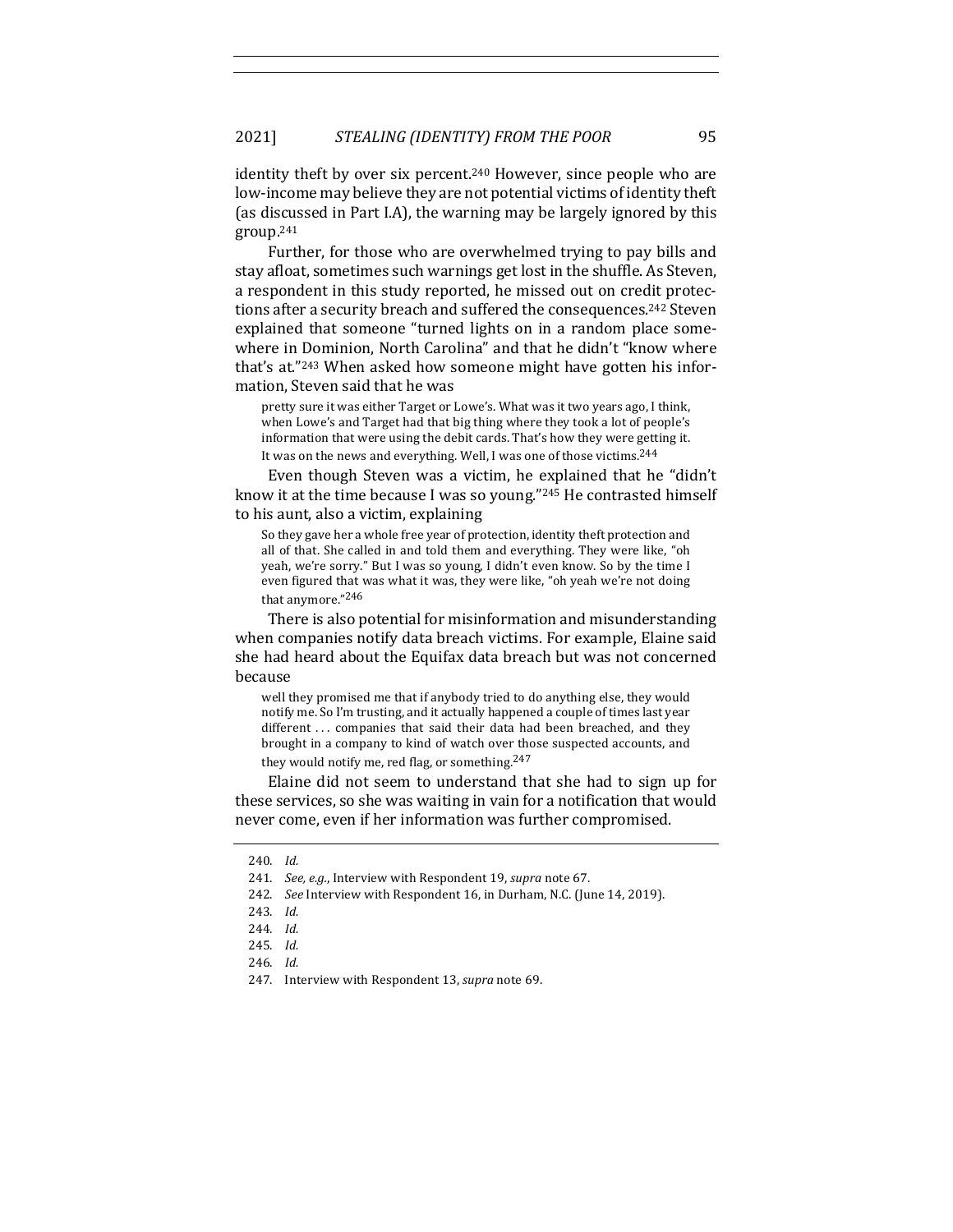#### C. Federal Trade Commission

The Federal Trade Commission (FTC) takes a primary role in determining when a company has failed in its duty to secure consumer data.<sup>248</sup> The FTC took on this role in part because of the absence of any other enforcement mechanism against companies whose questionable data security practices were putting consumers at risk.<sup>249</sup> Indeed, as Josephine Wolff has said, the FTC thus "has extended its broad consumer protection mission to become the de facto regulator of many issues related to digital privacy and security."250 The FTC draws its enforcement authority over data security from the Gramm-Leach Bliley Act. .<sup>251</sup> The FTC also brings claims against companies using its enforcement and regulating power detailed in Section 5 of the FTC Act.<sup>252</sup> The Section prohibits "unfair" or "deceptive" acts or practices (UDAP)—of which data security or privacy breaches may be a violation.<sup>253</sup> The FTC has pursued many different types of UDAP claims against companies, including "allegations that companies inappropriately collected or disclosed private consumer information, did not secure sensitive personal information, made false privacy certification claims, or allowed franchisees to take webcam pictures of consumers in their homes."254

Solove and Hartzog argue that the FTC has become the "broadest and most influential regulating force on information privacy in the United States—more so than nearly any privacy statute or common law tort."255 They note that despite over a decade of enforcement, the vast majority of FTC privacy cases have resulted in settlements.<sup>256</sup> Thus, there is "no meaningful body of judicial decisions to show for it."257 However, companies look to the existing settlement agreements to guide their privacy policies.<sup>258</sup> Large scale claims against breached companies and settlements for consumer victims may do some work

<sup>248.</sup> *See* WOLFF,*supra* note 11, at 50.

<sup>249.</sup> *Id.*

<sup>250.</sup> *Id.*

<sup>251.</sup> Gramm-Leach-Bliley Act, Pub. L. No. 106-102, 113 Stat. 1338 (1999) [codified as amended in scattered sections of 15 U.S.C.).

<sup>252.</sup> Federal Trade Commission Act, 15 U.S.C. § 45.

<sup>253.</sup> *Id.*

<sup>254.</sup> Jonathan G. Cedarbaum & Elijah Alper, The Consumer Financial Protection Bureau as a Privacy & Data Security Regulator, 17 FINTECH L. REP. 3, 56 (2014).

<sup>255.</sup> Daniel J. Solove & Woodrow Hartzog, The FTC and the New Common Law of *Privacy*, 114 COLUM. L. REV. 583, 585 (2014).

<sup>256.</sup> *See id.* at 583.

<sup>257.</sup> *Id.*

<sup>258.</sup> *Id.*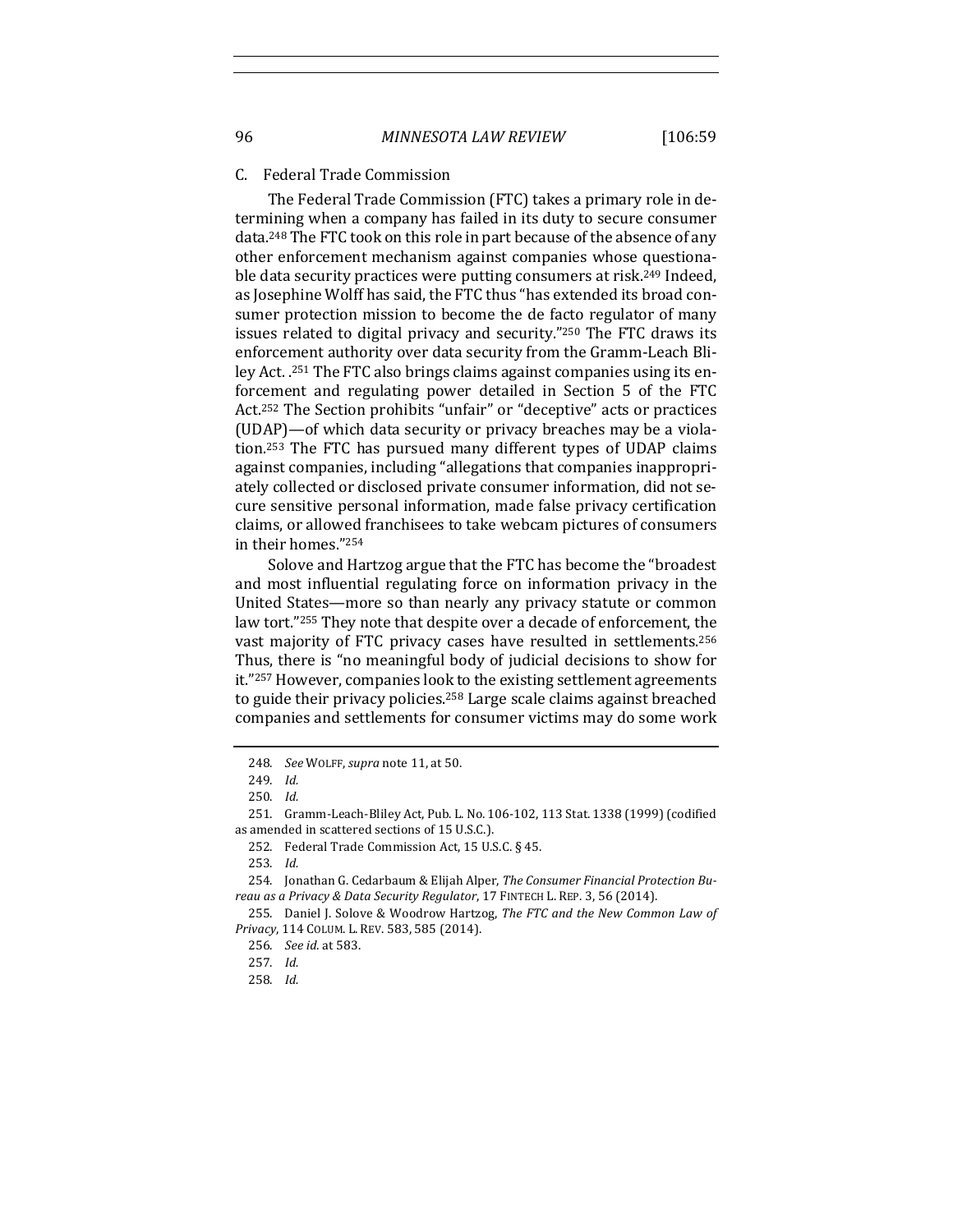to encourage companies to increase security protections and may provide consumers with some compensation for their trouble, but postbreach actions provide little meaningful redress—it is too little, too late, for most low-income victims.<sup>259</sup>

The FTC also serves as a clearinghouse of sorts for identity theft complaints.<sup>260</sup> It encourages victims of identity theft to report the theft on an FTC sponsored website, www.identitytheft.gov.<sup>261</sup> The website says that it will then lead consumers through a recovery plan which includes pre-populated letters, a checklist for the plan, and other organizational tools.<sup>262</sup> This type of self-help program may provide some relief to low-income victims. However, the resources are not well advertised—evidenced by the fact that not one respondent in this study discussed the FTC as a potential resource. Additionally, the tools the FTC provides appear potentially difficult to navigate and understand for those not well-versed in credit related matters.

# D. CONSUMER FINANCIAL PROTECTION BUREAU

The Consumer Financial Protection Bureau (CFPB) has taken limited steps to enter the privacy and data security fray.<sup>263</sup> For example, following a major breach of Target's data in 2014, the CFPB posted a blog post noting four steps for consumers to take if their credit or debit card information was stolen, and then also more general information about how to respond to data breaches.<sup>264</sup> However, the CFPB website does not feature identity theft as a main issue.<sup>265</sup> Instead, a consumer first has to click on "Fraud and Scams," and then click on links that either say "Understand identity theft" or "Identity theft."266 Under the "Understand identity theft" link there is very limited advice: consumers are told to read statements and flag charges they do not recognize.<sup>267</sup> Consumers are also told that they are entitled to free

<sup>259.</sup> To revisit the multitude of problems that low-income victims of identity theft face, see *supra* Part II.

<sup>260.</sup> See Report Identity Theft and Get a Plan, FED. TRADE COMM'N, www .identitytheft.gov [https://perma.cc/P3P2-JKTG].

<sup>261.</sup> *Id.*

<sup>262.</sup> *Id.*

<sup>263.</sup> Cedarbaum & Alper, *supra* note 254, at 2-3.

<sup>264.</sup> *Id.*

<sup>265.</sup> *See Fraud and Scams*, CONSUMER FIN. PROT. BUREAU, https://www .consumerfinance.gov/consumer-tools/fraud [https://perma.cc/M7KE-LSXH].

<sup>266</sup>. *Id.*

<sup>267.</sup> *How Can I Spot Identity Theft?*, CONSUMER FIN. PROT. BUREAU (June 1, 2017), https://www.consumerfinance.gov/ask-cfpb/how-can-i-spot-identity-theft-en-1359 [https://perma.cc/2UWR-R2B4].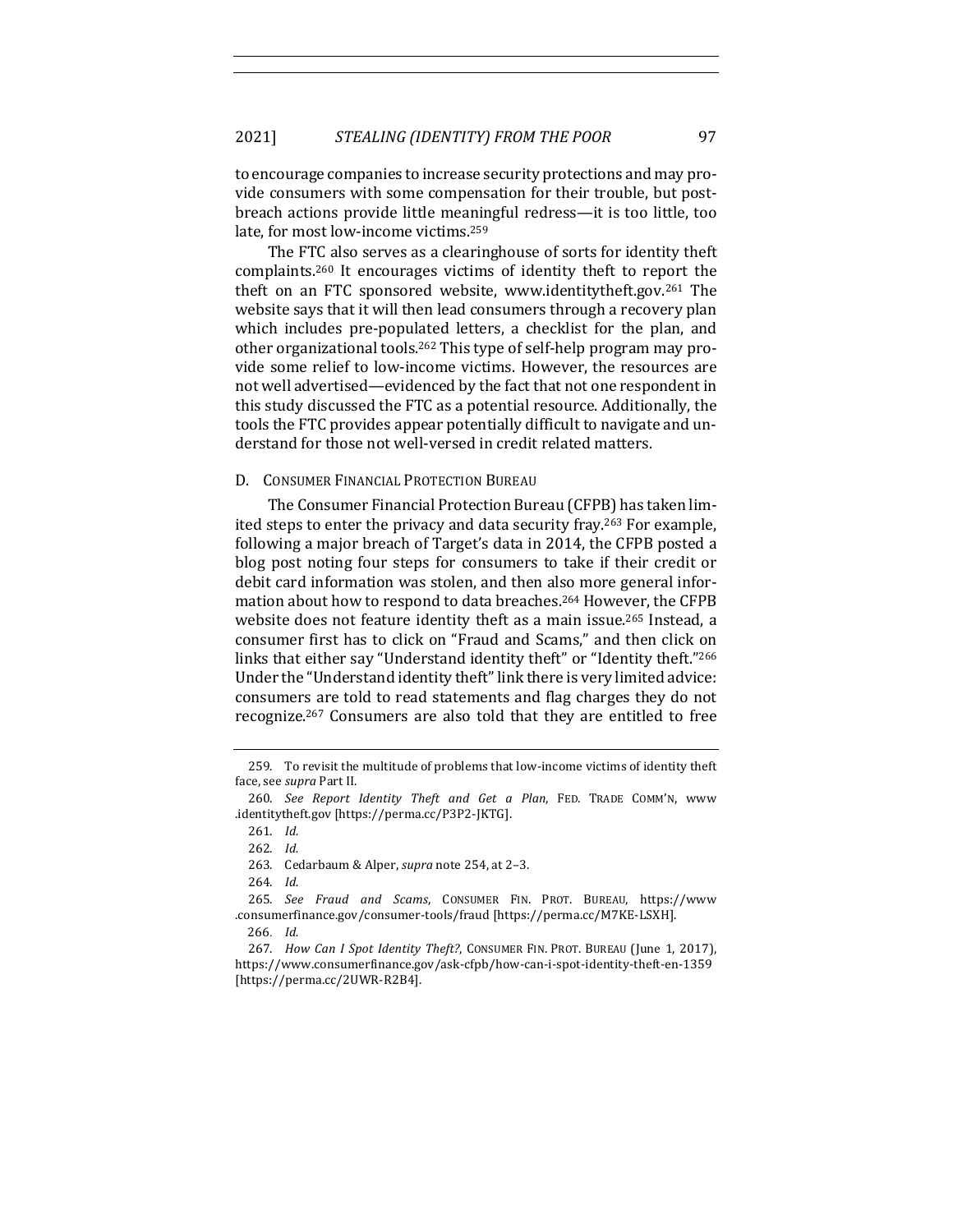credit reports, the link to request such reports is provided, and there is limited guidance about what to look for on the reports.<sup>268</sup> Further, consumers are alerted to the fact that they can submit a complaint if there is a credit report issue.<sup>269</sup> The other link on identity theft simply defines identity theft as "when someone steals your identity to commit fraud" and then links to the FTC's website and notes the FTC provides information about "preventing and responding to identity theft."<sup>270</sup> Ultimately, the resources provided by the CFPB provide little helpful information and certainly no real recourse for identity theft victims. 

#### E. LAW ENFORCEMENT

Advice about whether to contact the police and file a report varies considerably when it comes to identity theft. Articles on websites like *CreditCards.com*,<sup>271</sup> The Balance,<sup>272</sup> and even RamseySolu*tions.com*<sup>273</sup> encourage consumers to file police reports. However, as noted above, the FTC website says in most cases it is *not* necessary to contact the police, and "[b]y reducing the need for police reports, IdentityTheft.gov helps you get started on your recovery quickly, and helps free local police to focus on public safety."274 Yet a booklet from

272. *See* Jake Stroup, *Reporting Identity Theft to the Police*, BALANCE (Sept. 21, 2020), https://web.archive.org/web/20201024213657/https://www.thebalance .com/reporting-identity-theft-to-the-police-1947664 ("No matter what type of identity theft it is, the first step in the recovery process is to obtain a police report.").

273. *See What to Do if Your Identity Is Stolen*, RAMSEY SOLS. (Aug. 3, 2021), https://www.ramseysolutions.com/insurance/stolen-identity-what-to-do [https://perma.cc/S2KL-HLQL] ("Since it is a crime to steal someone's personal identity and use it to commit a fraudulent act, you should file a police report .... Filing a police report can help support your claim when you're dealing with any incoming collection calls wanting you to pay accounts that were opened in your name.").

274. Seena Gressin, Most ID Theft Victims Don't Need a Police Report, FED. TRADE COMM'N: CONSUMER INFO. BLOG (Apr. 27, 2017), https://www.consumer .ftc.gov/blog/2017/04/most-id-theft-victims-dont-need-police-report [https:// perma.cc/R9HK-5PXC].

<sup>268.</sup> *Id.*

<sup>269.</sup> *Id.*

<sup>270.</sup> *Fraud and Scams Key Terms*, CONSUMER FIN. PROT. BUREAU, https://www .consumerfinance.gov/consumer-tools/fraud/answers/key-terms/#identity-theft [https://perma.cc/K28X-M2ZZ].

<sup>271.</sup> *See* Julie Sherrier, *How to Report and Protect Yourself from Credit Card Fraud and Identity Theft*, CREDITCARDS.COM (June 6, 2018), https://web.archive.org/ web/20200930091436/https://www.creditcards.com/credit-card-news/privacy -security-suite-tips ("You should file a report with your local police station. Keep a copy of the report for proof of the crime. It can help you deal with creditors and file Identity Theft Reports.").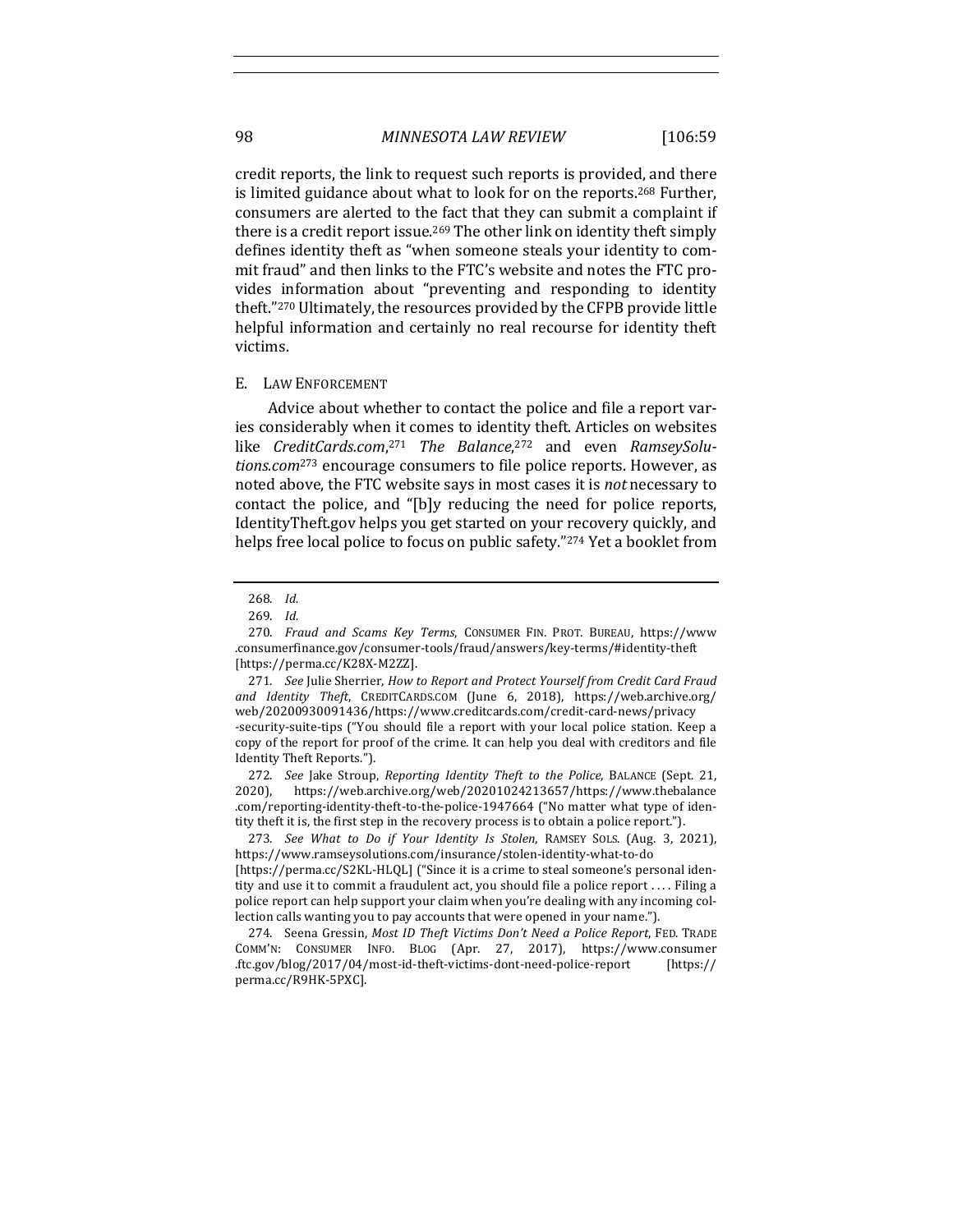the FTC notes that some companies may require a police report in order to resolve an identity theft dispute, and the FTC states in that case the consumer *should* file a police report.<sup>275</sup>

Of the identity theft victims who report the crime to the FTC (presumably already a very selective group), only about a quarter also report the crime to the police.<sup>276</sup> And police departments often turn people away, telling them that these crimes are not in their domain.<sup>277</sup> The FBI, another organization some might turn to for help, rarely investigates small-time, identity theft crimes. $278$ 

Resources provided by local police departments for victims of identity theft also vary considerably. The Durham, North Carolina police website, where the respondents in this study lived, links to a few resources (the FTC site, for example) and then simply states that it is the Fraud Unit that investigates identity theft (and a range of other crimes).<sup>279</sup> In contrast, the New York City police department website links directly to a flyer that provides information both about how to prevent identity theft and what to do if one is a victim (which includes a number of self-help steps).<sup>280</sup>

Even if it is helpful, many low-income victims of identity theft may be reluctant to file a police report.<sup>281</sup> As discussed in more detail in Part V, research shows that people who are low-income are

<sup>275.</sup> *See Identity Theft: A Recovery Plan*, FED. TRADE COMM'N 7 (2018), https://www.consumer.ftc.gov/articles/501a-identity-theft-a-recovery-plan\_2018 .pdf [https://perma.cc/SNQ4-DEGG].

<sup>276.</sup> See Consumer Sentinel Network Data Book for January-December 2016, FED. TRADE COMM'N 3 (2017), https://www.ftc.gov/system/files/documents/reports/ consumer-sentinel-network-data-book-january-december-2016/csn\_cy-2016\_data\_ book.pdf [https://perma.cc/PL6R-CCYJ] (revealing that 27% of the identity-theft complainants to the FTC from 2013 to 2016 also contacted law enforcement).

<sup>277.</sup> *See* Nick Selby, *Local Police Don't Go After Most Cybercriminals. We Need Better Training*., WASH. POST: POSTEVERYTHING (Apr. 21, 2017), https://www .washingtonpost.com/posteverything/wp/2017/04/21/local-police-dont-go-after -most-cybercriminals-we-need-better-training [https://perma.cc/5NRN-33H2] (finding that American police receive little training in investigating and prosecuting cybercrimes and defer to the FBI on such matters).

<sup>278.</sup> *See id.* (arguing that FBI cyber investigators are overworked, causing them to focus on the most serious crimes).

<sup>279.</sup> *Criminal Investigation Division*, CITY OF DURHAM, https://durhamnc.gov/ 215/Criminal-Investigation-Division [https://perma.cc/46BX-SKUY].

<sup>280.</sup> Crime Prevention Section & Detective Bureau Special Frauds Squad, What You *Need to Know About . . . Identity Theft*, N.Y.C. POLICE DEP'T 2, http://www.nyc.gov/ html/nypd/downloads/pdf/crime\_prevention/Identity\_Theft.pdf [https://perma.cc/ 2LHE-DV8F].

<sup>281.</sup> *See infra Part V.*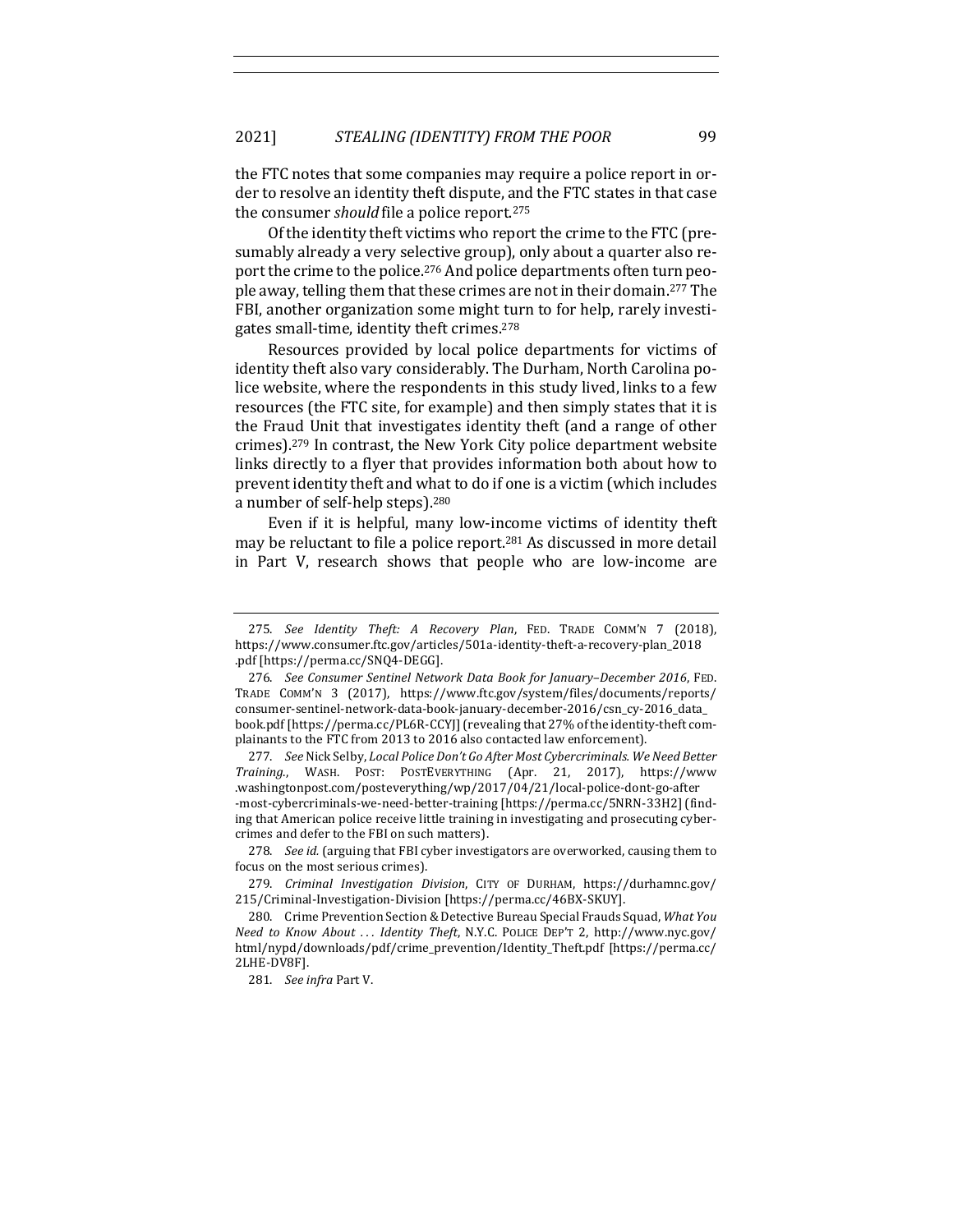disproportionately Black,<sup>282</sup> and people who are Black are generally more inclined to avoid the police.<sup>283</sup>

But even in cases where people who are low-income do report their identity theft victimization to the police, problems abound. First, as a U.S. Department of Justice publication notes, "several factors have made it difficult for victims to obtain police reports."<sup>284</sup> The factors identified include: (1) "Identity theft is often imbedded within other crimes and is not recorded separately;" $^{285}$  (2) "there may be cross-jurisdictional confusion about who is responsible for recording a crime that originated in one place but may have spread over multiple jurisdictions;" $^{286}$  and finally (3) "[t]here is also a misperception among some law enforcement officials that identity theft is not a crime but a matter for enforcement through the civil justice system."287 Other problems include victims lacking information about how to best communicate with law enforcement and law enforcement lacking training and resources to assist victims of identity theft.<sup>288</sup>

Even in cases where low-income victims do successfully report identity theft crimes to either the police or FBI and receive an official report, the report is unlikely to help the victim solve their immediate financial problems.<sup>289</sup> The report may be helpful to the victim in resolving long term problems related to the identity theft, or in rare cases a law enforcement agency may investigate and possibly 

<sup>282.</sup> Michael B. Sauter, *Faces of Poverty: What Racial, Social Groups Are More Likely to Experience It?*, USA TODAY (Oct. 10, 2018), https://www.usatoday.com/ story/money/economy/2018/10/10/faces-poverty-social-racial-factors/37977173 [https://perma.cc/UNH9-PD77] ("While the poverty rate for [W]hite Americans is around 10 percent, it is roughly double for [B]lack and Hispanic Americans, and it is 25 percent for American Indians.").

<sup>283.</sup> Black Americans and "residents of predominantly African American neighborhoods" believe the police untrustworthy and illegitimate at greater rates than their [W]hite counterparts. Bell, *Legal Estrangement*, *supra* note 38, at 2059. Only 18% of Blacks have "some" or "a lot" of confidence in the police, whereas 68% of White Americans hold this view. Lawrence D. Bobo & Victor Thompson, *Unfair by Design: The War on Drugs, Race, and the Legitimacy of the Criminal Justice System*, 73 SOC. RSCH. 445, 456 (2006); *see also infra* Part V.

<sup>284.</sup> *Expanding Services to Reach Victims of Identity Theft and Financial Fraud*, OFF. FOR VICTIMS OF CRIME (Oct. 2010) [hereinafter *Expanding Services*], https://ovc.ojp.gov/sites/g/files/xyckuh226/files/pubs/ID\_theft/pfv.html [https:// perma.cc/S496-YVRL].

<sup>285.</sup> *Id.*

<sup>286.</sup> *Id.*

<sup>287.</sup> *Id.*

<sup>288.</sup> *See id.*

<sup>289.</sup> *See id.*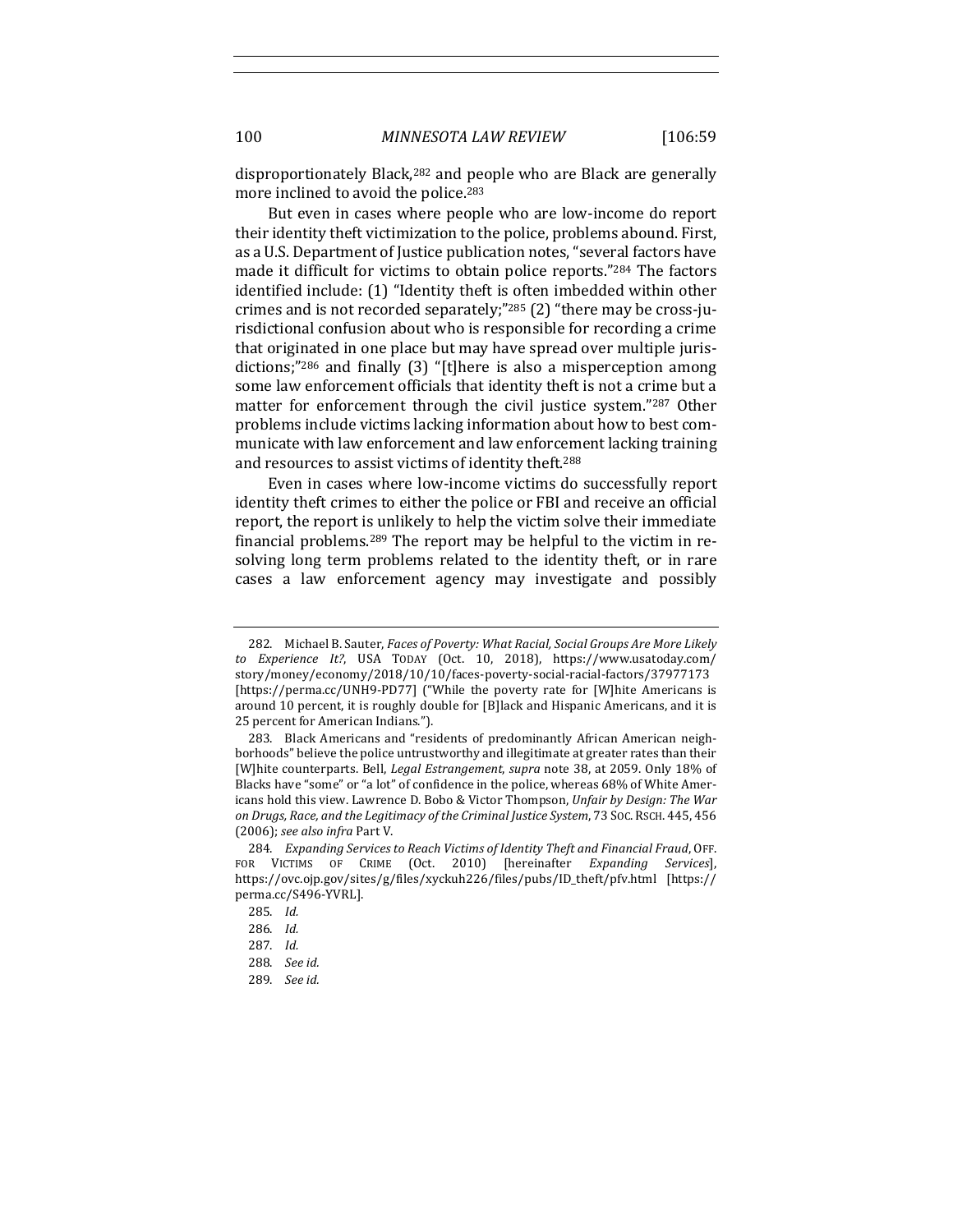prosecute the crime.<sup>290</sup> However, the victim is still left to pick up the pieces of the financial fall-out from the victimization alone.

### F. BANKRUPTCY, DEBT CONSOLIDATION, AND DEBT SETTLEMENT

Some victims of identity theft may simply throw up their hands at actually achieving a formal solution that absolves them of the ills created by their stolen identity. In these cases, there are several predatory companies and even lawyers waiting in the shadows, preying on the very vulnerabilities that they know the current regulatory system creates by leaving members of low-income groups without a remedy.291

For example, some consumer bankruptcy lawyers advertise bankruptcy as a solution to identity theft.<sup>292</sup> One website proclaims, "In a way, filing for bankruptcy gives you back your identity after it was stolen by wiping the slate clean and letting you resume control of your financial situation."<sup>293</sup> Further, the website fear-mongers, noting:

As a victim of identity theft, there's a good chance you're dealing with debt collectors and your credit has taken a significant hit. This can happen even if you file a police report and go through all of the necessary actions to inform creditors of the problem. If law enforcement never catches the person who committed the crime, it can be difficult to convince creditors that a crime took place, which leaves you with a difficult choice. You didn't accumulate the debts in question, but they're linked to your identity and there are very few options available for repairing the problems caused by the crime.<sup>294</sup>

In moments of financial desperation, being told there might be a way out, with no mention of the many costly consequences of filing for

<sup>290.</sup> *See id.*

<sup>291.</sup> *See infra* notes 292-95 and accompanying text.

<sup>292.</sup> *See Bankruptcy and Identity Theft: What You Need to Know, LAW OFFS. ROBERT* M. GELLER (Jan. 25, 2019) [hereinafter *Bankruptcy and Identity Theft*], https://www .attorneyfortampabay.com/blog/bankruptcy-and-identity-theft-what-you-need-to -know [https://perma.cc/P4YM-ZVL6]; see also Identity Theft & Bankruptcy, SAN DIEGO BANKR. ATT'Y, https://www.sandiego-bankruptcyattorney.com/practice-areas/ bankruptcy-basics/identity-theft-bankruptcy [https://perma.cc/WB28-SQYQ] (advertising bankruptcy as a potentially positive solution to identity theft).

<sup>293.</sup> *Bankruptcy and Identity Theft*, *supra* note 292.

<sup>294.</sup> *Id.*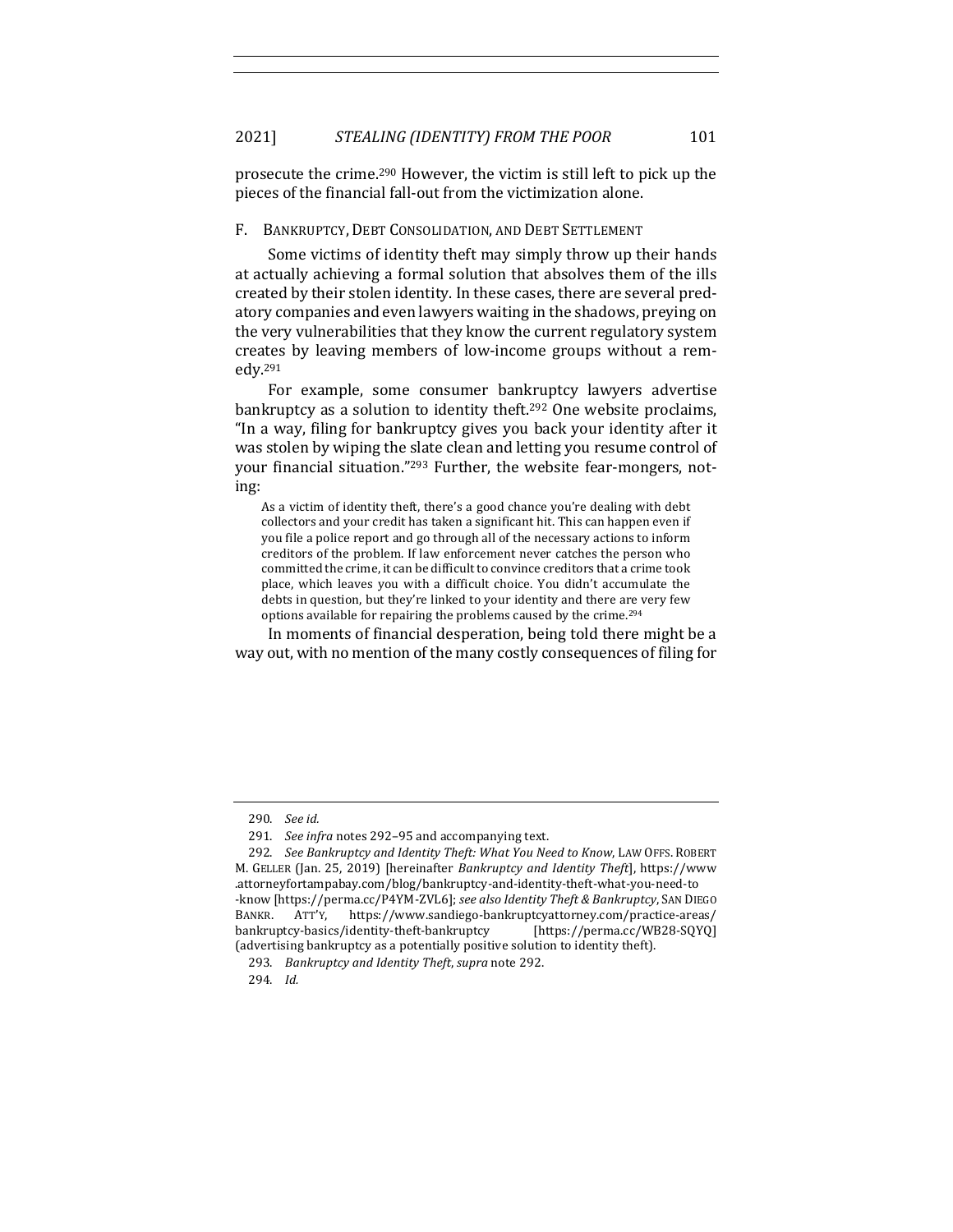bankruptcy,<sup>295</sup> not to mention the expense itself of filing,<sup>296</sup> victims of identity theft may move ahead with the bankruptcy filing. Victims may also succumb to a similar temptation to engage with debt consolidation or debt settlement services, both of which are often predatory and leave consumers worse off with more debt and lower credit scores.297

There is room for such predatory behavior because the current regime leaves low-income victims of identity theft with little recourse and thus in states of desperation.<sup>298</sup> A fix is needed—one that provides quick help and a clear (non-predatory) path towards a remedy for identity theft victims.

# IV. PLUTOCENTRIC REGULATION

The blinders that prevent the existing regulatory regime from protecting low-income victims of identity theft are nothing new. We see such blinders across a wide swath of regulatory regimes in the United States.<sup>299</sup> This Article unpacks the problems surrounding data

<sup>295.</sup> In Chapter 7 bankruptcy cases, debtors are often required to surrender assets. See Dalié Jiménez, *The Distribution of Assets in Consumer Chapter 7 Bankruptcy Cases*, 83 AM. BANKR. L.J. 795, 796 (2009). Further, research shows that after bankruptcy, many families still struggle to achieve financial stability. See Katherine Porter & Deborah Thorne, *The Failure of Bankruptcy's Fresh Start*, 92 CORNELL L. REV. 67, 70 (2006) (analyzing outcomes for Chapter 7 consumer bankruptcy filers one year after bankruptcy and finding many families still struggle to pay bills and are in economic situations as bad as or worse than they were in pre-bankruptcy). The majority of Chapter 13 filers do not end up achieving bankruptcy discharge, and thus, filers spend money on filing for bankruptcy but are left without debt relief. *See* Sara S. Greene, Parina Patel & Katherine Porter, *Cracking the Code: An Empirical Analysis of Consumer* Bankruptcy Outcomes, 101 MINN. L. REV. 1031, 1032 (2017) (describing how only about one-third of Chapter 13 bankruptcy filers receive a discharge, while the other twothirds of filers spend money on court fees and attorney fees while not receiving the benefits of a discharge) [hereinafter Green et al., *Cracking the Code*]; *see also* Paige M. Skiba, Dalié Jiménez, Michelle M. Miller, Pamela Foohey & Sara S. Greene, *Bankruptcy Courts Ill-Prepared for Tsunami of People Going Broke from Coronavirus Shutdown*, CON-VERSATION (May 13, 2020), https://theconversation.com/bankruptcy-courts-ill -prepared-for-tsunami-of-people-going-broke-from-coronavirus-shutdown-137571 [https://perma.cc/5RAG-XQS8] (describing the costs bankruptcy filers face including social stigma, lower credit, and lower future earnings).

<sup>296.</sup> Pamela Foohey, Robert M. Lawless, Katherine Porter & Deborah Thorne, Life *in the Sweatbox*, 94 NOTRE DAME L. REV. 219, 229 (2018) (noting that attorney fees for bankruptcy average \$1,225 to \$3,442).

<sup>297.</sup> *See* Greene, *Bootstrap Trap*, *supra* note 37, at 275-78 (describing the predatory nature of some debt settlement and debt consolidation companies and the consequences for those who engage their services).

<sup>298.</sup> *See supra* Part III.A–E.

<sup>299.</sup> *See infra* Part III.A–E.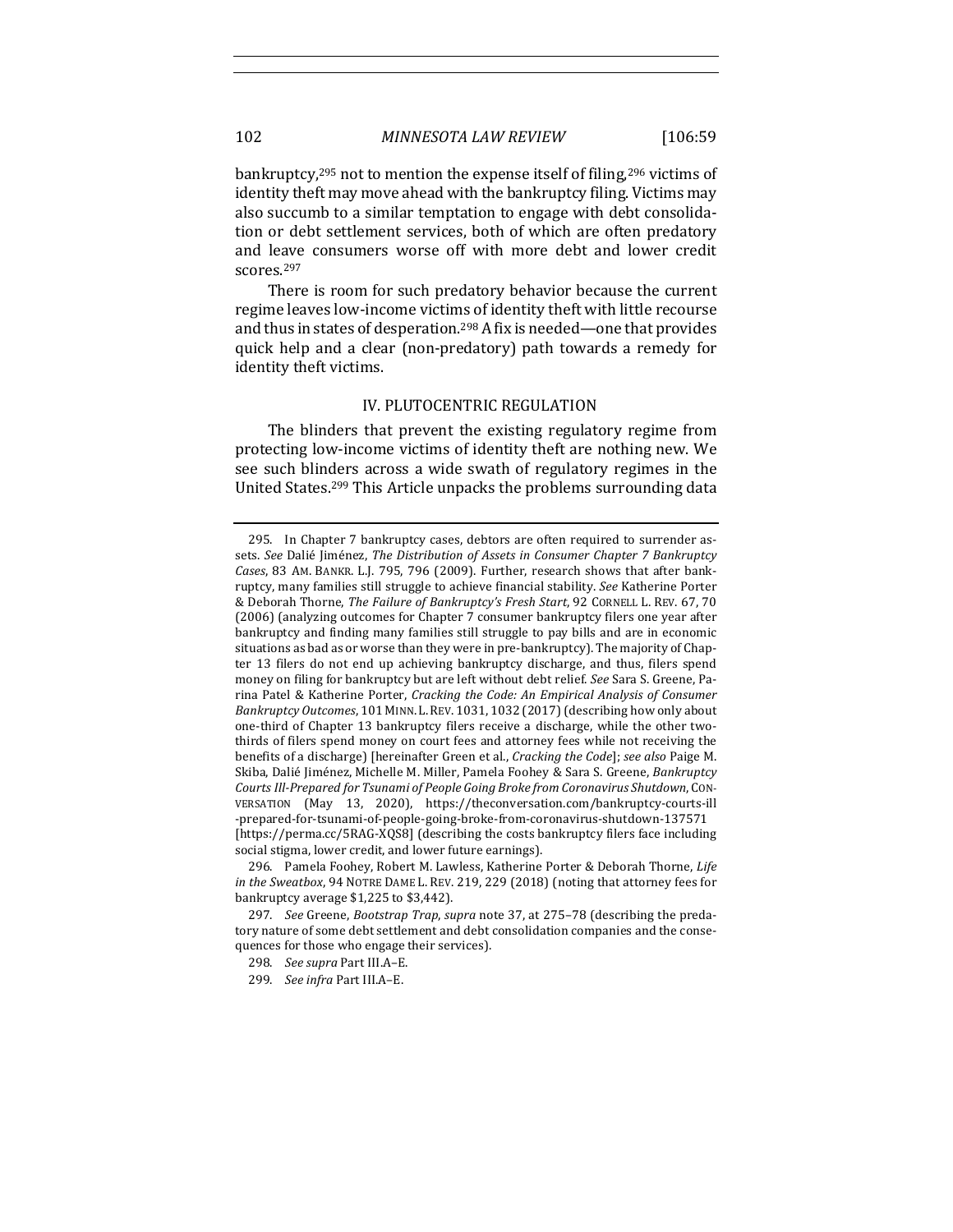breach and identity theft regulation, but we can undertake this exercise for numerous regulatory regimes<sup>300</sup>—it is common for the experiences of low-income and underrepresented groups to be disregarded, and thus for regulations to focus on protecting prototypical higher income groups. I call this plutocentric regulation. If we evaluate regulatory regimes from a plutocentric vantage point, we can better understand what changes might be warranted to protect some of the most vulnerable people in the United States.<sup>301</sup>

At the outset, it is important to note that there are of course regulatory developments that focus almost solely on people who are lowincome because the laws are designed either exclusively or almost exclusively for the poor. For example, the development of a regulatory regime surrounding the Supplemental Nutrition Assistance Program (SNAP) or the Earned Income Tax Credit (EITC) focuses on people who are low-income because it is solely people in those groups who receive SNAP and the EITC.<sup>302</sup> But it is not those regimes with which I am concerned. Instead, my point is that when regulatory regimes involve issues that affect all income groups, the unique needs of people who are low-income are often under-studied, under-analyzed, and sometimes outright disregarded. Indeed, the status quo is to consider the needs of upper middle to high-income groups without considering the unique circumstances of low-income groups.

Below, I discuss regulatory regimes in two distinct contexts-occupational licensing and bail.<sup>303</sup> It is surprising, perhaps, to talk about

303. For a discussion of occupational licensing, see *supra* Part III.A. For a discussion on bail, see *supra* Part III.B.

<sup>300.</sup> See infra Part III.A-E.

<sup>301.</sup> *See infra* Part VI (arguing for an identity theft regime that can benefit lowincome victims).

<sup>302.</sup> For SNAP benefits, households must meet both the gross and net income tests, at 130% and 100% the Federal Poverty Level respectively. *SNAP Eligibility*, U.S. DEP'T AGRIC. (Oct. 1, 2019), https://web.archive.org/web/20191001072954/https://www .fns.usda.gov/snap/recipient/eligibility. In 2019, for a household of three the monthly net income limit was \$1,778, increasing by \$369 per month for each additional household member. *Id.* tbl.1. For the EITC, the 2019 earnings cutoff for working families fell between \$41,100 to \$56,000, depending on marital status and number of children. *Policy Basics: The Earned Income Tax Credit,* CTR. BUDGET & POL'Y PRIORITIES (Dec. 10, 2019), https://www.cbpp.org/research/federal-tax/policy-basics-the-earned -income-tax-credit [https://perma.cc/N9X3-6645]. Designating that the EITC applies exclusively to low-income individuals, the IRS has stated, "The Earned Income Tax Credit (EITC) is a tax credit for people who work but *do not earn high incomes*." Internal Revenue Serv., *EITC Eligibility Rules for 2009 Tax Year Outlined*, DAILY CITIZEN-NEWS (Oct. 18, 2014) (emphasis added), https://www.dailycitizen.news/news/local\_news/ eitc-eligibility-rules-for-2009-tax-year-outlined/article\_6f1176a6-1a02-5c2e-a4ef -32cc21fddb24.html [https://perma.cc/A6E4-5W7Z].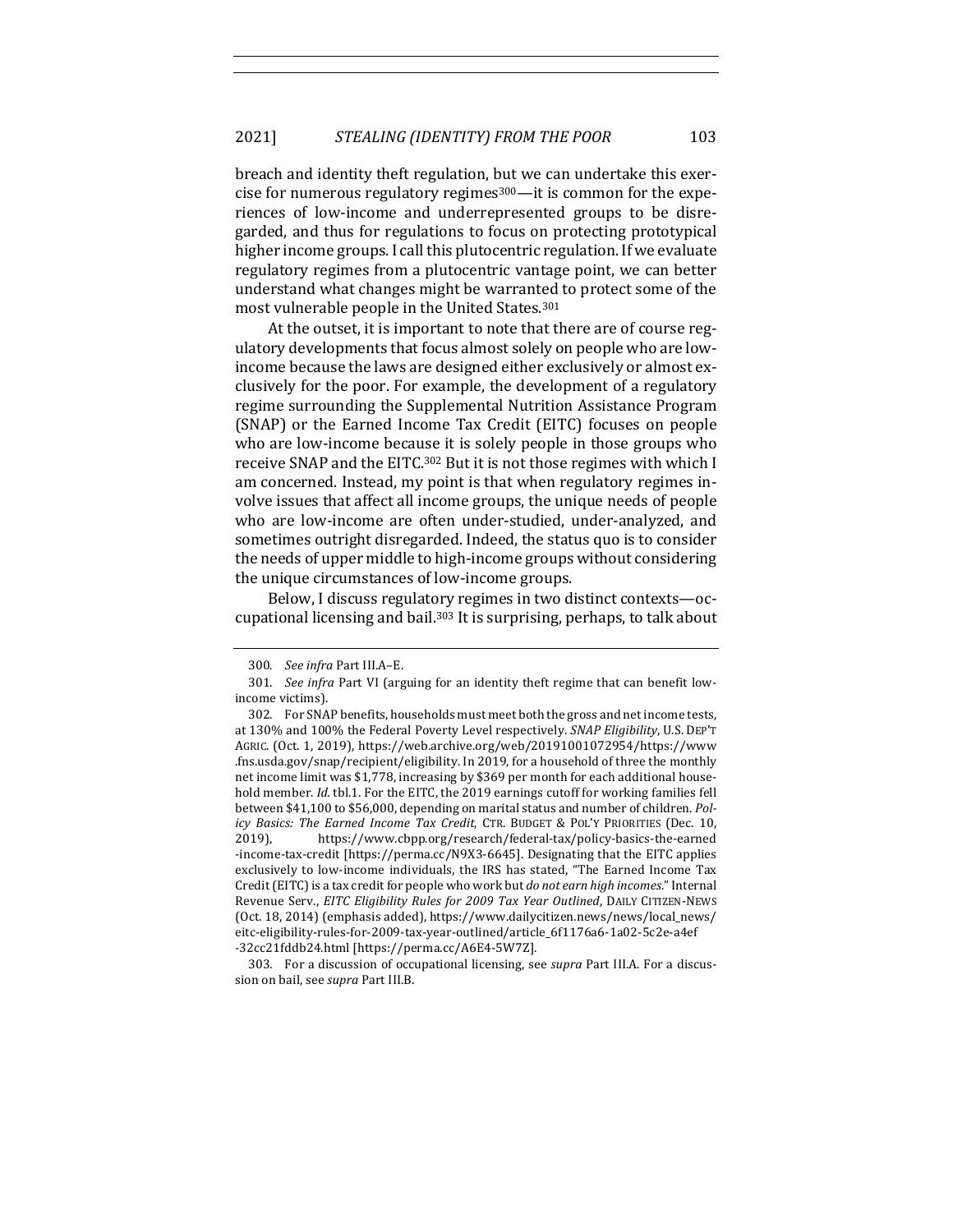occupational licensing and bail in this Article about identity theft. On the surface, bail, occupational licensing, and identity theft could not be more different. Indeed, I do not know of any legal scholarship that addresses all three issues in one paper. Yet, as I show below, they are connected because of how their regulatory regimes disproportionately burden low-income and marginalized groups—all examples of plutocentric regulation at work. The discussion below is meant to show how identity theft is not alone—in many disparate areas, regulatory regimes are designed without the needs or lives of low-income Americans in mind.<sup>304</sup> Ultimately, then, low-income Americans are disproportionately burdened, and it is only when we begin to analyze these regimes through this plutocentric lens can we redesign such regimes in such a way that they do not perpetuate inequality.

#### A. OCCUPATIONAL LICENSING AND PLUTOCENTRISM

Occupational licensing laws require government permission to work and get paid in a specified field.<sup>305</sup> Requirements such as general education benchmarks, benchmarks focused on education in a certain field, residency and citizenship requirements, specific score benchmarks on field specific tests, and letters from current field practitioners attesting to factors such as moral character are common.<sup>306</sup> There are also usually fees associated with applying and maintaining an operating license once the initial requirements are met.<sup>307</sup>

Notably, the number of professions requiring occupational licenses has increased significantly since the  $1950s$ ,  $308$  and today

307. *See* Carpenter et al., *supra* note 305, at 6.

308. U.S. DEP'T TREASURY OFF. ECON. POL'Y, COUNCIL ECON. ADVISERS & U.S. DEP'T LAB., OCCUPATIONAL LICENSING: A FRAMEWORK FOR POLICYMAKERS 20 (2015) [hereinafter OCCU-PATIONAL LICENSING: A FRAMEWORK FOR POLICYMAKERS]. At that time, only about one in twenty workers, or 4.5%, required licenses. KLEINER, *supra* note 306, at 1 (2006).

<sup>304.</sup> In addition to this Part, see *infra* Part IV.B.

<sup>305.</sup> *See* Dick M. Carpenter II, Lisa Knepper, Angela C. Erickson & John K. Ross, Li*cense to Work: A National Study of Burdens from Occupational Licensing, INST. [UST. 4* (2012), http://ij.org/wp-content/uploads/2015/04/licensetowork1.pdf [https:// perma.cc/HV4D-EV6F]; Morris M. Kleiner, *Reforming Occupational Licensing Policies*, HAMILTON PROJECT 5 (2015), https://www.brookings.edu/wp-content/uploads/ 2016/06/THP\_KleinerDiscPaper\_final.pdf [https://perma.cc/4RXV-86QA].

<sup>306</sup>. *See* Carpenter et al., *supra* note 305, at 7; MORRIS M. KLEINER, LICENSING OCCU-PATIONS: ENSURING QUALITY OR RESTRICTING COMPETITION? 8 (2006). In a poll that asked workers what requirements were needed to achieve their licenses or certifications, over three-quarters said that a high school diploma was necessary, almost half said a college degree was required, and almost 90% said they needed to pass an exam. Kleiner, *supra* note 305, at 8. Several also reported that it was necessary to keep up with continuing education and internships. *Id.*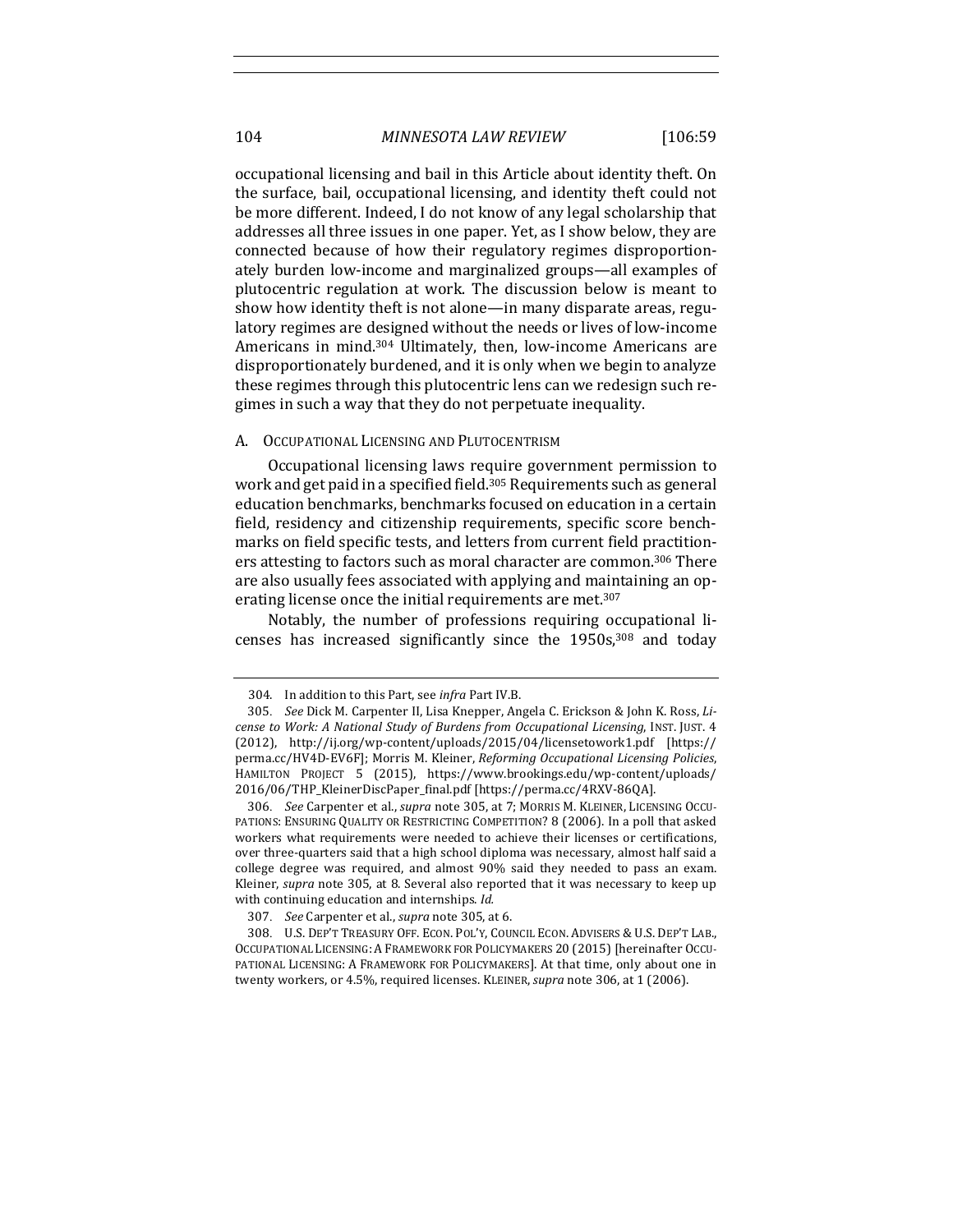almost one in three workers, or about twenty-nine percent, are required to have an occupational license.<sup>309</sup> Most (at least two-thirds) of this rise comes from an increase in the number of professions that require a license, rather than a growth in the number of positions available within already licensed professions.<sup>310</sup>

There are various policy justifications for occupational licensing laws, most of which focus on protecting the health and safety of consumers and ensuring a high-quality product or service. $311$  Some of these justifications appear valid on first glance. But when state variation in employment license requirements is considered, it becomes clear that something else is going on beyond consumer protection concerns. And that something else involves low-income and marginalized groups being left out and disadvantaged.

As I have discussed in prior work, there is wide state-level variation in what occupations must be licensed and what the particular licensing requirements are, including how many days of training are required.<sup>312</sup> There are also occupations that require a license in only a few states, but in those states where a license is required, the burdens are significant. For example, to become an interior designer in states that require a license, a national exam must be passed, an average of \$364 in fees must be paid, and an average of 2,200 days, or six years, must be devoted to a combination of education and apprenticeship. $313$  Yet, a license to be an interior designer is only required in three states and Washington, DC.<sup>314</sup> So in forty-seven states, no regulation is needed on interior designers. But in three states and Washington, DC, there are significant regulatory barriers to becoming an interior designer.<sup>315</sup>

So what does this mean for the theory of plutocentric regulation? First, studies have found that licensing laws can reduce economic growth and limit job opportunities, particularly for people who are

<sup>309.</sup> KLEINER, *supra* note 306.

<sup>310.</sup> *See* OCCUPATIONAL LICENSING: A FRAMEWORK FOR POLICYMAKERS, *supra* note 308, at 20.

<sup>311.</sup> *See* KLEINER, *supra* note 306, at 8 ("The average quality of service provided increases as less-competent providers of the service are prevented from entering the occupation."); Kleiner, *supra* note 305, at 5.

<sup>312.</sup> *See* Sara S. Greene, A Theory of Poverty: Legal Immobility, 96 WASH. U. L. REV. 753, 777 (2019) (discussing widespread state variation in occupational licensing laws); KLEINER, *supra* note 306, at 10-11.

<sup>313.</sup> Carpenter et al., *supra* note 305, at 14.

<sup>314.</sup> *Id.* at 16.

<sup>315.</sup> *Id.*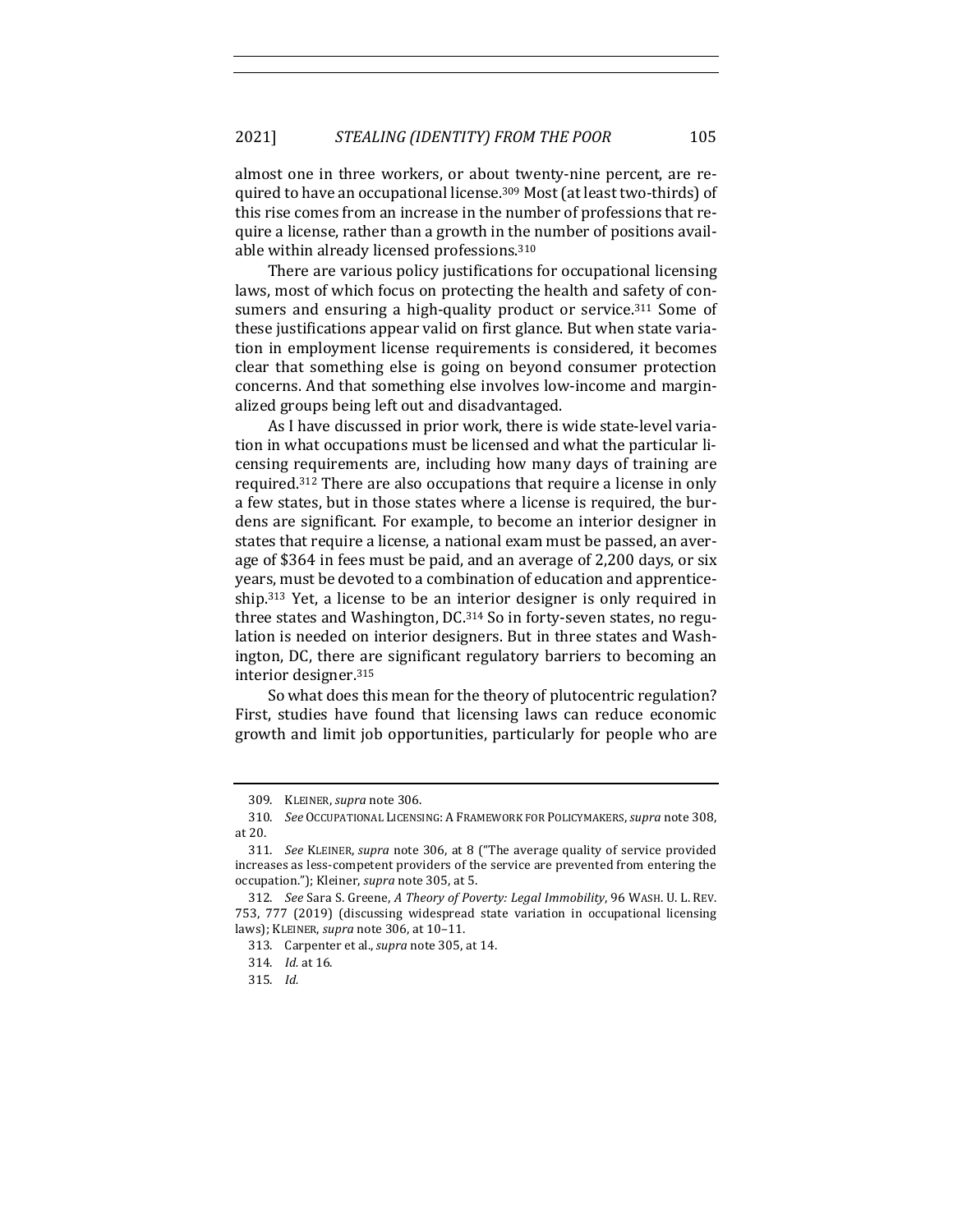low-income.<sup>316</sup> Thus, not surprisingly, the additional hurdles licensing requires may drive lower-income people "into lower-paying but more-accessible jobs."317 These findings are consistent with what one might expect—actual licensing fees can be expensive and beyond the reach of those living paycheck to paycheck or at a deficit. Additionally, since many occupational licenses require trade-school courses, one must have money to spend on these courses and the time to take them.<sup>318</sup> If one already is working full time in order to stay afloat financially, finding time to take such courses and fund them may be unrealistic. 

Yet despite the disproportionate burden occupational licensing laws present for people who are low-income and the potential of these laws to prevent upward mobility for low-income workers, for the most part the discussion surrounding the rise in occupational licensing has focused not on how these laws disproportionately burden lowincome groups, but instead on how the licensing of a profession may affect consumers (as a whole), versus the occupation's practitioners.319

Why? First and foremost, the occupational licensing debate is influenced by groups who are invested in expanding occupational licensing.<sup>320</sup> Licensing is thought to benefit professions because it can help the profession gain greater legitimacy, cultural authority, and income.<sup>321</sup> Thus, those already in a trade or industry might support licensing because it reduces the number of competitors in their industry/trade, which in turn allows existing practitioners to charge higher prices for their services and to ensure that they maintain their business.<sup>322</sup> Some also argue that licensing is a net positive for society at

<sup>316.</sup> Kleiner, *supra* note 305, at 6.

<sup>317.</sup> *Id.*; see also Carpenter et al., *supra* note 305, at 25.

<sup>318.</sup> Edward Rodrigue & Richard V. Reeves, *Four Ways Occupational Licensing* Damages Social Mobility, BROOKINGS INST.: SOC. MOBILITY MEMOS (Feb. 24, 2016), https://www.brookings.edu/blog/social-mobility-memos/2016/02/24/four-ways -occupational-licensing-damages-social-mobility [https://perma.cc/EL67-KNQC].

<sup>319.</sup> See, e.g., Jacob Caldwell, Josh T. Smith & Vidalia Cornwall, *How Does Occupa*tional Licensing Affect U.S. Consumers and Workers?, CTR. GROWTH & OPPORTUNITY (Dec. 20, 2018), https://www.thecgo.org/research/how-does-occupational-licensing -affect-u-s-consumers-and-workers [https://perma.cc/Y8CD-LNGF].

<sup>320.</sup> See Paul Starr, *Professionalization and Public Health: Historical Legacies, Continuing Dilemmas*, 15 J. PUB. HEALTH MGMT. & PRAC. S26–S27 (2009) [hereinafter Starr, Professionalism and Public Health]; PAUL STARR, THE SOCIAL TRANSFORMATION OF AMERI-CAN MEDICINE 103–04 (1982).

<sup>321.</sup> *See* Starr, *Professionalization and Public Health*, *supra* note 320, at S27-S28.

<sup>322.</sup> Simon Rottenberg, *The Economics of Occupational Licensing*, *in ASPECTS OF LA-*BOR ECONOMICS 3, 13-19 (Nat'l Bureau of Econ. Rsch. ed., 1962).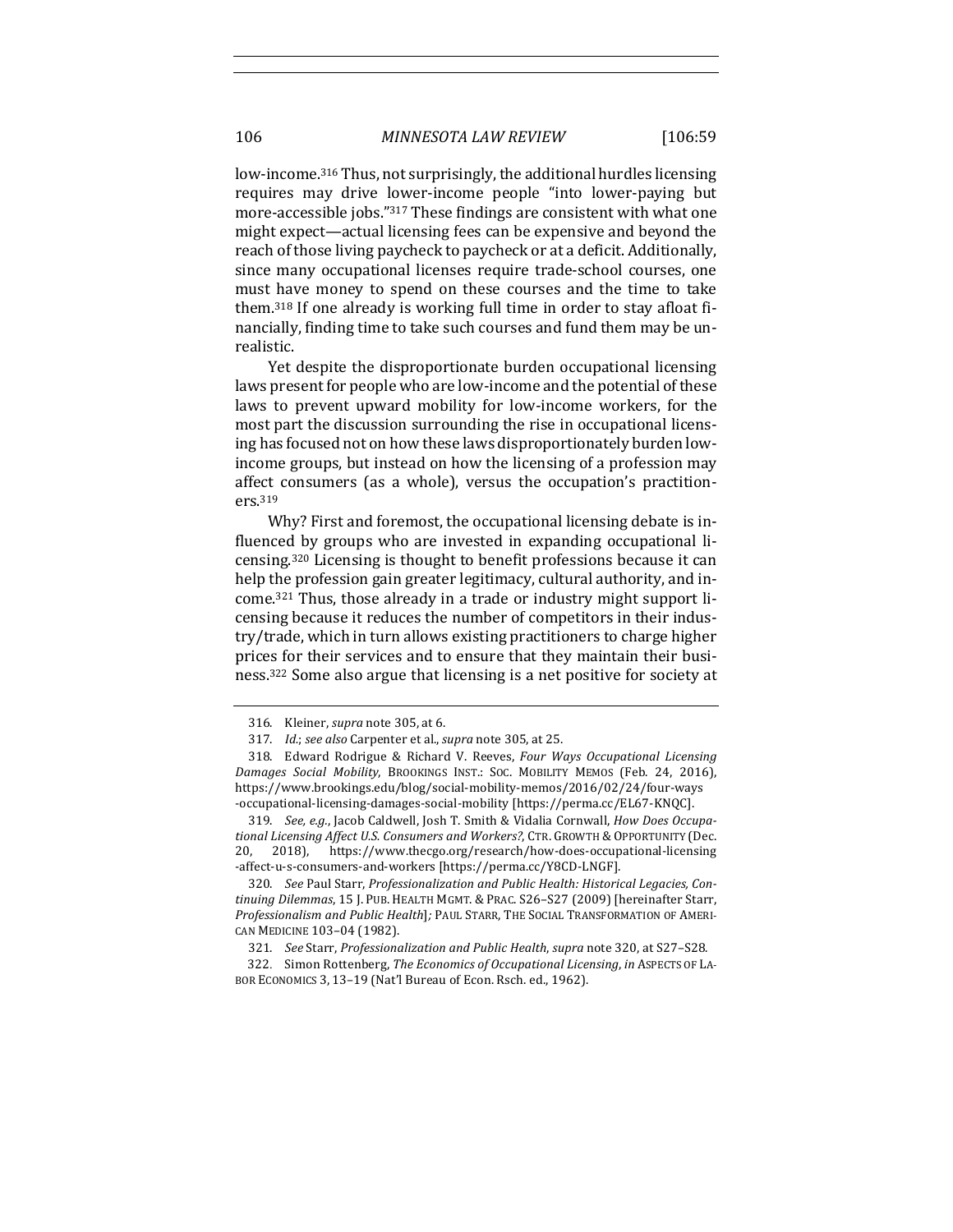large because it may result in increased quality and public safety, $323$ though there is evidence to the contrary.<sup>324</sup> Consumer groups on the other hand, have argued that licensing reduces competition and thus increases prices for consumers.<sup>325</sup>

But those groups are the main players in the debate. Concerns about disproportionately negative effects on low-income groups are at the margins, if considered at all.<sup>326</sup> The plutocentric nature of the regulatory regime and the discourse surrounding the regime could not be clearer: two sides of the issue are considered, but neither side takes into account the unique concerns of low-income workers.<sup>327</sup> Indeed, effects on low-income workers are generally ignored or are an afterthought.<sup>328</sup> Instead, the focus tends to be on the relative political influence of producer/industry groups versus consumer groups. $329$ The bottom line ends up focusing on the fact that producer/industry groups are also thought to be more politically influential than consumer groups, and thus advocacy groups for a given occupation tend to have an easy time getting licensing legislation through, even in cases where there are consumer groups advocating against the provision.<sup>330</sup> Similar to identity theft, this is a case where existing legal and regulatory regimes disproportionately harm the poor, yet the needs of the poor are simply not part of the conversation and are not given consideration even when reform is on the table.

<sup>323.</sup> OCCUPATIONAL LICENSING: A FRAMEWORK FOR POLICYMAKERS, *supra* note 308, at 22.

<sup>324.</sup> *See* Greene, *supra* note 312, at 776–77 (questioning health and safety motivations where standards vary widely between states and professions, exemplified by athletic trainers receiving over a thousand more training days for licensure in Michigan than emergency medical technicians).

<sup>325.</sup> *See id.* at 778 (noting that licensing requirements can lead to a net regressive result for lower-income consumers due to higher costs and reduced access to services).

<sup>326.</sup> *See id.* at 795 (claiming that the effects of increased occupational licensing requirements on the poor have been ignored).

<sup>327.</sup> *See id.*

<sup>328.</sup> *Id.*

<sup>329.</sup> OCCUPATIONAL LICENSING: A FRAMEWORK FOR POLICYMAKERS, *supra* note 308, at 22 (discussing consumers' and practitioners' ability to influence occupational licensing policy).

<sup>330.</sup> *See id.* (claiming that empirical studies show that a licensed profession's political influence is one of the most vital factors in determining a state's regulation of that occupation).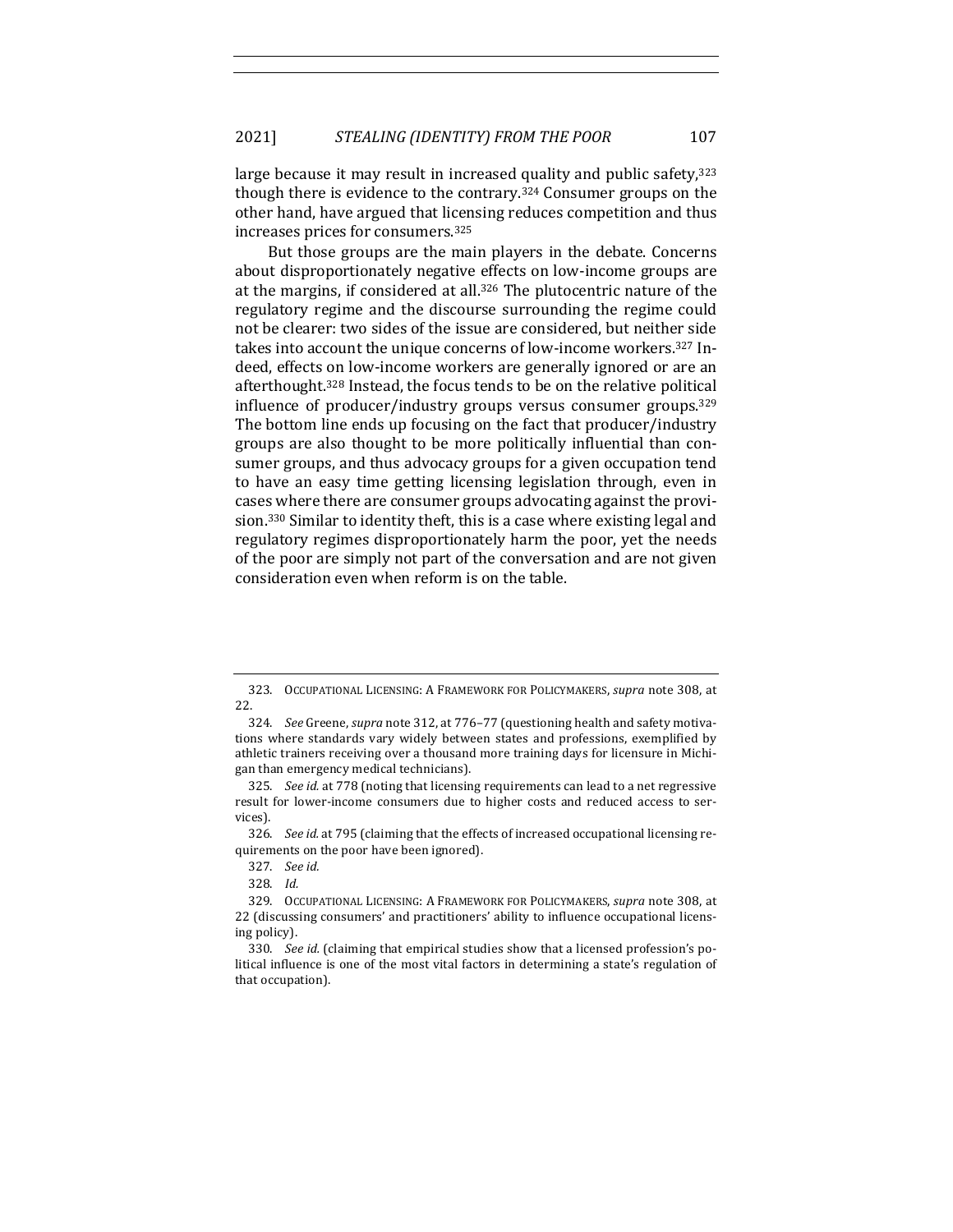#### B. BAIL AND PLUTOCENTRISM

The regulatory regime of bail disproportionately burdens low-income and marginalized groups—particularly the recent increase in the use and average amount of bail. $331$ 

First, a brief background: Between 1990 and 2009, the percent of defendants assigned bail rose from fifty-three percent to seventy-two percent, as the average bail amount increased by forty-six percent to \$61,000.00.<sup>332</sup> Yet the median income in the United States was  $$61,937.00$  in 2018.<sup>333</sup> Thus, for many individuals who are low-income and detained, bail is set to be more than a year of their entire income.334

As such, what may appear to be relatively low bail can impose financial hardship for low-income defendants.<sup>335</sup> For example, in 2010, eighty percent of New York City defendants "could not make bail at amounts less than \$500."336 In fact, most defendants "unable to meet bail fall within the poorest third of society."337 People in jail have a median income of \$15,109.00 prior to incarceration; for Black men, Black women, and Hispanic women, pre-incarceration median income fell below the poverty line.<sup>338</sup>

Posting bail may deplete the funds of low-income defendants and their families and friends—the same funds "needed to pay rent, buy groceries, and cover other bills."<sup>339</sup> Those unable to post bail face

<sup>331.</sup> *See* COUNCIL ECON. ADVISERS, EXEC. OFF. OF THE PRESIDENT, FINES FEES, AND BAIL: PAYMENTS IN THE CRIMINAL JUSTICE SYSTEM THAT DISPROPORTIONATELY IMPACT THE POOR 6 (2015).

<sup>332.</sup> *Id.*

<sup>333.</sup> Gloria G. Guzman, *Household Income: 2018*, U.S. CENSUS BUREAU 2 (2019), https://www.census.gov/content/dam/Census/library/publications/2019/acs/ acsbr18-01.pdf [https://perma.cc/59LQ-3DHZ].

<sup>334.</sup> *See* Ariana K. Connelly & Nadin R. Linthorst, *The Constitutionality of Setting* Bail Without Regard to Income: Securing Justice or Social Injustice?, 10 ALA. C.R. & C.L.L. REV. 115, 142 (2019) (stating that arrestees are often left with little choice other than to remain incarcerated or plead guilty).

<sup>335.</sup> COUNCIL ECON. ADVISERS, EXEC. OFF. OF THE PRESIDENT, ECONOMIC PERSPECTIVES ON INCARCERATION AND THE CRIMINAL JUSTICE SYSTEM 49 (2016).

<sup>336.</sup> *Id.*

<sup>337.</sup> Bernadette Rabuy & Daniel Kopf, *Detaining the Poor*, PRISON POL'Y INITIATIVE 2 (2016), https://www.prisonpolicy.org/reports/DetainingThePoor.pdf [https:// perma.cc/HLF4-9K8P].

<sup>338.</sup> *Id.*

<sup>339.</sup> Melissa Neal, *Bail Fail: Why the U.S. Should End the Practice of Using Money for* Bail, JUST. POL'Y INST. 13 (2012), http://www.justicepolicy.org/uploads/ justicepolicy/documents/bailfail.pdf [https://perma.cc/RQ36-EKYB].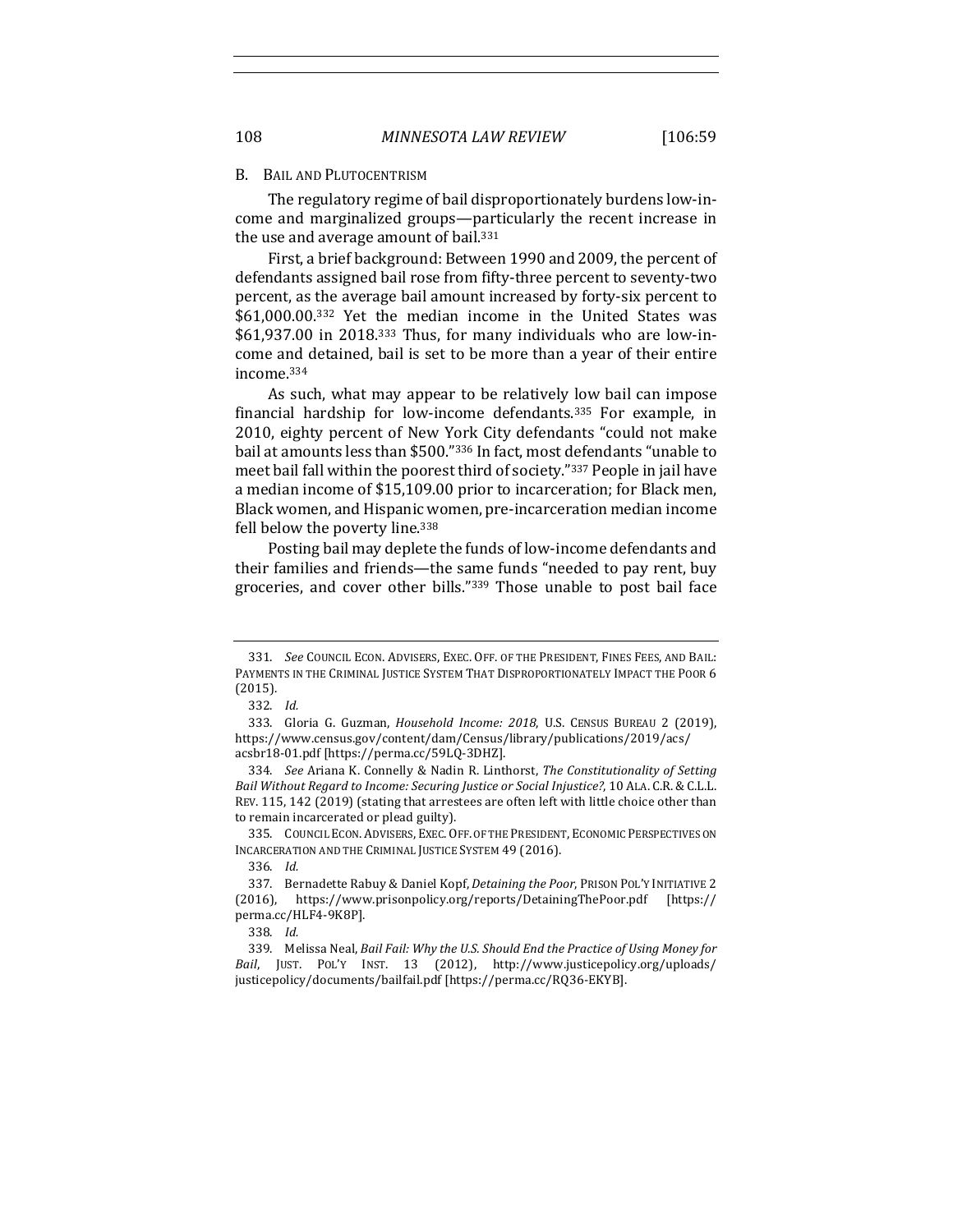different ramifications.<sup>340</sup> While in pretrial detention, they "may lose their jobs, default on vehicles, lose their homes, get behind on child support payments, lose custody of dependent children, and more."341 These realities can increase the pressure for defendants to accept plea bargains to avoid spending more time in jail.<sup>342</sup> Pretrial detainment also comes with hidden costs.<sup>343</sup> Pretrial detainees experience a "41% increase in the amount of nonbail court fees owed."344 Thus, the bail system "acts as a sort of regressive taxation," forcing defendants unable to pay bail to "pay a larger portion of the court's expenses."<sup>345</sup>

And the negative consequences for low-income defendants keep on going.<sup>346</sup> Pretrial incarceration also affects trial outcome.<sup>347</sup> One study found that "pretrial detention leads to a 13% increase in the likelihood of being convicted."<sup>348</sup> Furthermore, "pretrial detention leads to a 42% increase in the length of the incarceration sentence."349 Such situations are not uncommon. Seventy percent of those in American jails are being held pretrial.<sup>350</sup> And, seventy-five percent of these detainees "remain in jail simply because the money bond was set in an amount they cannot afford to pay."<sup>351</sup> Money bail becomes a "*sub rosa* form of preventive detention for the poor and nonviolent."352 It is notable that this situation continues despite the Constitution explicitly forbidding "excessive bail."353 However, "excessive" does not necessarily mean "unaffordable."<sup>354</sup> Instead, the Supreme Court has held that "excessive" only includes bail set "'higher than an amount reasonably calculated' to ensure the defendant's presence at trial."355 Judges

348. *Id.*

349. *Id.*

<sup>340.</sup> *See id.*

<sup>341.</sup> *Id.*

<sup>342.</sup> *See id.*

<sup>343.</sup> Megan T. Stevenson, *Distortion of Justice: How the Inability to Pay Bail Affects Case Outcomes*, 34 J.L. ECON. & ORG. 511, 511 (2018).

<sup>344.</sup> *Id.*

<sup>345.</sup> *Id.* at 513.

<sup>346.</sup> *Id.* at 511.

<sup>347.</sup> *Id.*

<sup>350.</sup> Rabuy & Kopf, *supra* note 337, at 1.

<sup>351.</sup> Cynthia E. Jones, "Give Us Free": Addressing Racial Disparities in Bail Determinations, 16 N.Y.U. J. LEGIS. & PUB. POL'Y 919, 935 (2013).

<sup>352.</sup> *Id.*

<sup>353.</sup> U.S. CONST. amend. VIII.

<sup>354.</sup> *See* Kellen Funk, *The Present Crisis in American Bail*, 128 YALE L.J.F. 1098, 1110 (2019).

<sup>355.</sup> *Id.*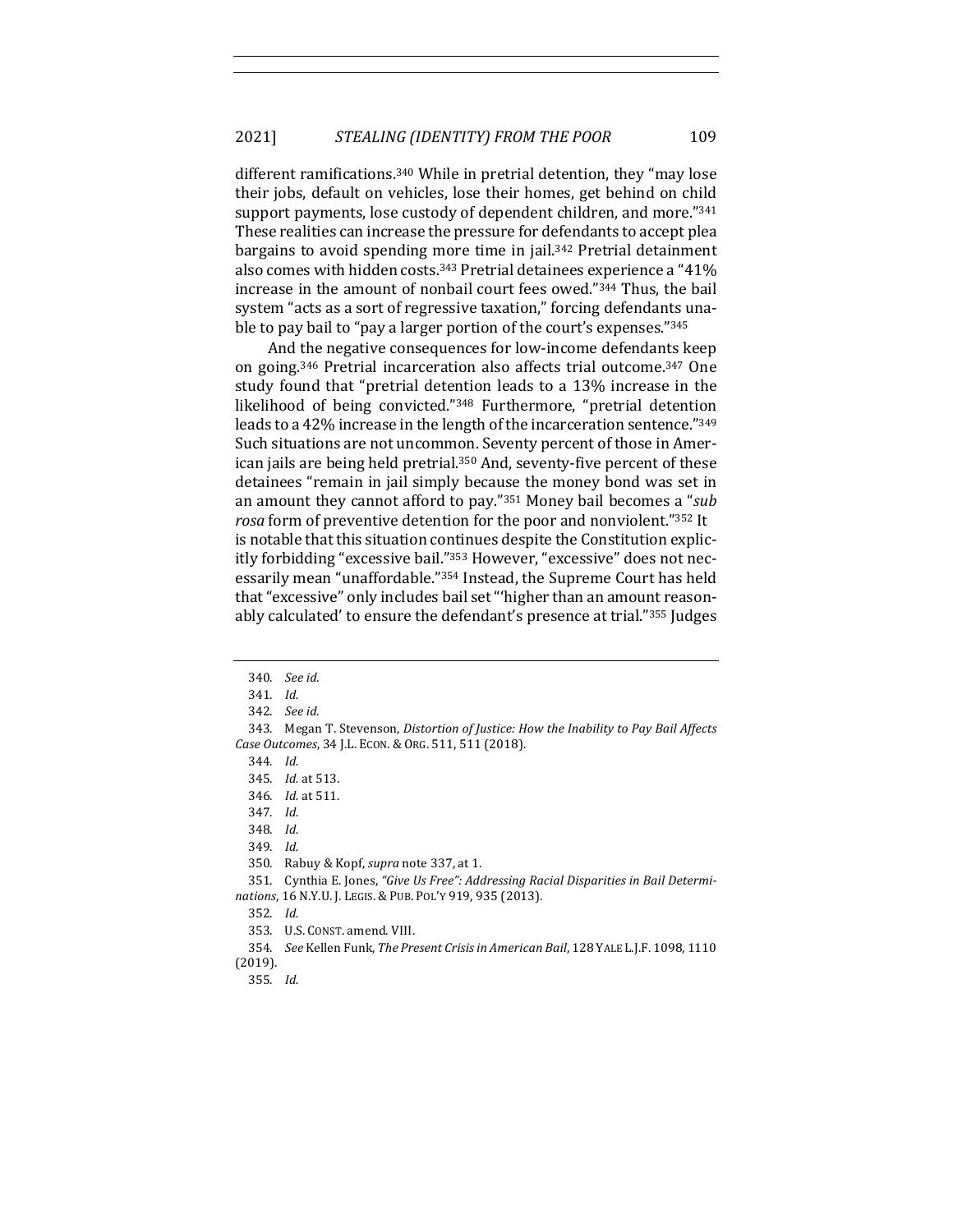thus have "broad discretion" in setting bail tempered only by the state's goals, not the defendant's financial situation.<sup>356</sup>

Unlike the identity theft and occupational licensing regulatory regimes, there has been some work that has identified the disproportionate impact bail regimes have on low-income defendants and some movement for change.<sup>357</sup> Indeed, recent cases have challenged existing pre-trial detention and bail-related practices.<sup>358</sup> The remedies in these cases have focused on procedural changes, like "requiring trial judges to render individualized, case-specific findings" rather than relying on set standards.<sup>359</sup> However, concern exists that these remedies may still enable race- and income-based disparities.<sup>360</sup> The current regulatory regime surrounding bail is plutocentric. For-profit insurance companies profit from the increased use of bail, $361$  and higherincome defendants are more able to find ways to meet bail requirements.<sup>362</sup> But for people who are low-income, the regulatory regime disproportionately burdens them, effecting their long-term financial trajectory.363

In all three cases—identity theft, occupational licensing, and bail-there are established law and regulations that on their face are class neutral.<sup>364</sup> Yet a careful analysis of how these established rules

358. *See id.* at 425 ("The Fifth Circuit recently ruled in *ODonnell v. Harris County* that the cash bail system in Harris County, Texas, violated the due process clause, because it adopted a 'flawed procedural framework' . . . based on arbitrary and wealthbased criteria.").

361. For a detailed description of the use of bail bonds as a way of profiting off of the current bail system at the expense of people who are low-income, see Gillian B. White, Who Really Makes Money off of Bail Bonds?, ATLANTIC (May 12, 2017), https://www.theatlantic.com/business/archive/2017/05/bail-bonds/526542 [https://perma.cc/W695-J496].

362. *See* Neal, *supra* note 339, at 14 (discussing specific, high-income defendants who had great resources).

<sup>356.</sup> *Id.*

<sup>357.</sup> Brandon L. Garrett, Wealth, Equal Protection, and Due Process, 61 WM. & MARY L. REV. 397, 403 (2019) (citing a Texas case that ruled a defendant's due process rights had been violated after she received a trial that lasted less than thirty seconds and a \$500 bail charge she could not pay).

<sup>359.</sup> *Id.* at 426.

<sup>360.</sup> *Id.*

<sup>363.</sup> *See* White, *supra* note 361 ("In addition to losing money they've put down, bail bonds also often leave families paying loan installments and fees even after a case is resolved  $\dots$ .").

<sup>364.</sup> *See generally Identity Theft*, U.S. DEP'T JUST. (Nov. 16, 2020), https://www .justice.gov/criminal-fraud/identity-theft/identity-theft-and-identity-fraud 

<sup>[</sup>https://perma.cc/L59X-7UCB] (providing information about identity theft laws); *Occupational Licensing Legislation Database*, NAT'L CONF. STATE LEGISLATURES (Jun. 19,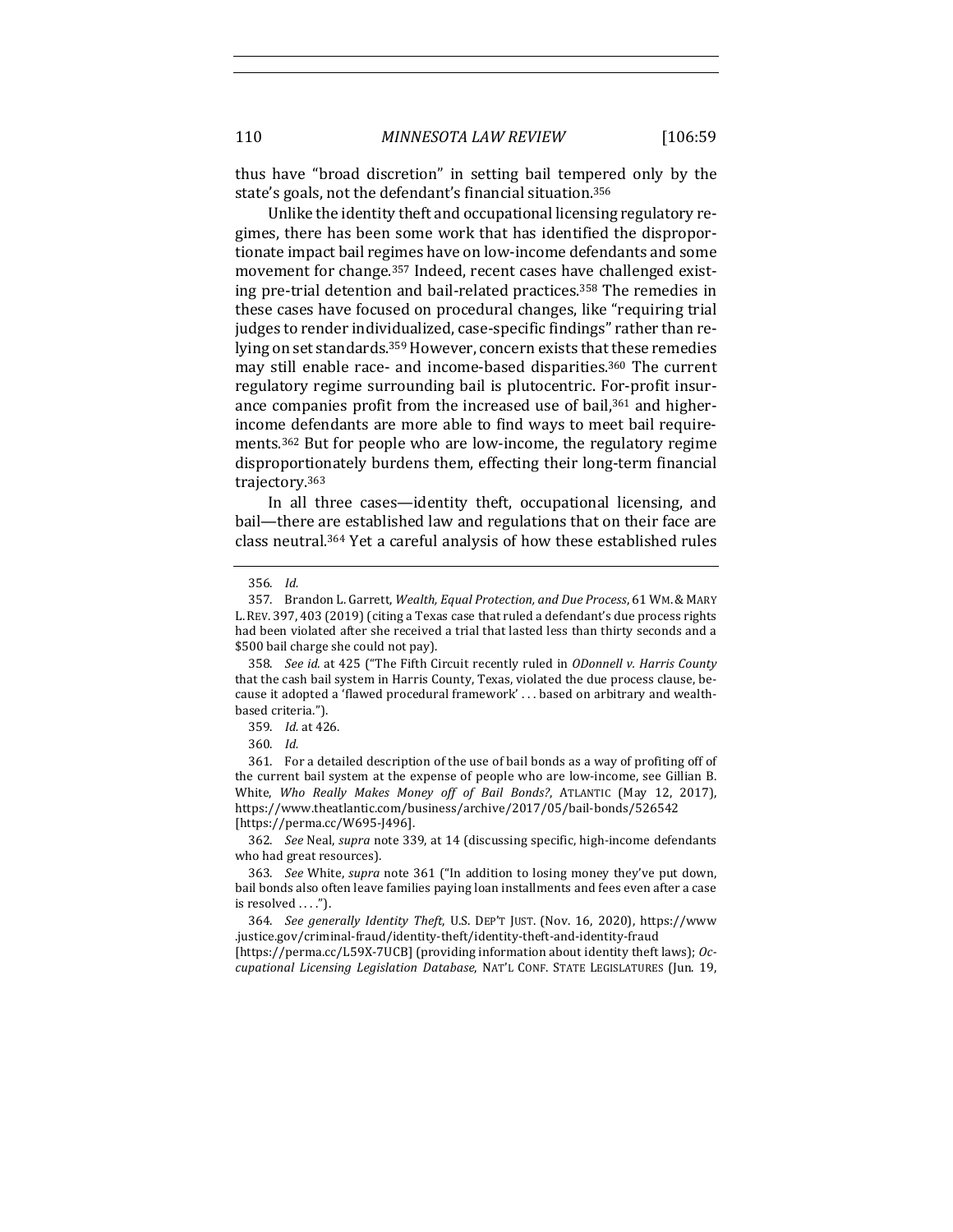work on the ground shows that they do not, in fact, function neutrally. Instead, in practice, they disproportionately disadvantage those who are low-income—they are plutocentric. These are just three examples of a much larger problem, as this analysis can be applied to numerous similar regimes.<sup>365</sup> Yet in many cases, as demonstrated in this Article, policymakers have not adequately addressed plutocentrism, which in turn ultimately results in the law perpetuating poverty and inequality.366

# V. RACE, PLUTOCENTRISM, AND INTERSECTIONALITY

When considering plutocentric regulatory regimes, it is imperative to note that any discussion of plutocentrism necessarily invokes a discussion of race. In most cases, the concept of intersectionality is at play.<sup>367</sup> Intersectionality refers to the phenomenon where a person is a member of two marginalized groups and the effects of disadvantage (or discrimination) that both of these groups experience separately will be compounded for that individual.<sup>368</sup> In the case of data breaches and identity theft, there are several avenues through which the harm for people who are low-income and also people of color, particularly those who are Black, might be further exacerbated.

One example of such cumulative disadvantage is the necessity, at times, to report identity theft victimization to the police to fully resolve claims with certain companies and agencies.<sup>369</sup> If victims do not trust the police, they might be less likely to reach out to them.<sup>370</sup> As

366. *See, e.g., supra* Part IV.A (discussing how the occupational licensing regime has failed to account for the interests of low-income individuals).

<sup>2020),</sup> https://www.ncsl.org/research/labor-and-employment/occupational -licensing636476435.aspx [https://perma.cc/VEF4-MFPS] (providing a database for laws on occupational licensing by state); *United States Bail Laws*, ABOUTBAIL, https:// www.aboutbail.com/pages/bail-laws [https://perma.cc/689L-LF5A] (providing a database for state bail laws).

<sup>365.</sup> *See, e.g.*, Emmanuel Martinez & Lauren Kirchner, *The Secret Bias Hidden in Mortgage-Approval Algorithms*, U.S. NEWS & WORLD REP. https://www.usnews.com/news/us/articles/2021-08-25/the-secret-bias-hidden-in-mortgage -approval-algorithms (last visited Oct. 13, 2021) (examining how modern-day mortgage approval programs tend to favor credit variables established, high-income Whites have access to over variables low-income and Black applicants rate well in).

<sup>367.</sup> *See infra* notes 368–376 and accompanying text.

<sup>368.</sup> *See* Crenshaw, *supra* note 41, at 152, 166–67; *see also supra* note 41 and accompanying text.

<sup>369.</sup> *See Identity Theft: A Recovery Plan, supra* note 275 (recommending a police report be filed when one's identity has been stolen).

<sup>370.</sup> Aziz Z. Hug, *The Consequences of Disparate Policing: Evaluating Stop and Frisk* as a Modality of Urban Policing, 101 MINN. L. REV. 2397, 2433 (2017) (discussing a survey of Philadelphia men and finding that less than 10% would call the police).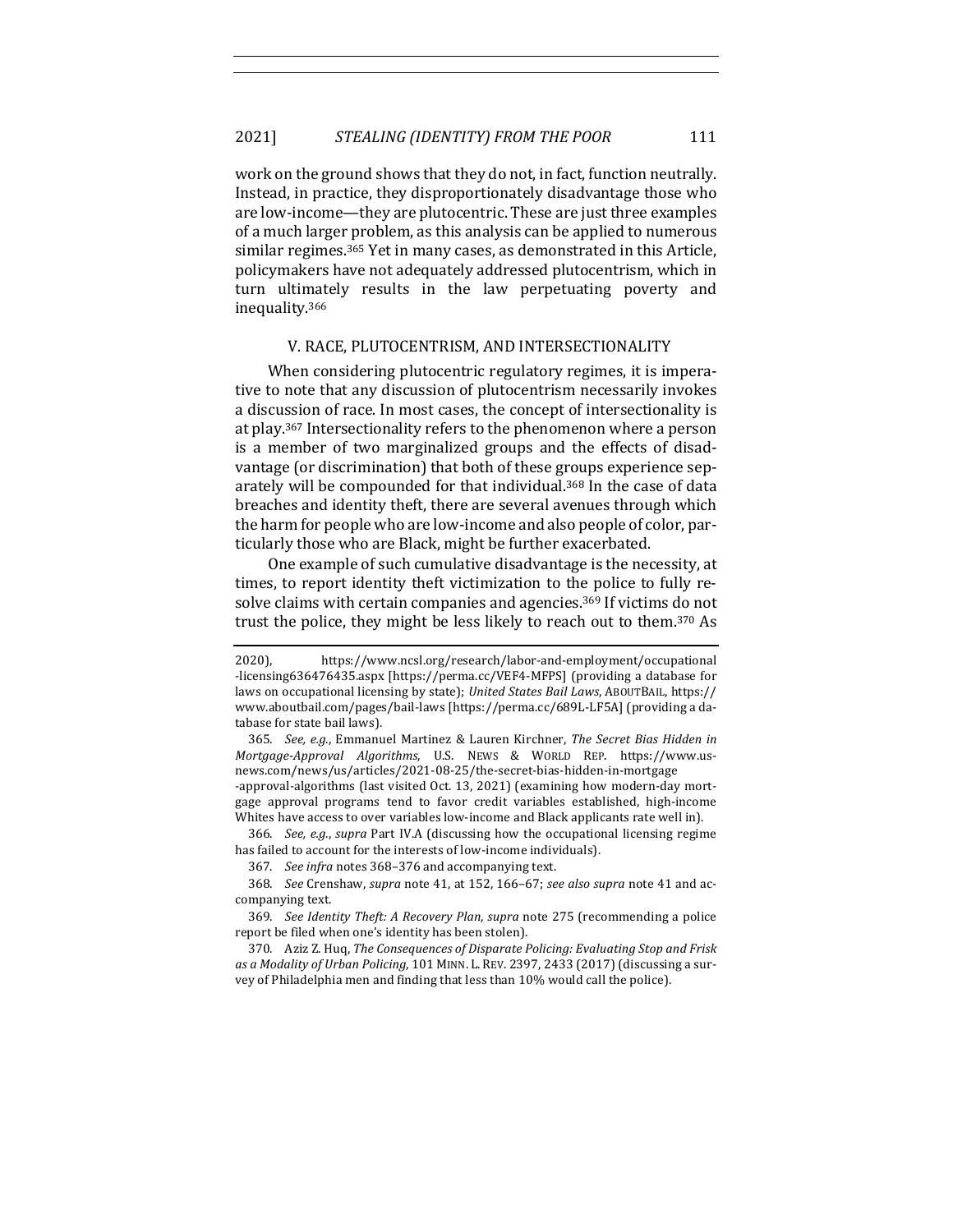Eric Uslaner has said, "[r]ace is *the* life experience that has the biggest impact on trust."371 Indeed, American attitudes toward legal institutions vary sharply along racial lines.<sup>372</sup> A growing body of data reveals that confidence and trust in law enforcement and other legal institutions is far lower among Black Americans than Whites, and lowest yet among Black Americans who are low-income, or who live in high-poverty or predominantly Black neighborhoods.<sup>373</sup> Far greater percentages of Black than White individuals view police as illegitimate and untrustworthy.<sup>374</sup> This disaffection fosters tendencies towards police avoidance which underlie the widespread reluctance in Black communities to proactively seek police aid.<sup>375</sup>

These differences in attitudes towards law enforcement are not surprising because empirical evidence consistently demonstrates that law enforcement personnel engage in racial profiling and stereotyping<sup>376</sup> and disproportionately subject Black and low-income communities to proactive policing practices, including heightened criminal surveillance, stop-and-frisks, and traffic stops.<sup>377</sup> Yet, officers

373. Shawn E. Fields, *Weaponized Racial Fear*, 93 TUL. L. REV. 931 (2019); Huq, su*pra* note 370; Osagie K. Obasogie & Zachary Newman, *Constitutional Interpretation Without Judges: Police Violence, Excessive Force, and Remaking the Fourth Amendment,* 105 VA. L. REV. 425 (2019).

374. *See* Bell, *Legal Estrangement*, *supra* note 38, at 2059.

375. See Huq, supra note 370, at 2433 ("For instance, a recent qualitative study of young men living in three high-crime neighborhoods in Philadelphia found that less than ten percent were willing to call the police ..."); Fields, *supra* note 373, at 970 ("Problems of over- and under-enforcement can help explain why [W]hite individuals may utilize  $911$  more frequently than [B]lack individuals to report nonemergencies."); Greene, *supra* note 195, at 1279-80 (discussing how generalized distrust among the Black community has led to an individualistic approach to solving conflicts).

376. See Dorothy E. Roberts, *Foreword: Abolition Constitutionalism*, 133 HARV. L. REV. 1, 80 (2019) (citing numerous empirical sources showing that Black men are more likely to be stopped and/or killed by police than White men).

377. *See* Bell, *Legal Estrangement*, *supra* note 38, at 2060–61 (highlighting scholarship that shows stop-and-frisk tactics led to higher incarceration of Black men even though there was not necessarily an increase in actual crime); Monica C. Bell, *Situational Trust: How Disadvantaged Mothers Reconceive Legal Cynicism*, 50 LAW & SOC'Y

<sup>371.</sup> Sandra Susan Smith, *Race and Trust*, 36 ANN. REV. SOCIO. 453, 454 (2010) (quoting ERIC M. USLANER, THE MORAL FOUNDATIONS OF TRUST 91 (2002)).

<sup>372.</sup> *See, e.g.*, Bell, *Legal Estrangement, supra* note 38, at 2059 ("Ample empirical evidence supports the idea that African Americans . . . are more likely than [W]hites to view the police as illegitimate and untrustworthy, along several axes."); Greene, *supra* note 195, at 1276 ("Research shows that [B]lacks are significantly less likely to trust than [W]hites ...."); Tracey Meares, *The Legitimacy of Police Among Young African-*American Men, 92 MARQ. L. REV. 651, 653 (2009) ("It is not news to say that police agencies across this country have had more difficulty in achieving high levels of trust and positive engagement with African-Americans . . . as compared to other racial groups.").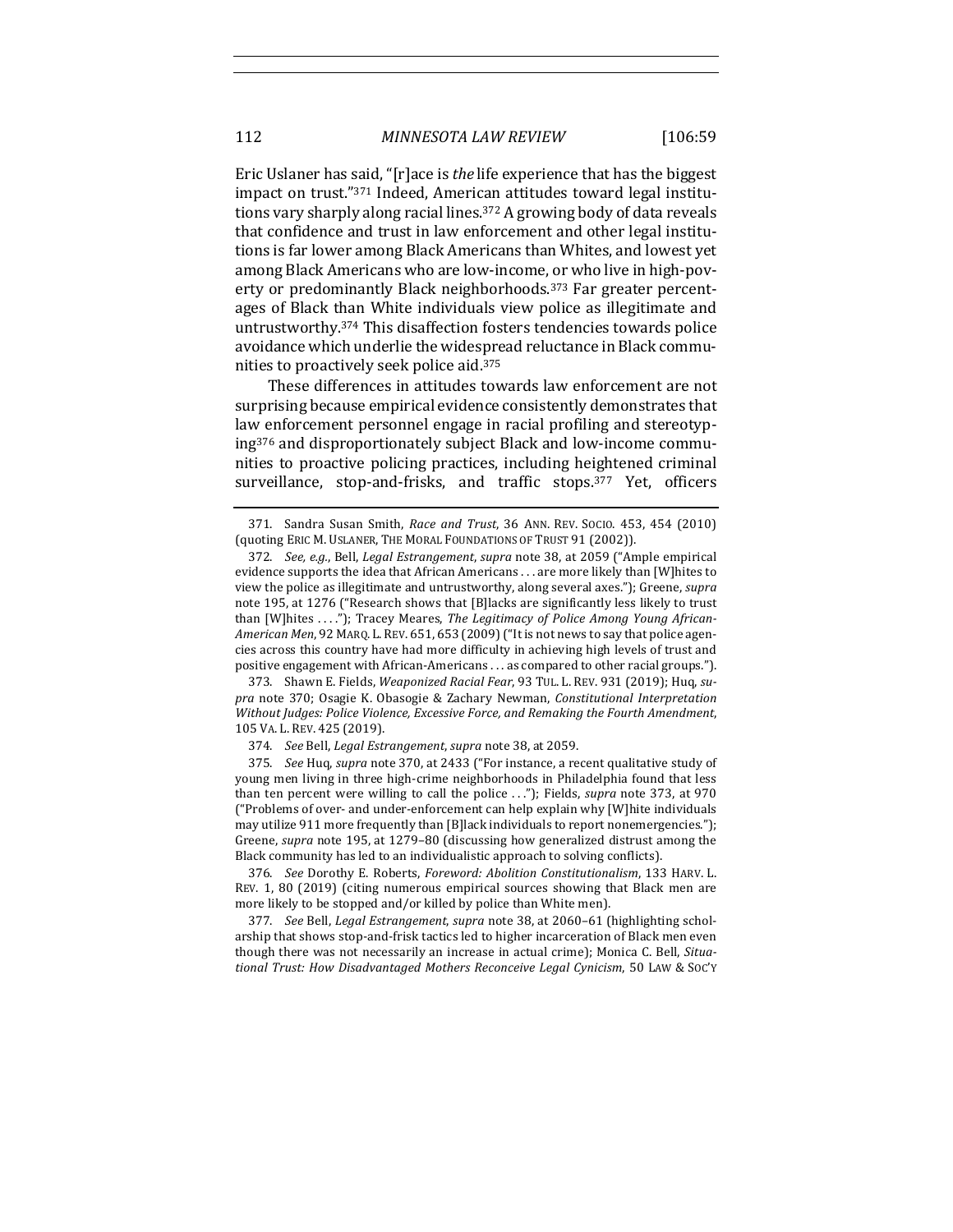responding to requests for police assistance via 911 calls are significantly slower to respond when such calls come from Black and other minority neighborhoods.<sup>378</sup> This dichotomous reality of police abandonment and overactivity in Black communities further shapes the perception that law enforcement merely "operates to protect the advantaged,"<sup>379</sup> and explains why "feelings of distrust and fear of the police have become cultural norms" in Black communities.<sup>380</sup>

This "cultural norm" of distrust discourages Black Americans from proactively seeking police aid.<sup>381</sup> Indeed, "[w]hen police are perceived as endorsing excessive force against racial minorities, members of that minority population tend to become more reluctant to seek police aid."382 Evidence shows that officers are more likely to view Black than White individuals with suspicion simply "for exercising constitutional rights such as asking questions, refusing consent to enter or search premises, or asking officers to leave."383 For instance, in one case in Ferguson, Missouri, an assault victim called police to report domestic violence.<sup>384</sup> The police arrived after the abuser had already left, but then proceeded to arrest the *victim* for a "permit violation" after concluding the abuser lived with the woman but was not

378. *See Huq, supra* note 370, at 2425 ("In Chicago, for example, African-American and Hispanic neighborhoods are subject to SQF [stop and frisk] on the one hand, but on the other hand experience substantially longer delays than non-minority neighborhoods when seeking police aid via 911 calls.").

REV. 314, 318 (2016) ("In the early and mid-twentieth century, widely accepted, disproportionate police harshness in predominantly [B]lack communities contributed to [B]lacks' greater likelihood of being arrested, charged, and sentenced more severely for crimes than [W]hites."); Huq, *supra* note 370, at 2414 (showing that advocates of stop-and-frisk openly recognize that minority communities will be affected disproportionately by the policies' implementation); Meares, *supra* note 372, at 654 ("No one is surprised to learn that [B]lack men have long faced a higher arrest probability than [W]hite men."); L. Song Richardson, *Implicit Racial Bias and Racial Anxiety: Implica*tions for Stops and Frisks, 15 OHIO STATE J. CRIM. L. 73, 87 (2017) ("Empirical evidence consistently demonstrates that Black individuals bear the brunt of stops and frisks and other similar investigatory proactive policing practices.").

<sup>379.</sup> *See* Bell, *Legal Estrangement*, *supra* note 38, at 2071 (quoting TOM R. TYLER & YUEN J. HUO, TRUST IN THE LAW: ENCOURAGING PUBLIC COOPERATION WITH THE POLICE AND COURTS 108–09 (2002)).

<sup>380.</sup> See Mikah K. Thompson, A Culture of Silence: Exploring the Impact of the Historically Contentious Relationship Between African-Americans and the Police, 85 UMKC L. REV. 697, 698 (2017).

<sup>381.</sup> *See* Huq, *supra* note 370, at 2433.

<sup>382.</sup> *Id.* at 2434.

<sup>383.</sup> Fields, *supra* note 373, at 970.

<sup>384.</sup> *See* Paul Butler, *The System Is Working the Way It Is Supposed to: The Limits of Criminal Justice Reform*, 104 GEO. L.J. 1419, 1421 (2016).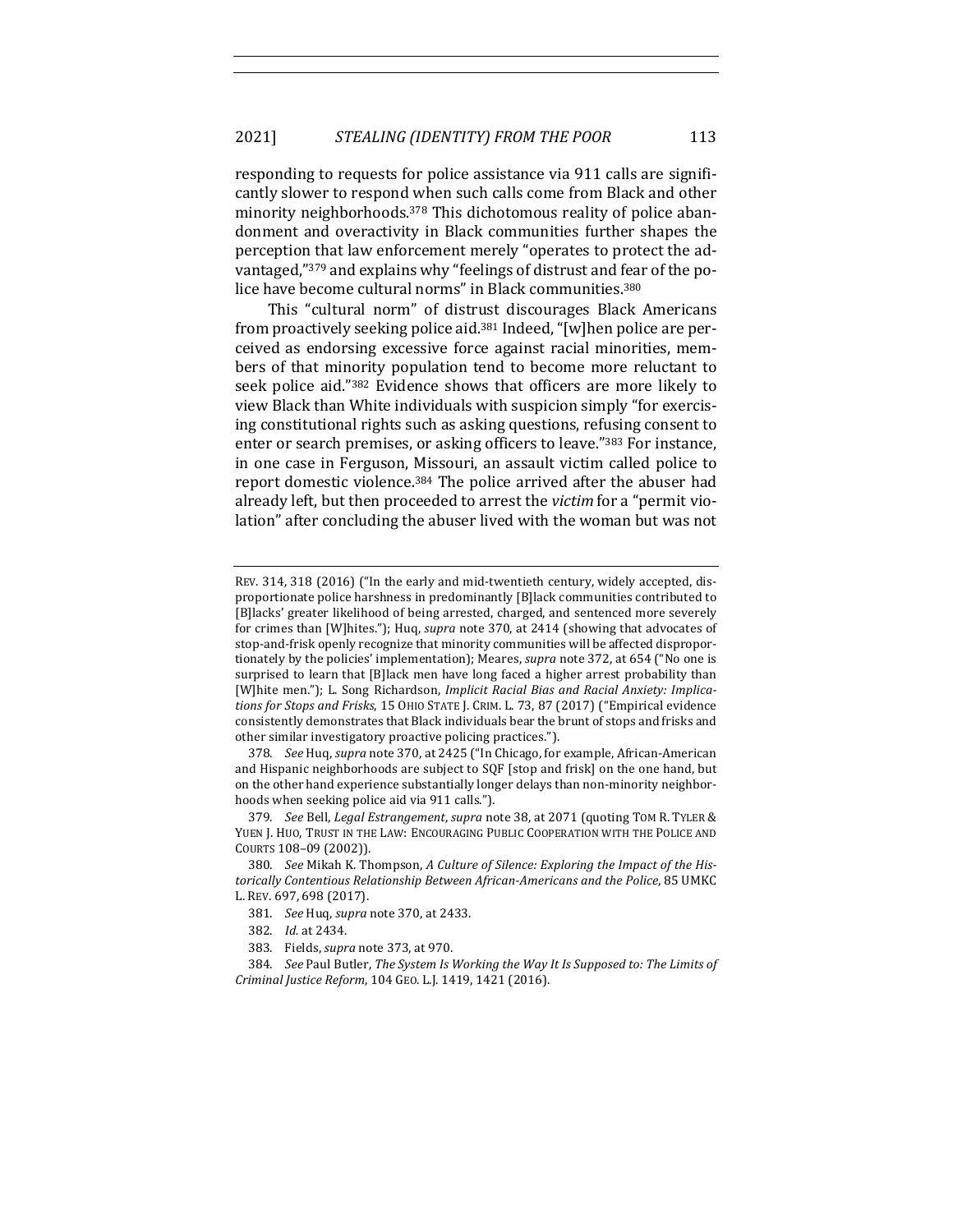114 *MINNESOTA LAW REVIEW* [106:59

listed on her "occupancy permit."<sup>385</sup> Because police suspicion in lowincome communities threatens not only criminalization, but also the risk of losing life-sustaining benefits, child custody, and shelter,<sup>386</sup> there exists a "powerful disincentive for [B]lack people to call the police in almost any situation except when their lives depend on it."387

Accordingly, even when police avoidance imposes high costs, Black individuals will go to great lengths to avoid contact with law enforcement altogether.<sup>388</sup> Because Black people are both routinely "excluded from police resources" and fear repercussions even from voluntary police interactions, they are more inclined to avoid police altogether and instead pursue "self-help" options for protection or redress.<sup>389</sup> Consequently, any remedy that requires Black individuals to proactively seek law enforcement assistance is likely to be burdensome and ineffectual.

This cumulative disadvantage will also be present for remedies that involve pursing legal cases against companies whose data breaches prompted the identity theft or cases against the identity thieves themselves. Indeed, the reaction to law enforcement aligns with general practices of legal institutional avoidance among Black individuals.<sup>390</sup> My previous work found that past perceptions of, and cumulative negative experiences with, public institutions (including the criminal justice system), disinclined Black respondents from seeking formal legal assistance.<sup>391</sup> Just as low-income and Black individuals are more inclined to distrust and consequently avoid police, here Black, more than White, respondents distrusted legal institutions and preferred to take no action or rely on self-help rather than seek institutional assistance—even when failure to do so would increase their financial and emotional harm.<sup>392</sup> Thus, bringing legal cases against

<sup>385.</sup> *Id.*

<sup>386.</sup> *See* Monica Bell, Stephanie Garlock & Alexander Nabavi-Noori, *Toward a Demosprudence of Poverty*, 69 DUKE L.J. 1473, 1503 (2020) ("Pretrial detentions then often lead to severe collateral consequences, including loss of employment, housing, or child custody.").

<sup>387.</sup> *See* Fields, *supra* note 373, at 970 (quoting Vesla Mae Weaver, *Why White People Keep Calling the Cops on Black Americans*, VOX (May 29, 2018), https://www.vox.com/first-person/2018/5/17/17362100/starbucks-racial -profiling-yale-airbnb-911 [https://perma.cc/J6UD-L3SD]. 

<sup>388.</sup> Huq, *supra* note 370, at 2434-35.

<sup>389.</sup> Bell, *Legal Estrangement*, *supra* note 38, at 2054.

<sup>390.</sup> Greene, *supra* note 195, at 1268 (discussing the generalized distrust Black Americans have for other people, especially legal institutions).

<sup>391.</sup> *Id.* at 1315.

<sup>392.</sup> *Id.*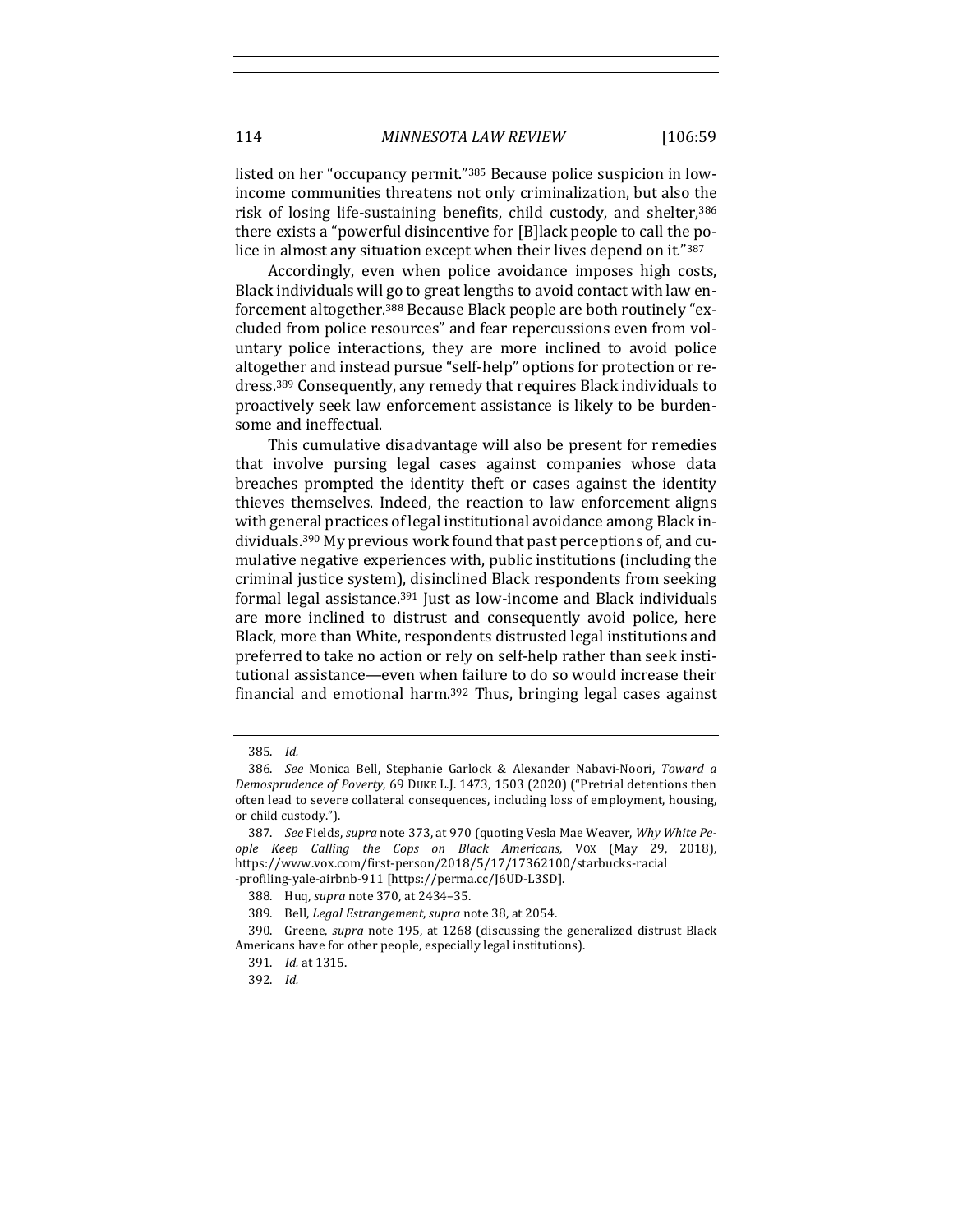companies who were breached is particularly unlikely to be a meaningful or likely recourse for Black low-income victims of identity theft.

The examples of intersectionality resulting in increased burden for low-income minority victims of identity theft are abundant.<sup>393</sup> Yet another example involves bankruptcy. As discussed earlier, for all low-income victims of identity theft, filing for bankruptcy is unlikely to be a useful remedy to cure the financial ills the identity theft brought to the victim.<sup>394</sup> Yet the temptation to file can be great, especially due to effective advertising by bankruptcy lawyers.<sup>395</sup>

For Black low-income victims of identity theft, the negative consequences of filing for bankruptcy are disproportionately high.<sup>396</sup> Existing research suggests that outcomes in bankruptcy are worse for Black Americans than White Americans, even when controlling for socioeconomic status.<sup>397</sup> Black Americans are more likely to be steered into filing for Chapter 13 bankruptcy, even in cases where Chapter 7 bankruptcy is more appropriate given their debt and finance profile.<sup>398</sup> Yet once in Chapter 13, Black Americans are significantly less likely to get a discharge; without a discharge, a filer gets none of the benefits of being free from debt but has lost the money spent on courtfiling and lawyer fees. $399$ 

[https://perma.cc/NYZ9-GNGB] (discussing the increase in burdens faced by those most intersectionally disadvantaged).

397. *See* Braucher et al., *supra* note 396.

<sup>393.</sup> Elizabeth Kneebone & Richard V. Reeves, *The Intersection of Race, Place, and Multidimensional Poverty*, BROOKINGS (Apr. 21, 2016), https://www.brookings.edu/ research/the-intersection-of-race-place-and-multidimensional-poverty

<sup>394.</sup> *See supra* notes 295-296 and accompanying text.

<sup>395.</sup> *See supra* notes 291-293 and accompanying text.

<sup>396.</sup> *See* Jean Braucher, Dov Cohen & Robert M. Lawless, Race Disparity in Bankruptcy Chapter Choice and the Role of Debtors' Attorneys, 20 AM. BANKR. INST. L. REV. 611, 616 (2012) (explaining that, while accounting for various socioeconomic variables, Black Americans face worse bankruptcy outcomes than [W]hite Americans]; Greene et al., *Cracking the Code*, *supra* note 295 at 1086 (providing an in-depth empirical analysis and showing that "a [B]lack debtor is 17% less likely to receive a discharge in chapter 13 than a non-[B]lack person").

<sup>398.</sup> *Id.* at 615 (showing that 54.7% of Black households file for Chapter 13 bankruptcy over Chapter 7 while all other race households file for Chapter 13 bankruptcy less than 30% of the time); A. Mechele Dickerson, *Racial Steering in Bankruptcy*, 20 AM. BANKR. INST. L. REV. 623, 625-26 (2012) ("[B]lack couples in Study 2 were placed in chapter 13 more frequently  $(47%)$  than [W]hite couples  $(36%)$  or non-raced couples (32%).").

<sup>399.</sup> *See* Greene et al., *Cracking the Code supra* note 295, at 1060–62 ("[O]ur data show that [B]lacks also are less likely to get a discharge in chapter 13 than filers with no [B]lack adults in the household.").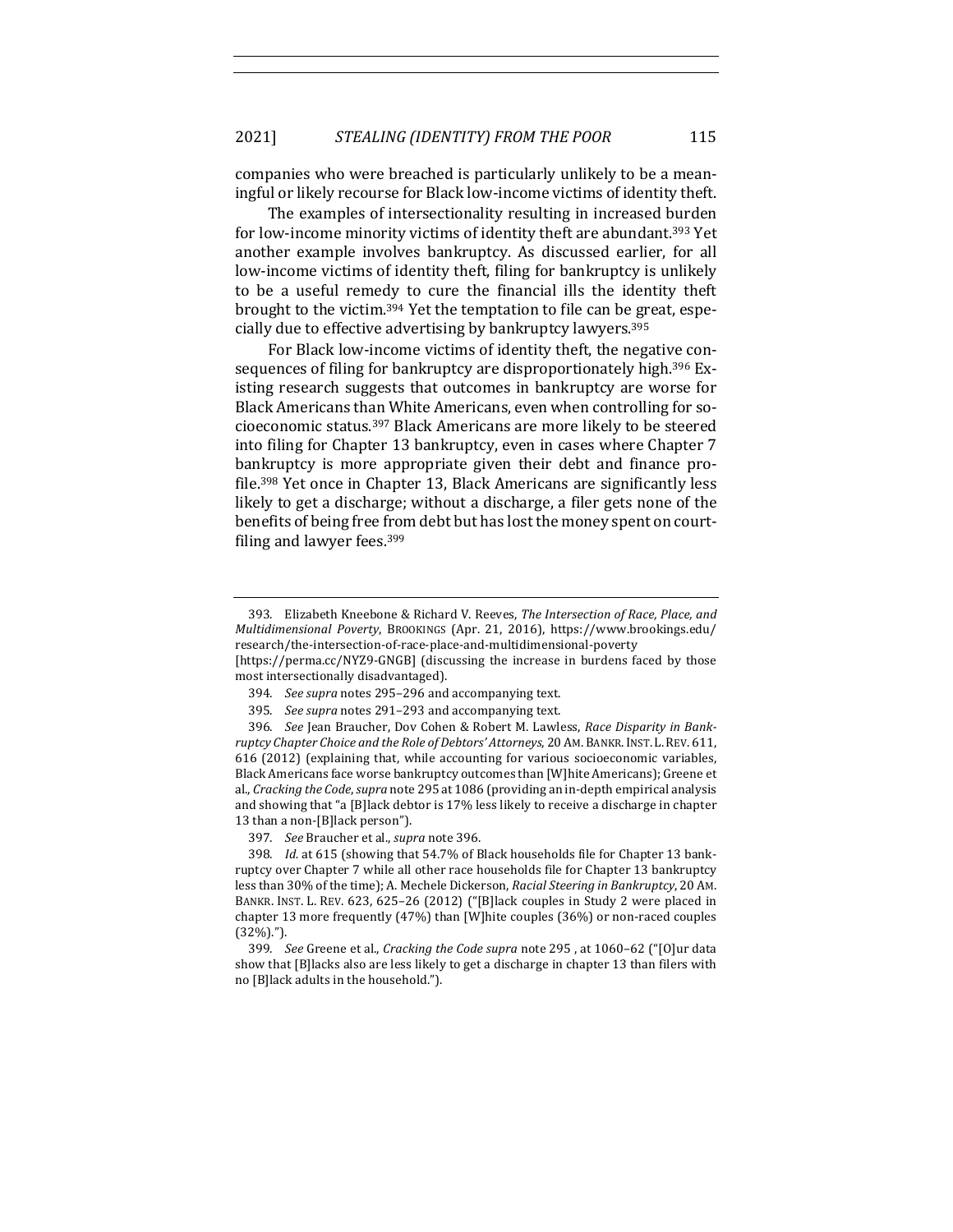Ultimately, as these examples show, any consideration of plutocentric laws and regulations will also have to consider the White centric nature of these laws and regulations. When designing equitycentric regimes, these racial disparities must be taken into account.

#### VI. EQUITYCENTRIC IDENTITY THEFT REGIME

This Part explores how an equitycentric regulatory regime might be constructed. The first step toward designing such a regime is to evaluate existing regimes to determine if they are (or might be) plutocentric, similar to the analysis of identity theft laws in this Article.<sup>400</sup> Once potential areas of concern are noted, what is often missing from discourse surrounding change are proposals that come from the ground up—that consider the voices of the very people the proposals are trying to help. Policymakers often rely on big data economic analyses, $401$  which are of course are helpful, but they do not fully allow policymakers to consider and understand the needs, values, perceptions, and experiences of those who will be affected by the regime shift. In this Part, I amplify the voices of low-income victims (and potential victims) of identity theft in order to consider what an equitycentric approach might look like. I first discuss existing proposals for innovation and then propose a comprehensive plan aimed at aiding low-income identity theft victims.

# A. EQUITYCENTRIC IDENTITY THEFT REGULATION-EXISTING PROGRAMS AND PROPOSALS

There are several existing proposals aimed at reforming the regulatory response to data breaches and the resulting harm of identity theft. $402$  One line of reform proposals focuses on cracking down on criminals who engage in breaching data and stealing identities.<sup>403</sup> If

<sup>400.</sup> *See supra* Part III (criticizing the current identity theft regime).

<sup>401.</sup> New Series Published to Support the Use of Qualitative Research in Decision-Making, WORLD HEALTH ORG. (Jan. 25, 2018), https://www.who.int/ reproductivehealth/topics/monitoring/qualitative-research-decision-making/en [https://perma.cc/8V3Y-87TV] (expressing the need to take qualitative data into account when making decisions).

<sup>402.</sup> *See infra* notes 403-406 and accompanying text.

<sup>403.</sup> For example, the Attorney General has recently directed the Department of Justice to put more manpower into cracking down on cybercriminals taking advantage of the COVID-19 pandemic to engage in identity theft (among other fraud and scams). Haley Samsel, *Attorney General Directs Department of Justice to Crack Down on Coronavirus Scammers, Cyber Criminals*, SEC. TODAY (Mar. 18, 2020), https:// securitytoday.com/articles/2020/03/18/attorney-general-directs-department-of -justice-to-crack-down-on-coronavirus-scammers.aspx [https://perma.cc/JYU2-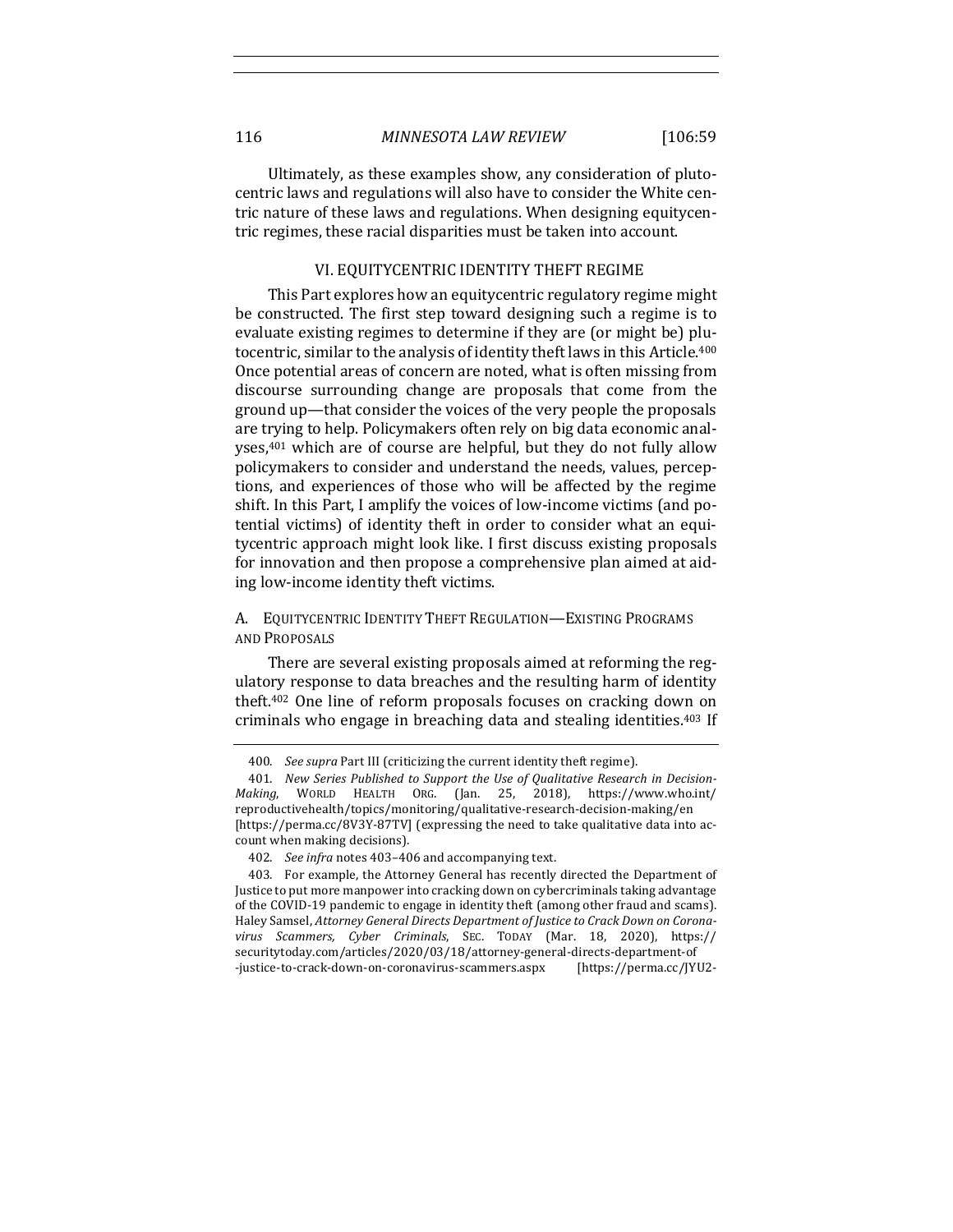we better track these criminals and/or have stricter consequences when they are caught, the incidence of such crimes will likely go down. However, even with measures to try to stop attackers, "a government cannot reach every attacker who targets its citizens."404 And if thieves know they are being targeted by law enforcement, they may be even more likely to target low-income victims because such victims tend to be less likely to report crimes, as discussed in Part I.B.<sup>405</sup>

Other proposed measures focus on requiring companies that are generally targeted in cyberattacks, which often lead to identity theft, to enhance preventative measures that may reduce the number of identity theft victims.<sup>406</sup> These measures often fall into three separate categories: (1) Ex-ante safety regulation/preemptive defense controls;  $(2)$  Ex-post liability; and  $(3)$  Information reporting or disclosure.<sup>407</sup> Ex-ante safety regulation/preemptive defense controls include things like encrypting sensitive data, constructing a firewall, and requiring password length and complexity.<sup>408</sup> Ex-post liability measures require the defender of data to make some sort of effort to avoid specific types of damages, including data theft, however, the specific measures required are not usually articulated.<sup>409</sup> Reporting and disclosure requirements focus on what types of security-related information defenders have to reveal, and to whom.<sup>410</sup> All three categories of measures may help reduce the number of victims of identity theft—but they certainly won't stop it from happening at all. There will continue to be victims of identity theft, including low-income victims, and these proposals will do little to increase the resources and remedies available to these victims.

Another interesting idea that has been floated to help identity theft victims is data breach insurance. $411$  This idea is still in its early stages, in part, because insurance companies are seeking to learn

YFJJ]; WOLFF, *supra* note 11, at 244-48 (summarizing several different cybersecurity policies that are aimed at attackers).

<sup>404.</sup> WOLFF, *supra* note 11, at 246.

<sup>405.</sup> *See* Porche, *supra* note 14 (showing data breach concern is often concentrated on the wealthy).

<sup>406.</sup> WOLFF, *supra* note 11, at 264-65 (explaining that a series of roundtables in 2012 and 2013 led by the Department of Homeland Security had a major theme of requiring security incident data repositories).

<sup>407.</sup> *Id.* at 249-59 (describing these three types of requirements on defenders and their relative advantages and disadvantages).

<sup>408.</sup> *Id.* at 249.

<sup>409.</sup> *Id.*

<sup>410.</sup> *Id.*

<sup>411.</sup> *Id.* at 264–65.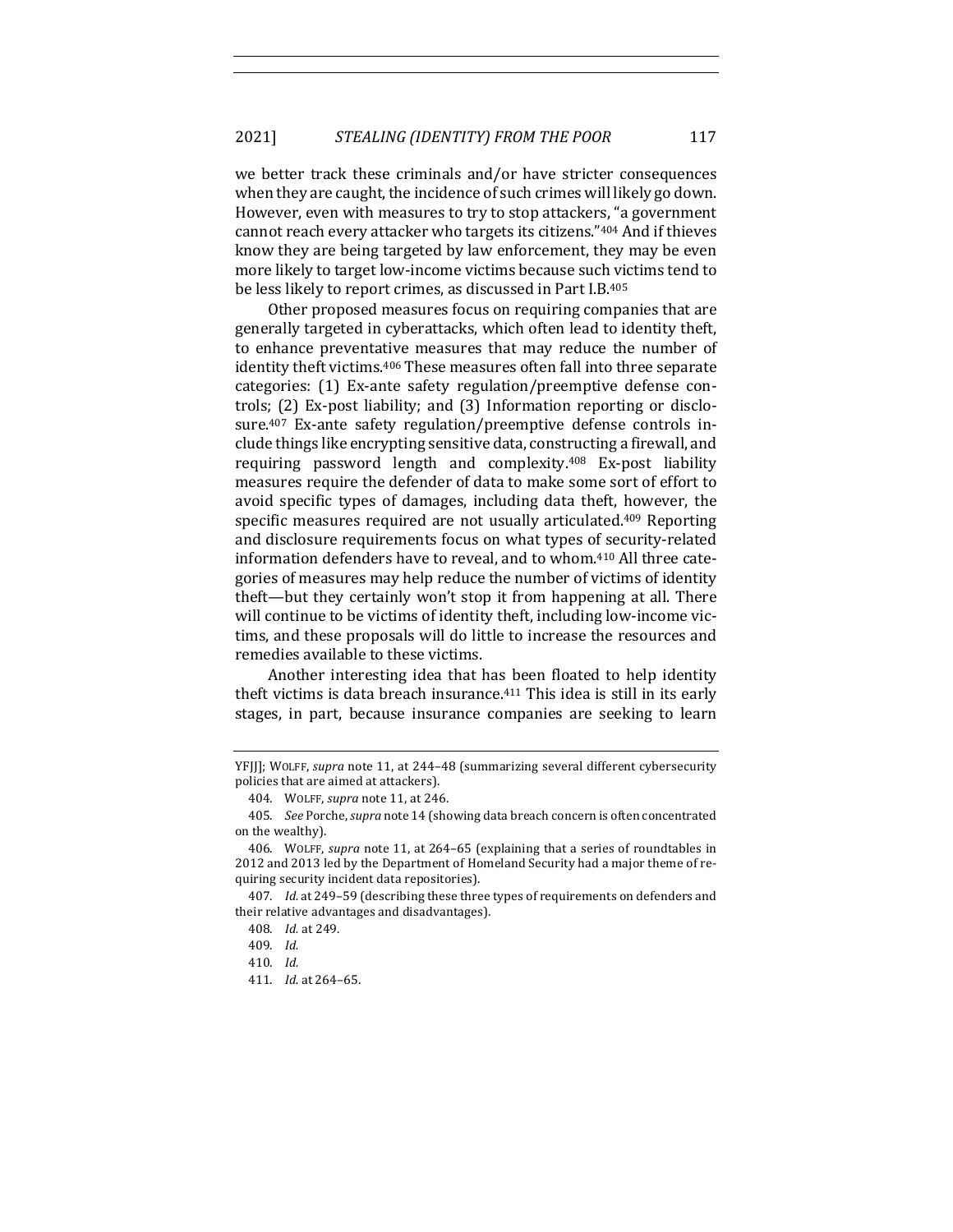more about the type of risks they should insure, how vulnerable potential company clients are, and what type of safeguards they should require companies to have in place in order to qualify for insurance.<sup>412</sup> Theoretically, if companies were covered by data breach insurance, the protections on the other end of a breach provided to consumers would be more straightforward and easier to obtain because the insurance company would dole them out. The idea is that there would be a procedure in place. However, insurance companies are incentivized to provide minimal reimbursements, and thus they often create roadblocks to successful claims.<sup>413</sup> Looking at the problems low-income clients suffer at the hands of the auto insurance industry and the health care insurance industry may be instructive.<sup>414</sup> Health and auto insurance companies often deny valid claims, delay claim payments, and increase premium payments for those with low credit scores.<sup>415</sup>

Identity theft insurance for consumers is also a potentially innovative remedy for identity theft victims.<sup>416</sup> Most major identity theft protection services offer this type of insurance, which covers out-ofpocket expenses that are associated with reclaiming one's identity.<sup>417</sup> These expenses typically include things like postage, photocopying, notary costs, and the like.<sup>418</sup> However, for the most part, current products on the market do not cover any stolen money or financial loss resulting from the theft.<sup>419</sup> These insurance programs of course include deductibles and exclusions.<sup>420</sup> There is great potential in this idea, but the current limited nature of the coverage make them ineffective as a means of protecting low-income identity theft victims. A variation on

<sup>412.</sup> *Id.* at 249-65 (detailing the measures policy makers have and can impose on targeted data holders).

<sup>413.</sup> See Tricks of the Trade: How Insurance Companies Deny, Delay, Confuse, and *Refuse*, AM. ASS'N JUST. 2 (2008), https://abelllaw.typepad.com/abell\_law\_blog/ files/tricks\_of\_the\_trade\_how\_insurance\_companies\_deny\_delay\_confuse\_refuse.pdf [https://perma.cc/FE9E-235M] (reporting on insurance company practices of denying valid claims, delaying claim payments, and increasing premium price for consumers with low credit scores).

<sup>414.</sup> *See id.*

<sup>415.</sup> *Id.*

<sup>416.</sup> What to Know About Identity Theft, FED. TRADE COMM'N (March 2021), https://www.consumer.ftc.gov/articles/what-know-about-identity-theft [https://perma.cc/JS7U-HP9C].

<sup>417.</sup> *Id.*

<sup>418.</sup> *Id.*

<sup>419.</sup> *Id.* ("Identity theft insurance generally won't reimburse you for money stolen or financial loss resulting from the theft.").

<sup>420.</sup> *See id.*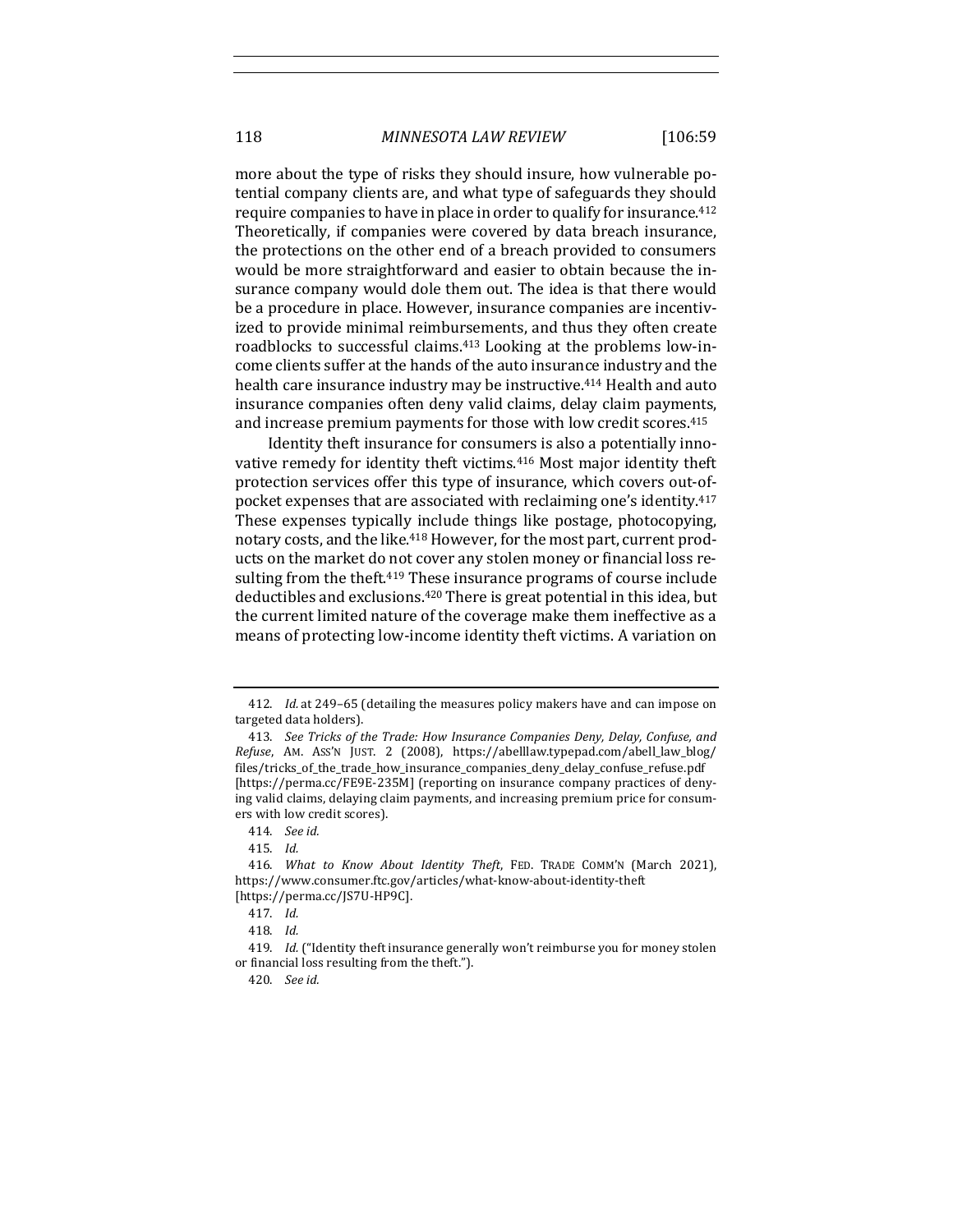this model that includes a public/private partnership might be warranted, however.

# B. EQUITYCENTRIC IDENTITY THEFT REGULATION: A PROPOSAL

In order to develop a program that is equitycentric, we need to consider the experiences of the respondents in this study.<sup>421</sup> Two significant needs emerge when we do. First, low-income victims of identity theft need fast recourse. They do not have the savings to pay debts, fees, and other penalties from charges they did not initiate. Without such relief, identity theft can quickly cascade into true financial ruin including eviction, foreclosure, job loss, and hunger. It can take years to recover from such an experience, if recovery is even possible at all. Second, low-income victims of identity theft need an advocate to help them navigate the complex system of rules and procedures created by a mish-mosh of state and federal laws that allows them a road, albeit a long road, to recovery. Navigating the existing system is complex for *all* victims of identity theft, which is why those with resources may hire a lawyer or other advocate to help them. Indeed, lawyers advertising themselves as identity theft specialists are ubiquitous.<sup>422</sup> So, a new equitycentric system would either streamline the process for recovery or provide victims with advocates, or both.

In order to streamline the process and responsibility, I propose a new, federal, Data Privacy and Identity Recovery Agency (DPIRA). This agency would be in-part modeled on the new state agency that was created in California, after the passage of Proposition 24 in  $2020.^{423}$  As part of the sweeping changes that will be enacted based on Proposition 24, the Consumer Personal Information Law and Agency Initiative, a new state agency called the California Privacy Protection Agency was created and charged with enforcing California's data privacy laws. $424$  The agency, the first state agency in the country devoted fully to privacy issues, has a dedicated funding stream in order to have the resources necessary to enforce those laws.<sup>425</sup>

<sup>421.</sup> To analyze the various interviews, see *supra* Part II.

<sup>422.</sup> *See, e.g., Find an Identity Theft Lawyer*, Avvo, https://www.avvo.com/identity -theft-lawyer.html [https://perma.cc/2C7G-2U4F]; *Top Identity Theft Lawyers Near You*, LAWINFO, https://attorneys.lawinfo.com/identity-theft [https://perma.cc/HKY4 -B4VK].

<sup>423.</sup> Dustin Gardiner & Shwanika Narayan, *California's Proposition 24 on Consumer Privacy Passes*, S.F. CHRON. (Nov. 6, 2020), https://www.sfchronicle.com/politics/ article/California-s-Proposition-24-which-would-expand-15699663.php [https://perma.cc/NP6M-QXES].

<sup>424.</sup> *Id.*

<sup>425.</sup> *Id.*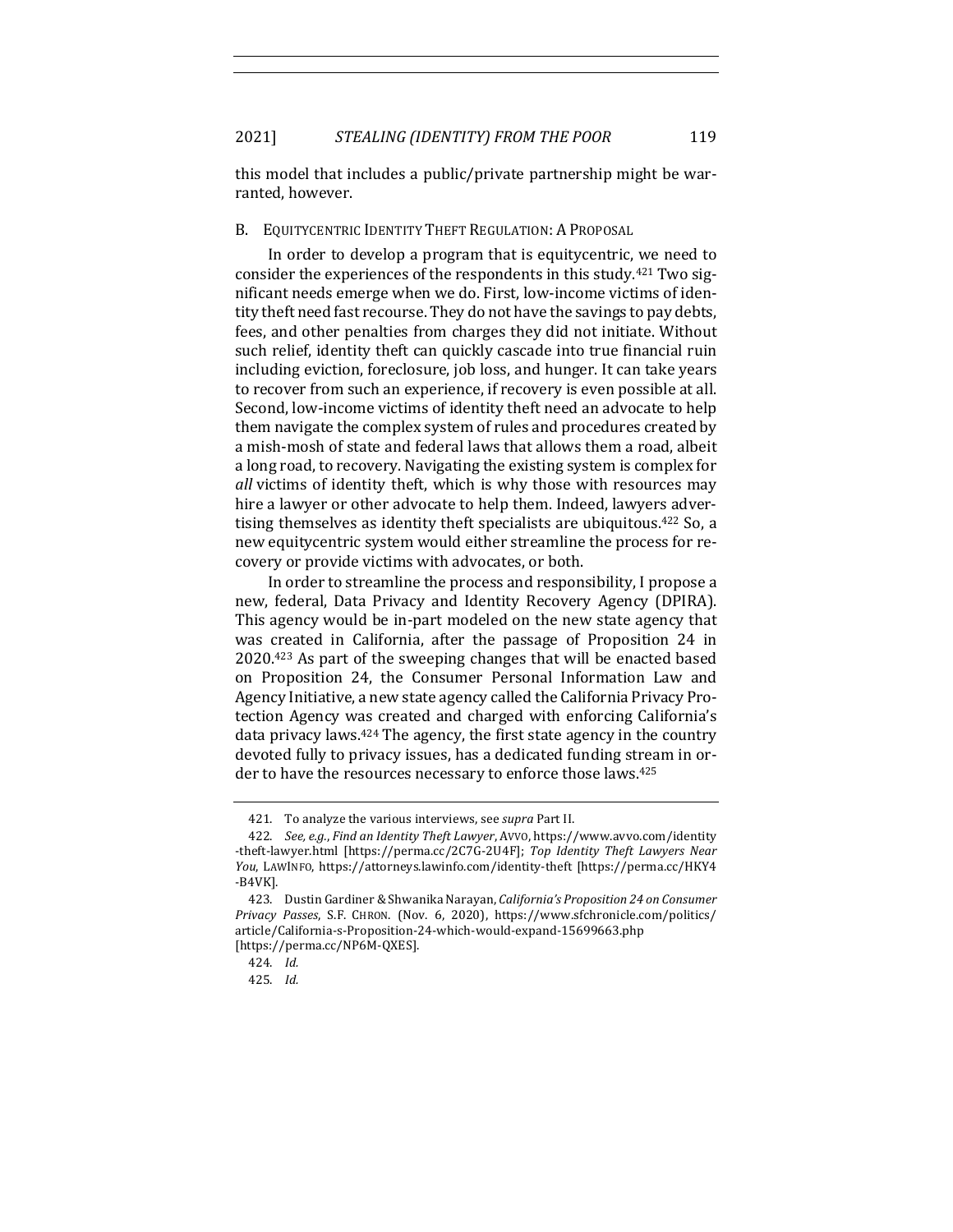120 *MINNESOTA LAW REVIEW* [106:59

The federal agency I propose will have a more expansive mandate, however, to address not just data security and privacy but also to address the back end of the problem—identity theft victimization. DPIRA would enforce both federal privacy law aimed at companies and other agencies, and laws related to identity theft, including a more robust remedy regime for victims. The agency would have field offices in all fifty states, and the field offices would be primarily tasked with the identity theft protection work, while the federal agency office in Washington, DC would focus primarily on enforcing data privacy laws.

The state offices would build programs modeled in part on those established through a now defunct grant program that the U.S. Department of Justice's Office of Victims of Crime awarded.<sup>426</sup> The program awarded grants to organizations that were charged with expanding "existing services to victims [of identity theft] and strengthen law enforcement's response across the Nation."427 The Director of the grant program noted that its creation was based on the problem that, "Although identity theft and financial fraud are on the rise, victims are not yet in the mainstream of VOCA [Victims of Crime Act]-funded victim assistance programs, nor have they traditionally been a priority for law enforcement, whose cooperation with victims reporting the crime is essential before legal remedies can be put into action."<sup>428</sup> While not all of the grants awarded were given to organizations that specifically serve low-income groups, the design of many of the grantee programs focused on the harms that are particularly acute for low-income victims.429

First, like Department of Justice grant funded organizations, the state DPIRA field offices would establish victim service providers, something not currently available to identity theft victims. As the grant project stated, "Until a network of law enforcement agencies, government agencies, and businesses come together to establish the processes necessary to consistently mitigate more complex cases, it will be necessary for well-trained victim advocates to be available for victims."430 The advocates, the report notes, "must be knowledgeable in all areas of identity theft and have significant resources made

<sup>426.</sup> *Id.*

<sup>427.</sup> *See Expanding Services*, *supra* note 284.

<sup>428.</sup> *Id.*

<sup>429.</sup> *Id.* One of the grantees was a Legal Services Organization, which does indeed focus solely on serving low-income clients. Id.

<sup>430.</sup> *Id.*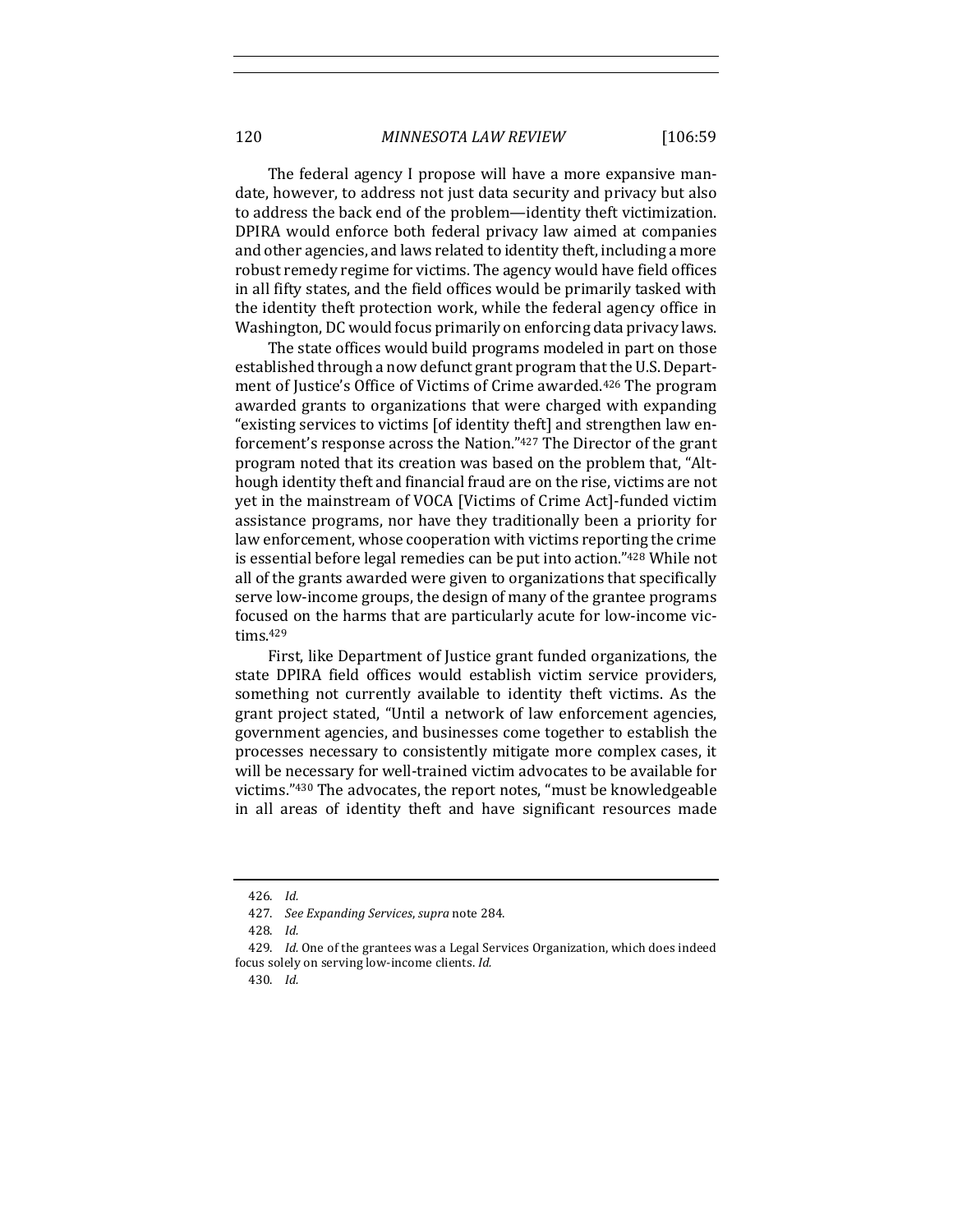available to them in order to correctly defuse these complex cases ... [and] follow up with victims over extended periods of time."431

The DPIRA victim service providers would be case workers who were charged with advocating for their clients to regain their identity as quickly as possible. They would be trained in navigating the complex system of laws and regulations aimed at helping people reestablish their identities and remove false information. They would also be authorized to provide emergency funding and other resources to victims in the meantime. The idea is that the unit would provide an ample supply of trained and specialized advocates available to help victims navigate reclaiming their identities by erasing fraudulent debts, criminal records, and public benefit accounts. Further, each unit would include several specialized attorneys who would be on hand to assist with legal matters that may arise in each case.<sup>432</sup>

The victim service providers would be open to victims at all income levels. But the victim funds that the advocates in these units would have access to would be open only to victims in need (defined as those living at 200 percent of the poverty line, but subject to change after analysis and based on funds available). These funds would allow those in need to quickly receive money to pay immediate expenses associated with their victimization. The process for receiving such funds would be a simple and short intake with fast and streamlined confirmation processes. Victims would then be able to use this money to ensure that they are not subject to a cascade of negative financial events stemming from the identity theft.

One concern about such a program might be that people could pretend to be victims in order to access the emergency money—essentially that people would commit fraud in order to access the victim funds. Fraud is often brought up as a concern about a host of public welfare programs, yet existing research shows that across a wide range of welfare programs rates of fraud are very low.<sup>433</sup> Often,

<sup>431.</sup> *Id.*

<sup>432.</sup> Many legal aid organizations have units that provide advice for fraud victims, including victims of identity theft, but the vast majority of the help victims receive is direction to self-help materials. Deborah L. Rhode, Kevin Eaton & Anna Porto, *Access to Justice Through Limited Legal Assistance*, 16 NW. J. HUM. RTS. 1, 2, 5-6 (2018) (highlighting that court-based self-help centers advise over 3.7 million people a year).

<sup>433.</sup> See, e.g., Eric Schnurer, Just How Wrong Is Conventional Wisdom About Govern*ment Fraud?*, ATLANTIC (Aug. 15, 2013), https://www.theatlantic.com/politics/ archive/2013/08/just-how-wrong-is-conventional-wisdom-about-government -fraud/278690 [https://perma.cc/46S4-ANWL] (discussing research that shows that fraud rates for a variety of programs, from SNAP (food stamps) to Medicare, are very low, and when there is fraud, it is usually by managers rather than recipients); Sara S.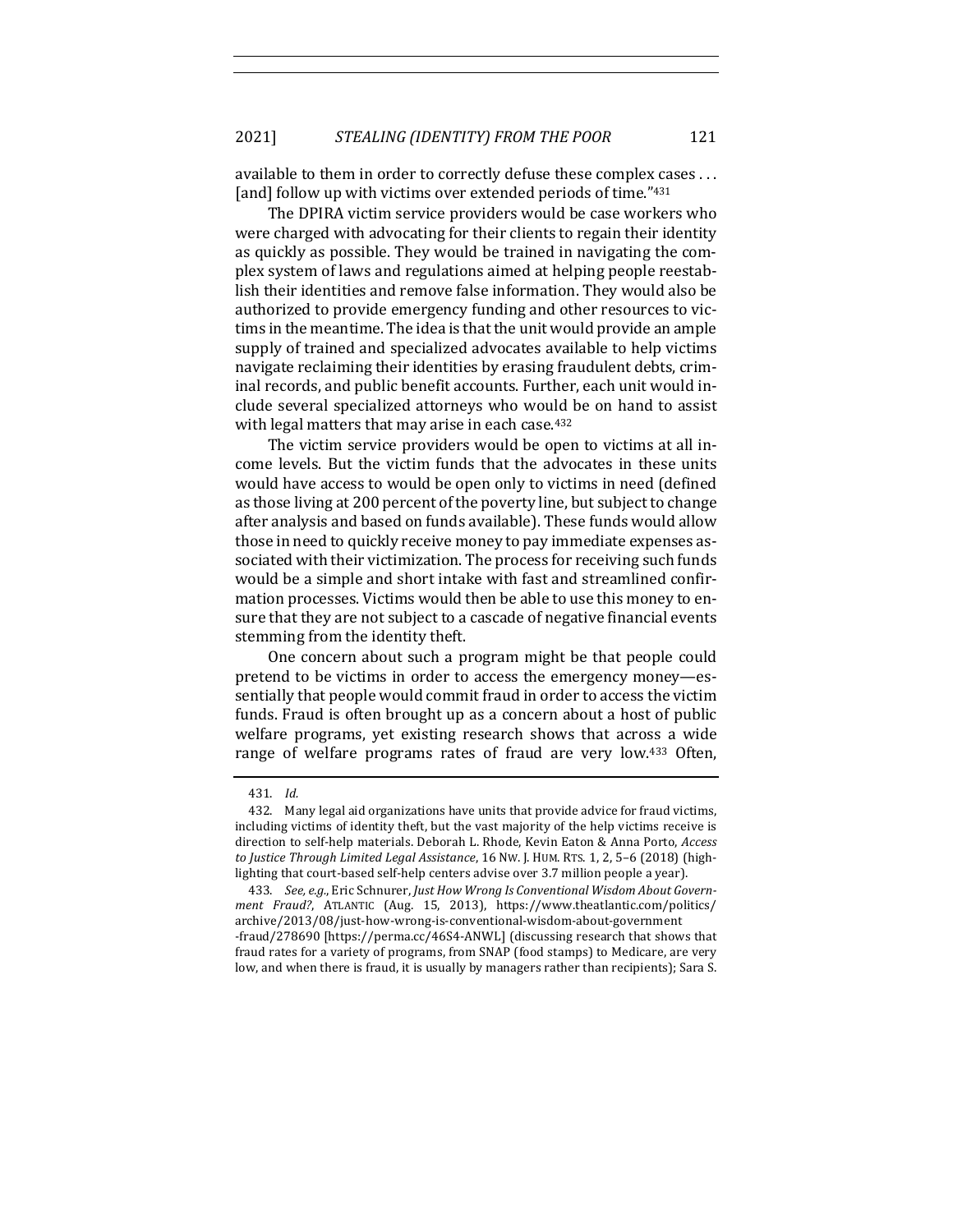concerns about fraud are raised as a basis for not providing the poor with help that they need.<sup>434</sup> In the case of DPIRA victim funds, advocates would be trained to identify markers of identity theft, and a short intake procedure would be established to help prevent fraud. However, the red tape for receiving funds from this program would need to be minimal in order for it to serve its intended purpose—getting people money fast in order to avoid a cascade of negative financial events stemming from their victimization.

State DPIRA offices would also have a unit devoted to community education, both about steps people can take before they are victims to protect themselves and about the victim services DPIRA offers. This outreach program would focus particularly on reaching communities of color and low-income communities. The DPIRA units would partner with social workers, churches and other religious organizations, schools, and other community organizations to disperse information about the availability of help and to make sure the messaging is clear that DPIRA offices are there to serve and aid victims, not scrutinize them. Mechanisms would be put into place to ensure a client-centric approach. 

Funding DPIRA might be difficult. One potential solution to this concern is to create a fund (that would be used in part to pay for DPIRA) that businesses who have been subject to data breaches contribute to as part of data privacy judgements against them. The criteria for the amount of penalty contribution might depend on a combination of the size of the business or agency breached, how egregious the breach was regarding security measures or lack thereof, and the magnitude of the breach.

Creating new agencies is not only expensive but can be administratively difficult. However, the existing data and privacy issues that our country faces will continue to expand. They are already so complex and multi-faceted that I believe they warrant a new agency.

Greene, *The Failed Reform, Congressional Crackdown on Repeat Chapter 13 Bankruptcy* Filers, 89 AM. BANKR. L.J. 241, 242-43 (2015) (discussing long-standing concerns that consumers are abusing the consumer bankruptcy system and laws enacted to curb such abuse, despite empirical research showing there is little abuse of the system). For an extensive discussion of the history of (false) claims of fraud being used to target welfare programs and their recipients, see Greene, *Bootstrap Trap*, *supra* note 37.

<sup>434.</sup> *See* Greene, *supra* note 433, at 247-48 (2017) ("Public commentary on this issue [of children being born outside of marriage] largely blamed welfare for this upward trend, reasoning that mothers were choosing to receive welfare rather than choosing to have a husband. Even though no mainstream social science study supported this conclusion, welfare critics capitalized on this suggestion and sold it to the public.").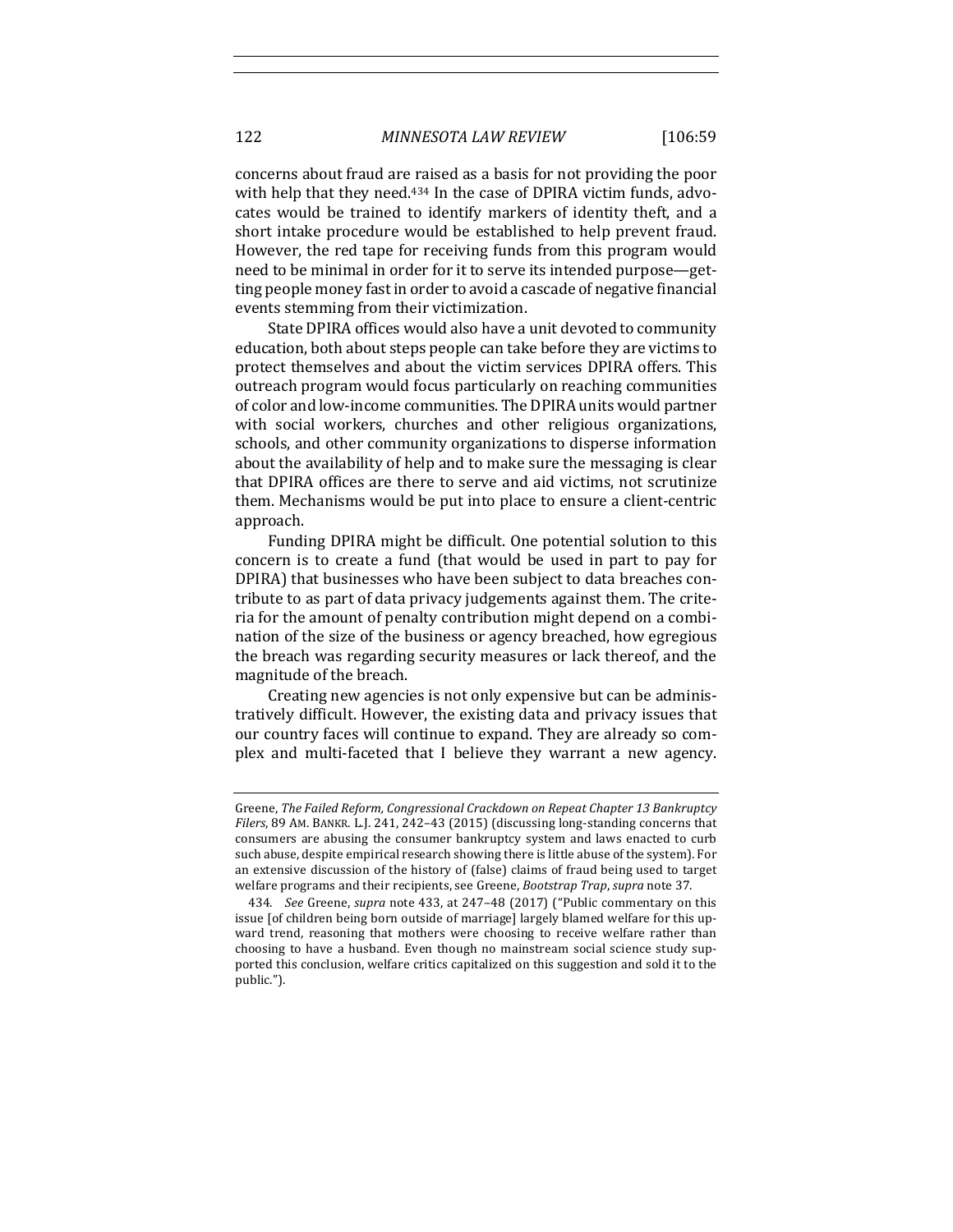Indeed, as this Article shows, no existing agency has taken full control of privacy and data issues in part because these matters do not clearly fall within the powers of existing agencies. However, if the political or administrative barriers to creating a new agency are too great, these same ideas could be implemented through the creation of a new bureau in either the CFPB or the FTC. In this case, the bureau might limit itself to issues of identity theft, rather than take on privacy and regulation issues more generally, such as the regulation of privacy laws related to consumer data. If the bureau implemented the measures I suggest, such an approach would still achieve many of the necessary goals to help low-income victims of identity theft avoid financial ruin. Indeed, there would be some benefit to DPIRA simply being a new unit of the CFPB since the CFPB already has supervision authority over many of the companies involved (credit bureaus, banks, mortgage servicers, etc.).

#### CONCLUSION

In a society that increasingly relies on technological advances to store data, $435$  make payments, $436$  and even track individuals to help curb health crises such as the COVID-19 pandemic, $437$  turning over data to be stored is increasingly a necessity for financial citizenship in the United States. Cybercriminals know this, and they will continue to work to outsmart even the most sophisticated systems that attempt to block them. Thus, while attempts to stop identity thieves before they can strike are important, we also need tools to help those who

<sup>435.</sup> *See Digital Data Storage Outlook 2020*, SPECTRA 30 (2020), https:// spectralogic.com/wp-content/uploads/digital\_data\_storage\_outlook\_2020.pdf [https://perma.cc/XS5Y-PKPC]; Joy Tan, *Cloud Computing Is Crucial to the Future of Our Societies—Here's Why*, FORBES (Feb. 25, 2018), https://www.forbes.com/ sites/joytan/2018/02/25/cloud-computing-is-the-foundation-of-tomorrows -intelligent-world [https://perma.cc/3JNX-MANR] (emphasizing four ways cloud storage will affect lives in the future).

<sup>436.</sup> *See* Morton Bech & Jenny Hancock, *Innovations in Payments*, BISQ.REV. 21, 21, 34 (2020); Matt High, *How Is Innovation and Technology Changing Payments?*, FINTECH MAG. (June 5, 2020), https://web.archive.org/web/20210128033559/https:// www.fintechmagazine.com/venture-capital/how-innovation-and-technology -changing-payments.

<sup>437.</sup> *See Patrick Howell O'Neill, Tate Ryan-Mosley & Bobbie Johnson, A Flood of Coronavirus Apps Are Tracking Us. Now It's Time to Keep Track of Them.*, MIT TECH. REV. (May 7, 2020), https://www.technologyreview.com/2020/05/07/1000961/ launching-mittr-covid-tracing-tracker [https://perma.cc/TD6X-EQEQ]; Joanna Stern, *Curbing Coronavirus with a Contact-Tracing App? It's Not So Simple.*, WALL ST. J.(May 9, 2020), https://www.wsj.com/articles/curbing-coronavirus-with-a-contact-tracing -app-its-not-so-simple-11588996809?st=t6ntlrvfm69cz2s [https://perma.cc/C5DF -8H3X].